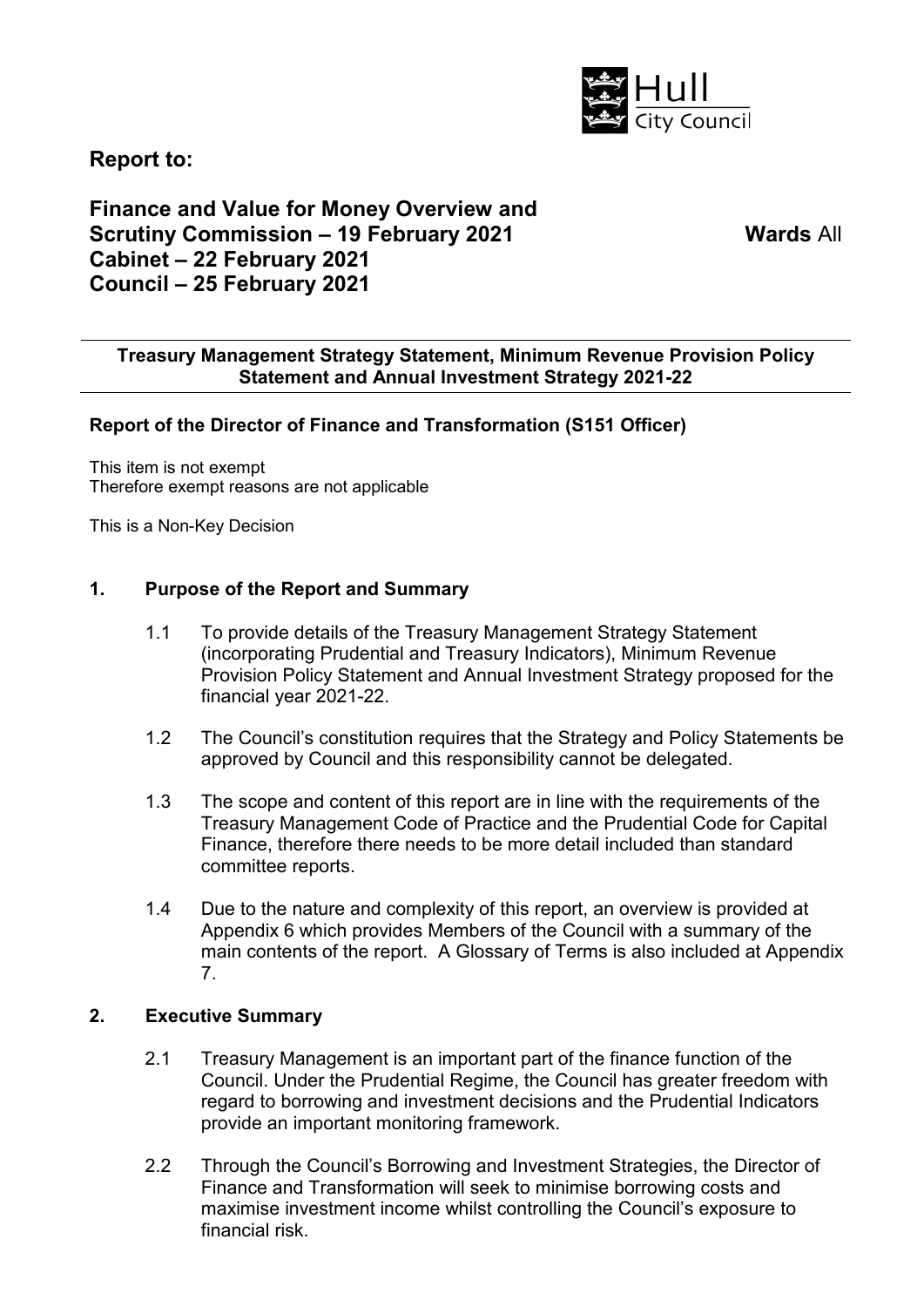- 2.3 The Government guidance issued regarding repayment of debt on borrowings (Minimum Revenue Provision) provides the Council with the ability to set realistic levels of provision for the repayment of debt. The MRP Policy remains unchanged for 2021/22.
- 2.4 This report reaffirms the overall Treasury Management Strategy in place and proposes no changes in 2021/22 to the Treasury Management Strategy Statement, Borrowing and Investment Strategies.

## **3. Recommendations**

- 3.1 That Council approves;
	- i. The Prudential and Treasury Indicators, as set out in the main body of this report and summarised at Appendix 1, numbered 1 to 9;
	- ii. The Treasury Management Strategy Statement 2021-22, incorporating the Annual Investment Strategy 2021-22, as set out in the main body of this report, and specifically;
	- iii. The Investment Instruments shown at Appendix 2;
	- iv. The list of organisations used for the on-lending of surplus funds, shown at Appendix 3, up to the monetary limits stated;
	- v. The Minimum Revenue Provision Policy Statement 2021-22 detailed at Appendix 4.

## **4. Reasons for Recommendations**

4.1 Approval of the annual Treasury Management Strategy and Policy Statements cannot be delegated and therefore is required to be approved by Full Council.

## **5. Impact on other Executive Committees (including Area Committees)**

5.1 This report has no impact on other Executive Committees.

## **6. Introduction**

- 6.1 The Council is required to operate a balanced budget, which broadly means that cash raised during the year will meet cash expenditure. Part of the treasury management operation is to ensure that this cash flow is adequately planned, with cash being available when it is needed. Surplus monies are invested in low risk counterparties or 'instruments' commensurate with the Council's low risk appetite, providing adequate liquidity initially before considering investment return.
- 6.2 The second main function of the treasury management service is the funding of the Council's capital plans. These capital plans provide a guide to the borrowing need of the Council, essentially the longer term cash flow planning to ensure that the Council can meet its capital spending obligations. This management of longer term cash may involve arranging long or short term loans, or using longer term cash flow surpluses. On occasion any debt previously drawn may be restructured to meet Council risk or cost objectives.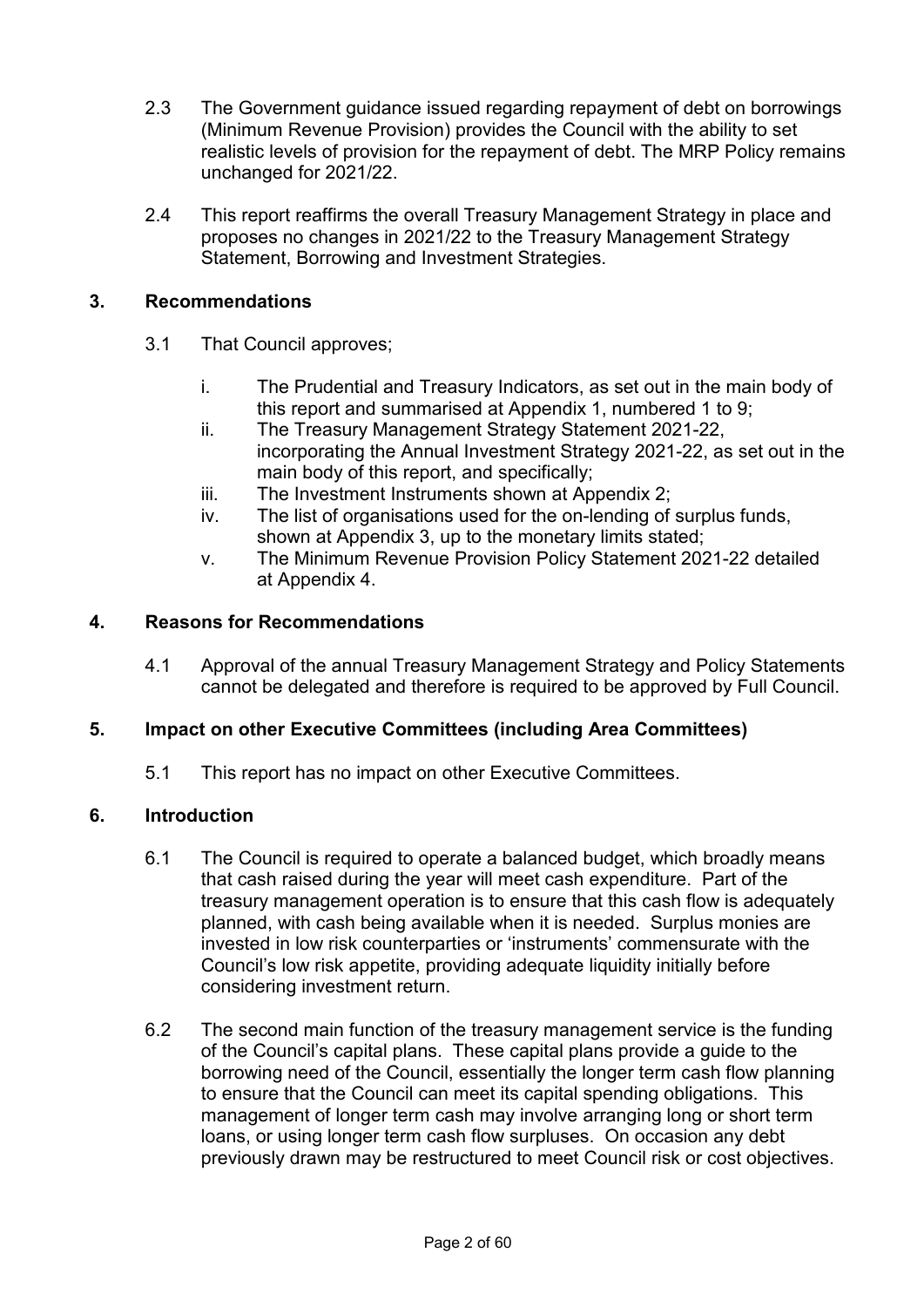- 6.3 The contribution the treasury management function makes to the authority is critical, as the balance of debt and investment operations ensure liquidity or the ability to meet spending commitments as they fall due, either on day-today revenue or for larger capital projects. The treasury operations will see a balance of the interest costs of debt and the investment income arising from cash deposits affecting the available budget. Since cash balances generally result from reserves and balances, it is paramount to ensure adequate security of the sums invested, as a loss of principal will in effect result in a loss to the General Fund Balance.
- 6.4 CIPFA defines treasury management as:

"The management of the local authority's borrowing, investments and cash flows, its banking, money market and capital market transactions; the effective control of the risks associated with those activities; and the pursuit of optimum performance consistent with those risks."

This authority has not engaged in any commercial investments and has no non-treasury investments.

# **7. Statutory Requirements**

- 7.1 The Local Government Act 2003 (the Act) and supporting regulations requires the Council to 'have regard to' the CIPFA Prudential Code and the CIPFA Treasury Management Code of Practice to set Prudential and Treasury Indicators for the next three years to ensure that the Council's capital investment plans are affordable, prudent and sustainable. These are shown in the report and are summarised in Appendix 1.
- 7.2 The Act therefore requires the Council to set out its Treasury Strategy for borrowing and to prepare an Annual Investment Strategy (as required by Investment Guidance subsequent to the Act and included in section 21 of this report); this sets out the Council's policies for managing its investments and for giving priority to the security and liquidity of those investments as set out in Appendices 2 and 3. The ongoing turbulence in the international financial markets over the last few years highlights the importance of a robust and fully risk assessed strategy.

## **8. CIPFA Requirements**

- 8.1 The Chartered Institute of Public Finance and Accountancy's (CIPFA) Code of Practice on Treasury Management (revised 2017) was adopted by the Council on 25 February 2010.
- 8.2 The five primary requirements of the Code are as follows:
	- 1. Creation and maintenance of a Treasury Management Policy Statement which sets out the policies and objectives of the Council's treasury management activities.
	- 2. Creation and maintenance of Treasury Management Practices which set out the manner in which the Council will seek to achieve those policies and objectives.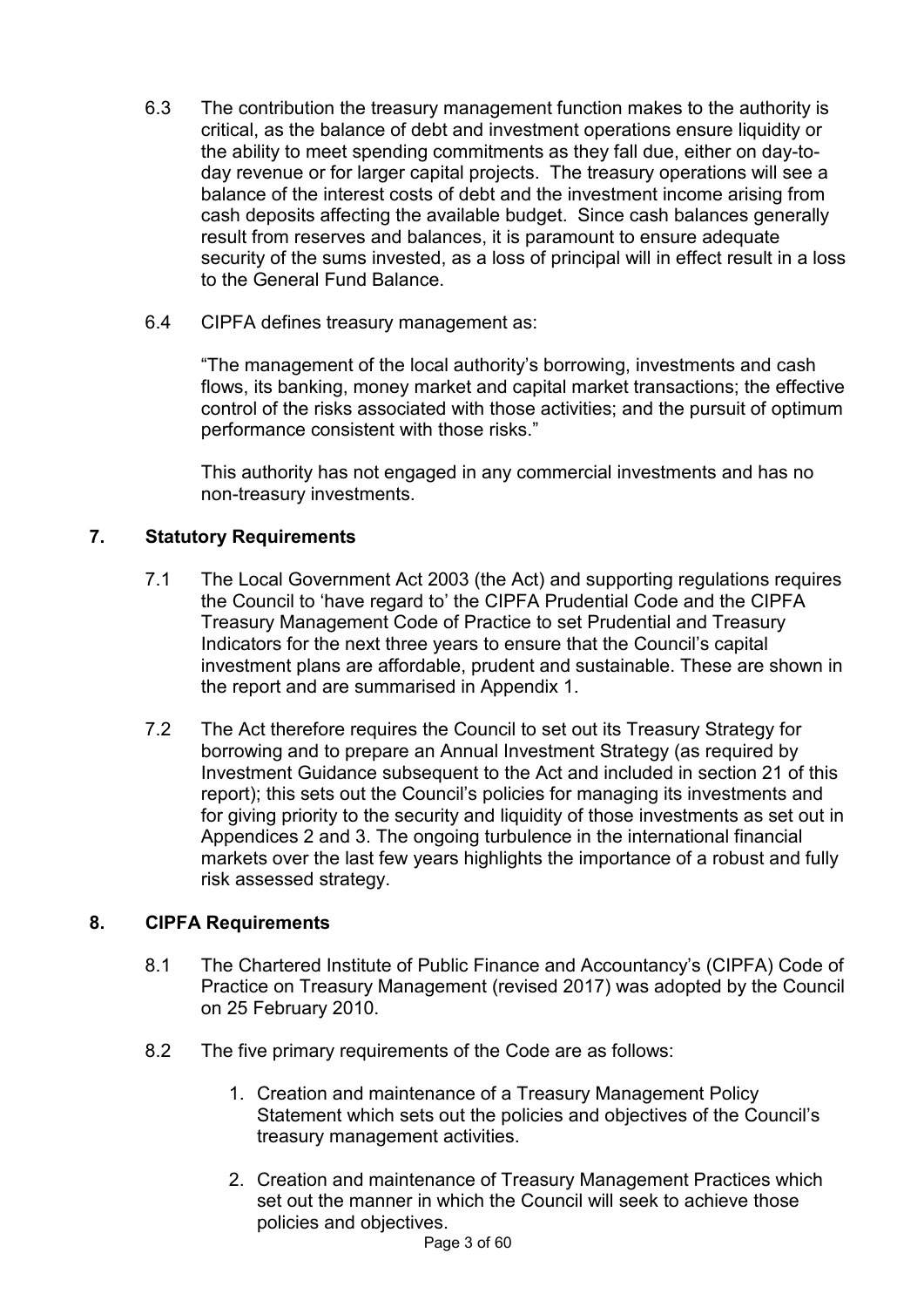- 3. Receipt by the full Council of an annual Treasury Management Strategy Statement - including the Annual Investment Strategy and Minimum Revenue Provision Policy - for the year ahead, a Mid-year Review Report and an Annual Report (stewardship report) covering activities during the previous year.
- 4. Delegation by the Council of responsibilities for implementing and monitoring treasury management policies and practices and for the execution and administration of treasury management decisions.
- 5. Delegation by the Council of the role of scrutiny of treasury management strategy and policies to a specific named body.
- 8.3 The Council is required to receive and approve, as a minimum, three main reports each year, which incorporate a variety of polices, estimates and actuals. These reports are required to be adequately scrutinised by committee. This role is undertaken by the Finance and Value for Money Overview and Scrutiny Commission.
- 8.4 Prudential and Treasury Indicators and Treasury Strategy which covers:
	- The Council's capital plans (including prudential indicators);
	- A Minimum Revenue Provision (MRP) Policy (how residual capital expenditure is charged to revenue over time):
	- The Treasury Management Strategy (how investments and borrowings are to be organised) including treasury indicators;
	- An investment strategy (the parameters on how investments are to be managed).
- 8.5 A Mid-Year Treasury Management Report this will update members with the progress of the capital position, amending prudential indicators as necessary, and whether any policies require revision.
- 8.6 An Annual Treasury Report this is a backward looking review document and provides details of a selection of actual prudential and treasury indicators and actual treasury operations compared to the estimates within the strategy.
- 8.7 The Council has adopted the following scheme of delegation and reporting arrangements in accordance with the requirements of the Code:-

| <b>Area of Responsibility</b>                                                                           | Authority/<br><b>Committee/ Officer</b> | <b>Frequency</b>                         |
|---------------------------------------------------------------------------------------------------------|-----------------------------------------|------------------------------------------|
| <b>Treasury Management</b><br>Strategy / Annual<br>Investment Strategy / MRP<br>policy                  | <b>Full Council</b>                     | Annually before the start of the<br>year |
| <b>Treasury Management</b><br>Strategy / Annual<br>Investment Strategy / MRP<br>policy – midyear report | Cabinet                                 | Mid-year                                 |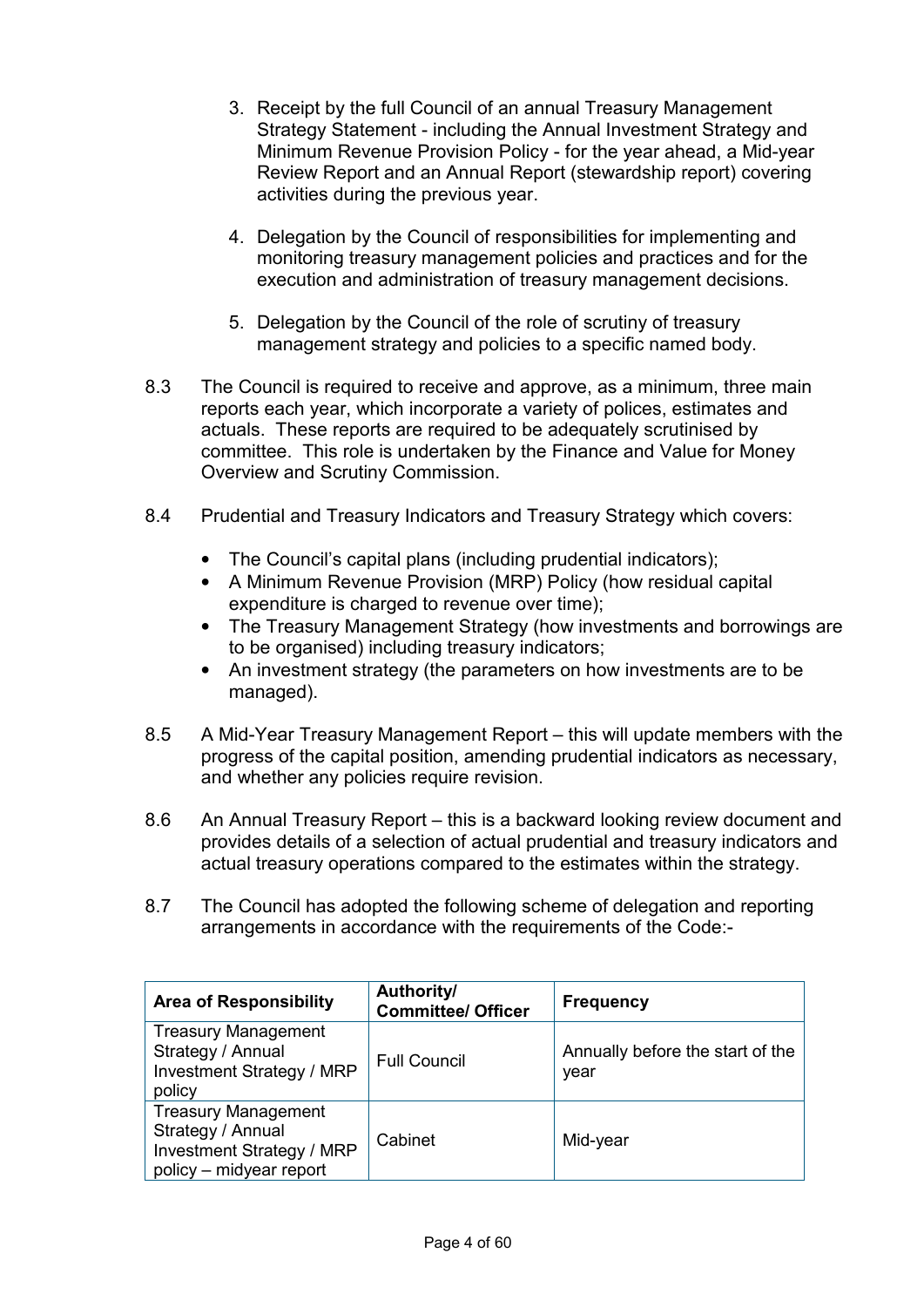| <b>Treasury Management</b><br>Strategy / Annual<br>Investment Strategy / MRP<br>policy - updates or<br>revisions at other times | Cabinet                                                                 | As necessary                                          |
|---------------------------------------------------------------------------------------------------------------------------------|-------------------------------------------------------------------------|-------------------------------------------------------|
| <b>Annual Treasury Outturn</b><br>Report                                                                                        | Cabinet                                                                 | Annually by 30 September<br>after the end of the year |
| <b>Treasury Management</b><br><b>Monitoring Reports</b>                                                                         | Director of Finance &<br><b>Transformation (S151</b><br>Officer)        | Prudential Indicators to be<br>monitored periodically |
| <b>Treasury Management</b><br>Practices                                                                                         | Director of Finance &<br>Transformation (S151<br>Officer)               | Updated on an ongoing basis                           |
| <b>Scrutiny of Treasury</b><br>Management Strategy /<br><b>Annual Investment</b><br>Strategy / MRP policy                       | Finance and Value for<br>Money Overview &<br><b>Scrutiny Commission</b> | Annually before the start of the<br>year              |
| Scrutiny of treasury<br>management performance                                                                                  | Finance and Value for<br>Money Overview &<br><b>Scrutiny Commission</b> | At outturn and mid-year<br>monitoring reports         |

## **Recent Developments**

- 8.8 CIPFA have recently released a consultation on proposed changes to the current Treasury Management Code and Prudential Code. The Treasury Management Code was last updated in 2017. Since then the landscape for public services has changed. The increasing profile of the role of treasury management as a result of the pandemic, the disciplines and skills required to meet the advances brought forward by issues such as the Markets in Financial Instruments Directive, known as MIFID II, and the increasing complexity of transactions in the sector all underline the importance of the Treasury Management Code and its guidance. In addition, the rise in commercial non-treasury investments is a contributing factor behind the need to strengthen its provisions to ensure that they are fit for the 21st century.
- 8.9 In response to the recommendation of the Public Accounts Committee and the substantial increase in commercial investment, CIPFA is also proposing to strengthen the provisions within the Prudential Code to ensure that the Code and its objectives continue to support borrowing and capital investment in the modern era and ensure risks taken with public money are robustly managed and taken appropriately.
- 8.10 The key areas the review is keen to strengthen include:
	- Further strengthen provisions to state clearly, that borrowing for debtfor-yield investment is not permissible under the Prudential Code. While recognising that commercial activity is part of regeneration, it does not constitute the primary purpose of investment and unnecessary risk to public funds.
	- Any commercial investment undertaken should be consistent with statutory provisions, proportionate to service and revenue budgets and consistent with effective treasury management practice.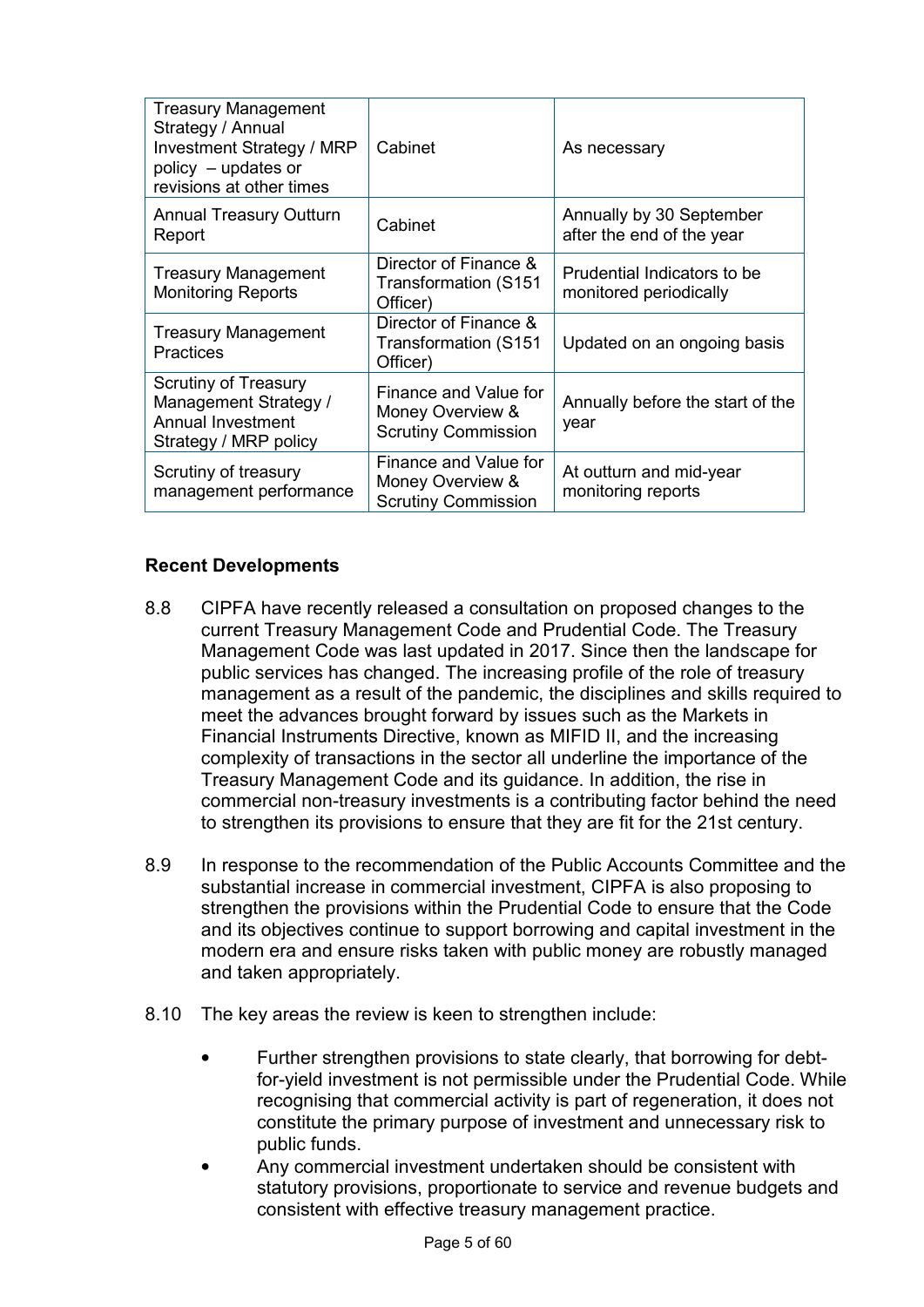- 8.11 The growing trend in commercial investment was met with intervention from central government through changes to the PWLB lending terms. These revised lending terms came into force in November 2020, and in order for Local Authorities to continue to access PWLB loans, the following is now required:
	- The PWLB will ask the finance director (s151 Officer) of the local authority to confirm that there is no intention to buy investment assets primarily for yield at any point in the next three years.
	- The PWLB will not lend to any local authority which plans to buy investment assets primarily for yield anywhere in their capital plans, regardless of whether the transaction would notionally be financed from a source other than the PWLB.
	- When applying for a new loan, the local authority will be required to confirm that the plans they have submitted remain current and that the assurance that they do not intend to buy investment assets primarily for yield is still accurate.
- 8.12 Therefore if Councils continue to pursue 'Commercial Investments' then they will not be able to access low/discounted borrowing rates from the PWLB and the cost of borrowing to finance the Capital Strategy is likely to be significantly higher and will become an additional burden on their revenue budgets.
- 8.13 The Council continues not to pursue investment on commercial activity purely for yield purposes.
- 8.14 The Council will continue to adhere to the Treasury Management and Prudential Codes and review and update the Treasury Management Strategy following the consultation process and any subsequent amendments to both Codes.

## **9. Treasury Management Policy Statement 2021-22**

9.1 The Treasury Management Policy Statement recommended for adoption defines the policies and objectives of the Council's treasury management activities:

This organisation defines its treasury management activities as:

- The management of the local authority's investments and cash flows. Its banking, money market and capital market transactions; the effective control of the risks associated with those activities; and the pursuit of optimum performance consistent with those risks.
- This organisation regards the successful identification, monitoring and control of risk to be the prime criteria by which the effectiveness of its treasury management activities will be measured. Accordingly, the analysis and reporting of treasury management activities will focus on their risk implications for the organisation, and any financial instruments entered into to manage those risks.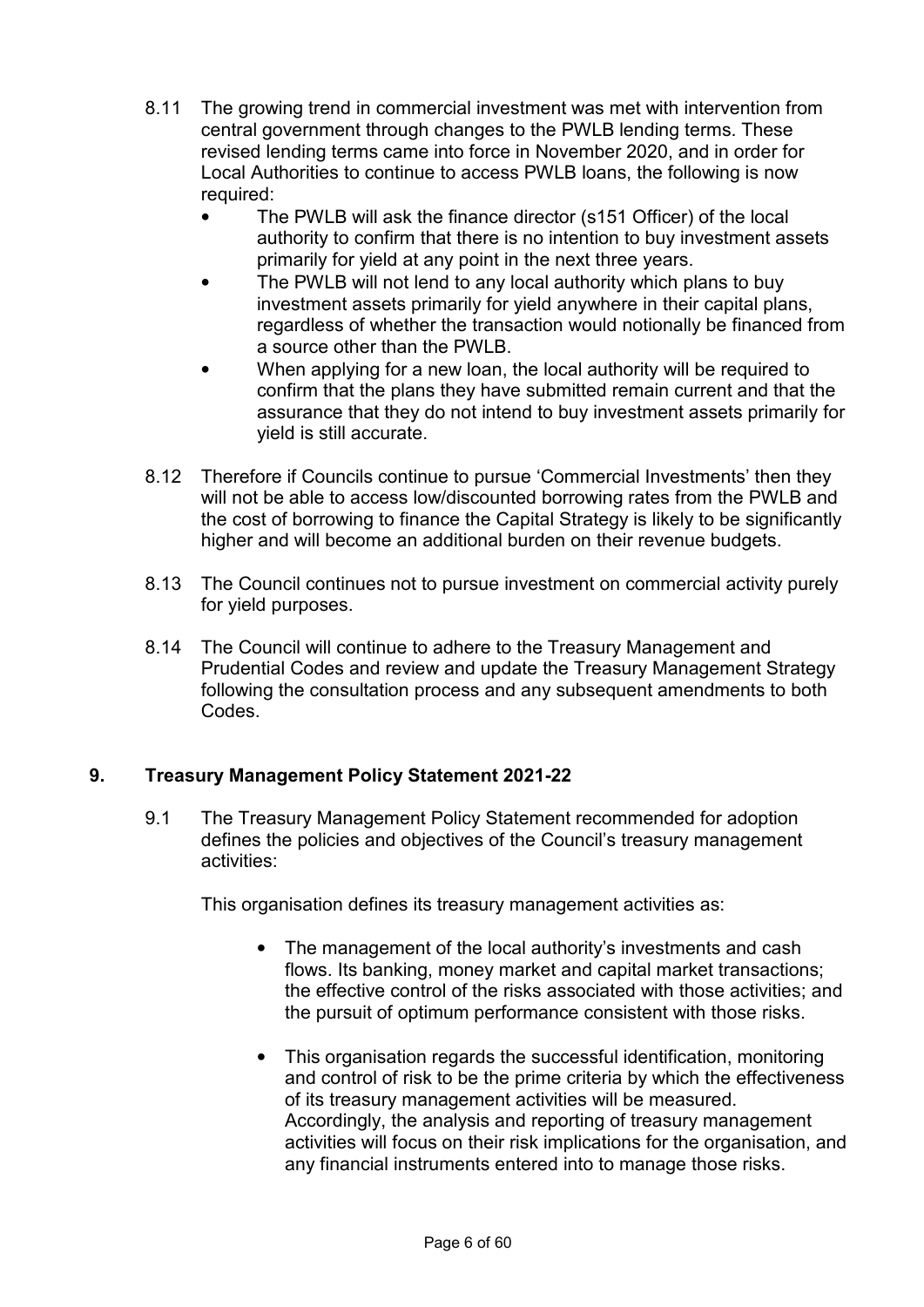• This organisation acknowledges that effective treasury management will provide support towards the achievement of its business and service objectives. It is therefore committed to the principles of achieving value for money in treasury management, and to employing suitable comprehensive performance measurement techniques, within the context of effective risk management.

# **10. Treasury Management Strategy for 2021-22**

- 10.1 The proposed strategy for 2021-22 in respect of the following aspects of the treasury management function is based upon the treasury officers' views on interest rates, supplemented with leading market forecasts provided by the Council's treasury management advisors, Link Asset Services.
- 10.2 The strategy for 2021-22 covers two main areas:

## **Capital Issues**

- the capital expenditure plans and the prudential indicators;
- the Minimum Revenue Provision (MRP) policy.

## **Treasury Management Issues**

- the current treasury position;
- treasury indicators which will limit the treasury risk and activities of the Council;
- prospects for interest rates:
- the borrowing strategy;
- policy on borrowing in advance of need;
- debt rescheduling;
- the investment strategy:
- creditworthiness policy; and
- the policy on use of external service providers.
- 10.3 These elements cover the requirements of the Local Government Act 2003, the CIFPA Prudential Code, the Ministry of Housing Communities and Local Government (MHCLG) MRP Guidance, the CIPFA Treasury Management Code and the MHCLG Investment Guidance

## **11. The Capital Prudential Indicators 2021-22 – 2023-24**

- 11.1 The Council's capital expenditure plans are the key driver of treasury management activity. The outputs of the capital expenditure plans are reflected in prudential indicators, which are designed to assist Members' overview and confirm capital expenditure plans.
- 11.2 Capital Expenditure this prudential indicator is a summary of the Council's capital expenditure plans, both those agreed previously, and those forming part of this budget cycle. Capital expenditure forecasts are summarised in the table below: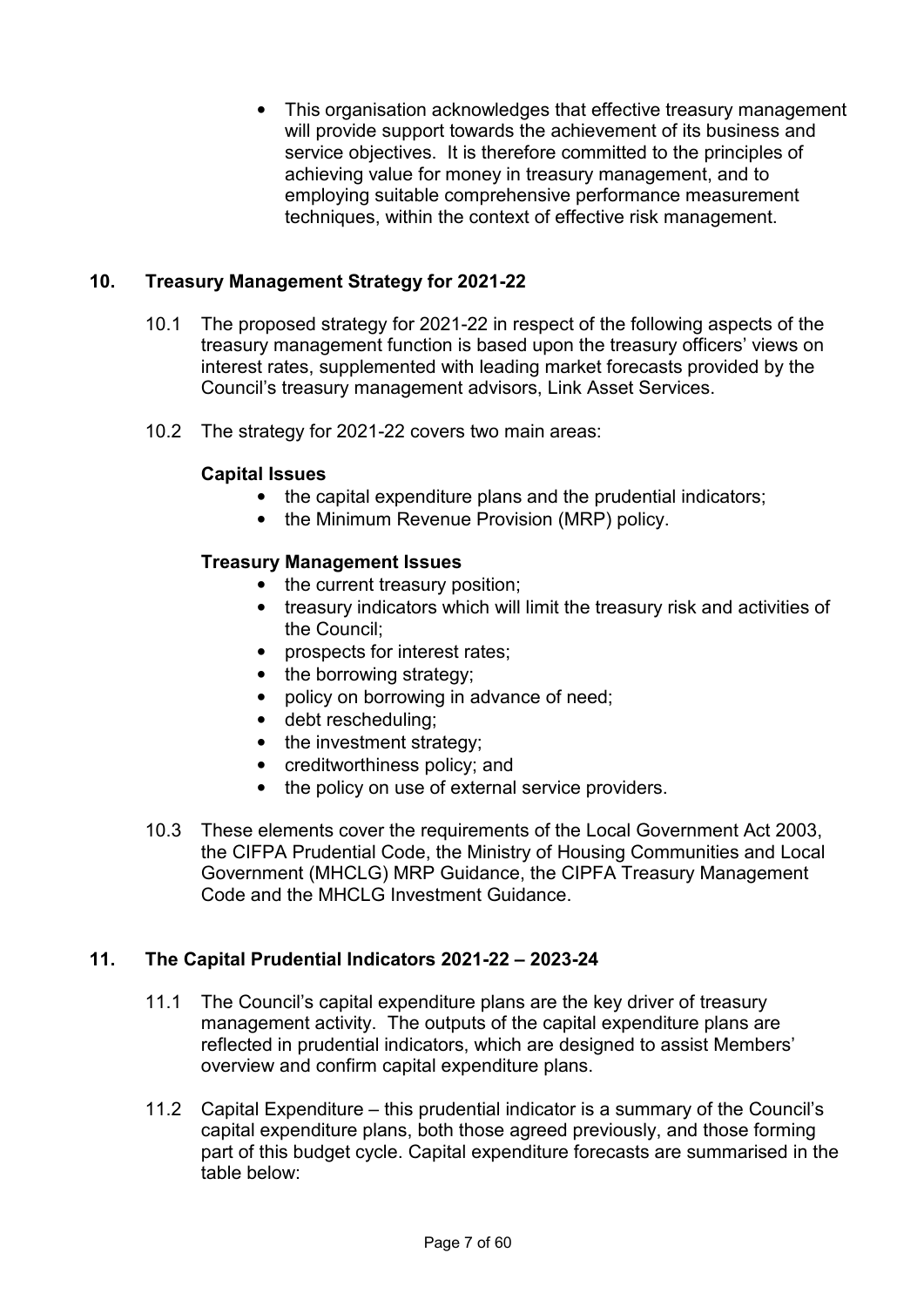|                                                                      | 2019/20       | 2020/21         | 2021/22         | 2022/23         | 2023/24         |
|----------------------------------------------------------------------|---------------|-----------------|-----------------|-----------------|-----------------|
| <b>Capital Expenditure by Programme</b><br>Theme                     | <b>Actual</b> | <b>Estimate</b> | <b>Estimate</b> | <b>Estimate</b> | <b>Estimate</b> |
|                                                                      | £m            | £m              | £m              | £m              | £m              |
| <b>Adult Services and Public Health</b>                              | 0.200         | 0.041           | 0.000           | 0.000           | 0.000           |
| <b>Corporate Services</b>                                            | 11.697        | 5.740           | 6.902           | 3.889           | 1.000           |
| Culture, Leisure and Tourism                                         | 1.378         | 5.262           | 4.130           | 4.560           | 0.600           |
| Economic Investment, Regeneration and<br>Planning, Land and property | 16.996        | 18.291          | 7.053           | 3.100           | 15.070          |
| Housing                                                              | 5.150         | 7.098           | 10.590          | 3.450           | 4.170           |
| Learning, Skills and Safeguarding<br>Children                        | 7.673         | 14.750          | 16.496          | 4.000           | 4.000           |
| Neighbourhood and Communities                                        | 1.370         | 4.194           | 5.183           | 2.533           | 1.000           |
| <b>Operational Services</b>                                          | 8.714         | 18.348          | 26.967          | 13.900          | 4.000           |
| <b>Hull World Class Visitor Destination</b>                          | 13.878        | 10.762          | 21.115          | 34.396          | 0.000           |
| Other (LGF/Growing Places)                                           | 20.983        | 0.000           | 0.000           | 0.000           | 0.000           |
| <b>Non-HRA</b>                                                       | 88.039        | 84.486          | 98.436          | 69.828          | 29.840          |
| <b>HRA</b>                                                           | 26.108        | 40.933          | 59.668          | 53.990          | 43.983          |
| <b>Total</b>                                                         | 114.147       | 125.419         | 158.104         | 123.818         | 73.823          |

- 11.3 The above and below tables include other long term liabilities, such as Private Finance Initiative (PFI) and leasing arrangements which have their own borrowing instruments.
- 11.4 The table below summarises the above capital expenditure plans and how these plans are being financed by capital or revenue resources. Any shortfall of resources results in a funding borrowing need.

|                                 | 2019/20       | 2020/21         | 2021/22         | 2022/23         | 2023/24         |
|---------------------------------|---------------|-----------------|-----------------|-----------------|-----------------|
| <b>Capital Expenditure</b>      | <b>Actual</b> | <b>Estimate</b> | <b>Estimate</b> | <b>Estimate</b> | <b>Estimate</b> |
|                                 | £m            | £m              | £m              | £m              | £m              |
| Non-HRA                         | 88.039        | 84.486          | 98.436          | 69.828          | 29.840          |
| <b>HRA</b>                      | 26.108        | 40.933          | 59.668          | 53.990          | 43.983          |
| <b>Total</b>                    | 114.147       | 125.419         | 158.104         | 123.818         | 73.823          |
| Financed by:                    |               |                 |                 |                 |                 |
| Capital receipts                | 8.505         | 10.720          | 21.284          | 6.774           | 5.610           |
| Capital grants                  | 42.460        | 36.475          | 39.158          | 16.525          | 10.800          |
| Capital reserves                | 23.755        | 26.844          | 28.417          | 29.922          | 31.393          |
| Revenue                         | 0.497         | 1.451           | 5.116           | 17.971          |                 |
| Net financing need for the year | 38.930        | 49.929          | 64.129          | 52.626          | 26.020          |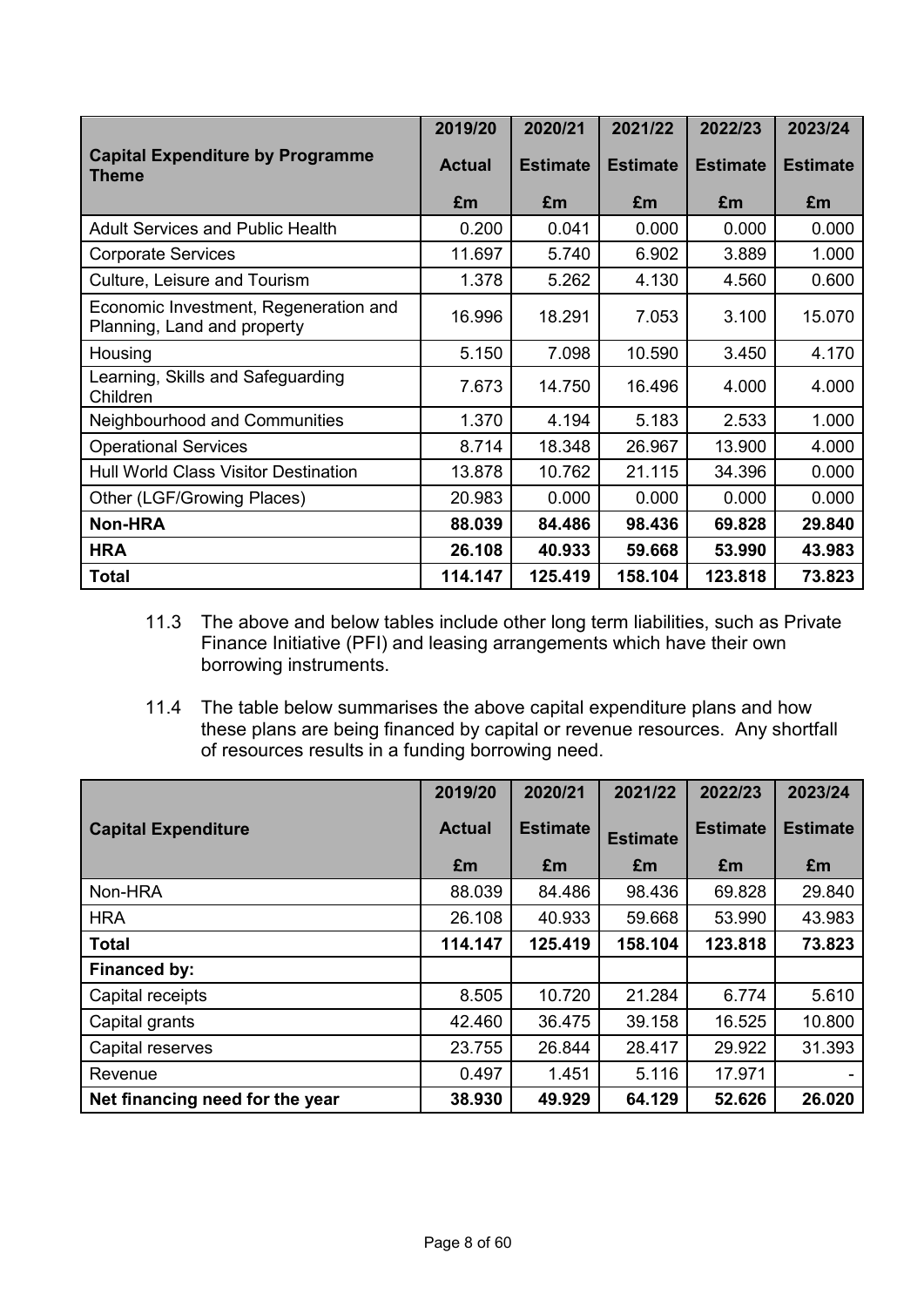## **12. The Council's Borrowing Need (the Capital Financing Requirement)**

- 12.1 The second prudential indicator is the Council's Capital Financing Requirement (CFR). The CFR is simply the total historic outstanding capital expenditure which has not yet been paid for from either revenue or capital resources. It is essentially a measure of the Council's underlying borrowing need. Any capital expenditure above, which has not immediately been paid for, will increase the CFR.
- 12.2 The CFR does not increase indefinitely, as the minimum revenue provision (MRP) is a statutory annual revenue charge which broadly reduces the borrowing need in line with each assets life, and so charges the economic consumption of capital assets as they are used.
- 12.3 The CFR includes any other long term liabilities (e.g. PFI schemes, finance leases) brought onto the balance sheet. Whilst this increases the CFR, and therefore the Council's borrowing requirement, these types of scheme include a borrowing facility and so the Council is not required to separately borrow for these schemes. The Council currently has £172 million of such schemes within the CFR.

|                                      | 2019/20<br><b>Actual</b> | 2020/21<br><b>Estimate</b> | 2021/22<br><b>Estimate</b> | 2022/23<br><b>Estimate</b> | 2023/24<br><b>Estimate</b> |  |  |
|--------------------------------------|--------------------------|----------------------------|----------------------------|----------------------------|----------------------------|--|--|
|                                      | £m                       | £m                         | £m                         | £m                         | £m                         |  |  |
| <b>Capital Financing Requirement</b> |                          |                            |                            |                            |                            |  |  |
| $CFR$ – non housing                  | 626.825                  | 665.033                    | 690.004                    | 713.056                    | 712.669                    |  |  |
| CFR - housing                        | 229.817                  | 215.548                    | 231.808                    | 241.502                    | 247.882                    |  |  |
| <b>Total CFR</b>                     | 856.642                  | 880.581                    | 921.812                    | 954.558                    | 960.551                    |  |  |
| <b>Movement in CFR</b>               | 24.587                   | 23.939                     | 41.231                     | 32.746                     | 5.993                      |  |  |

12.4 The Council is asked to approve the CFR projections below:

| Movement in CFR represented by                                |        |        |        |        |        |  |
|---------------------------------------------------------------|--------|--------|--------|--------|--------|--|
| Net financing need for the year<br>(above)<br>- General CapEx | 38.930 | 49.929 | 64.129 | 52.626 | 26.020 |  |
| - PFI liabilities                                             |        |        |        |        |        |  |
| Less MRP/VRP and other<br>financing movements                 | 14.343 | 25.990 | 22.898 | 19.880 | 20.027 |  |
| <b>Movement in CFR</b>                                        | 24.587 | 23.939 | 41.231 | 32.746 | 5.993  |  |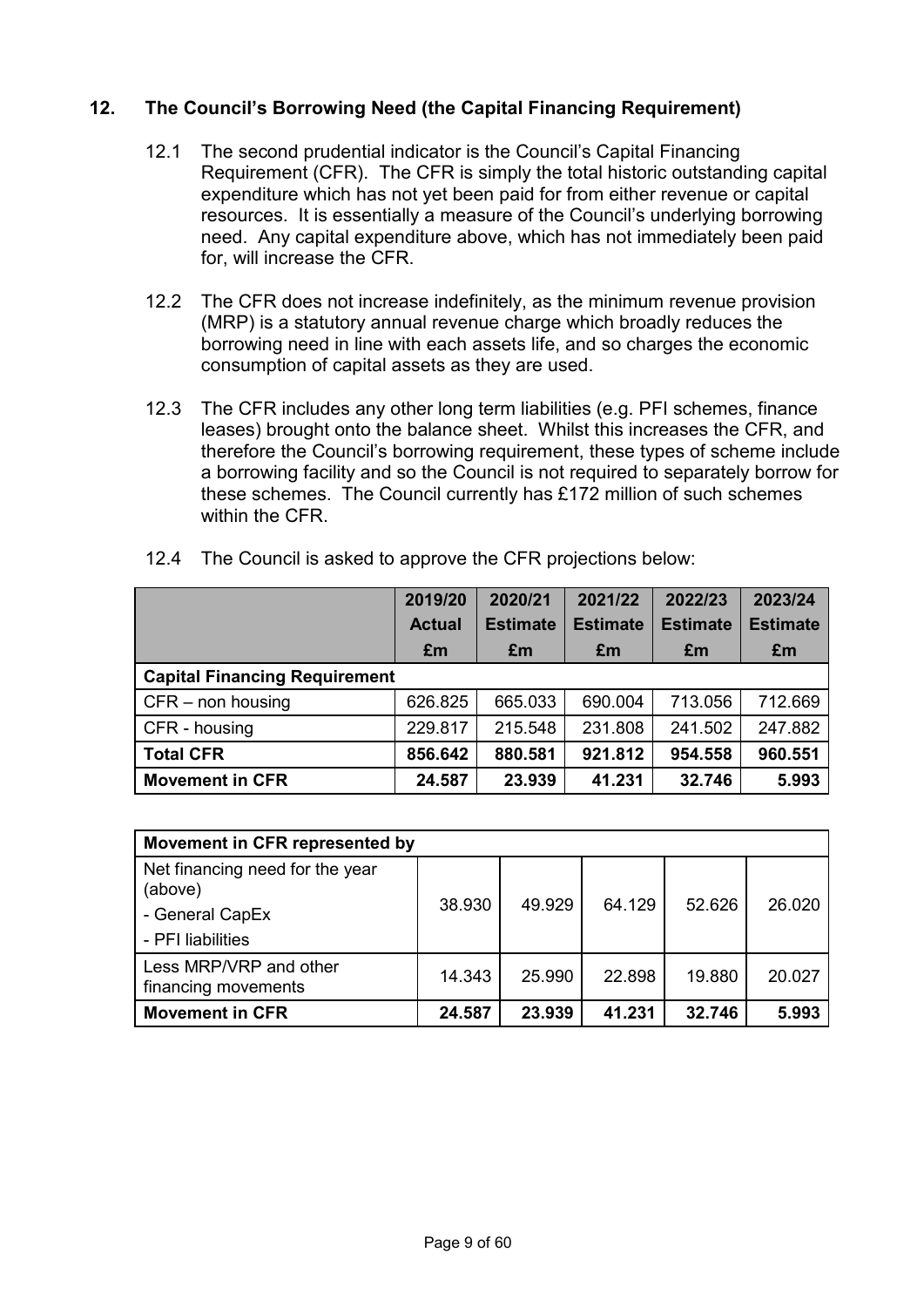# **13. Minimum Revenue Provision (MRP) Policy Statement**

## **Background**

- 13.1 Capital expenditure is generally expenditure on assets which have a life expectancy of more than one year e.g. buildings, vehicles, machinery etc. In accordance with proper practice, the financing of such expenditure is spread over several years in order to try to match the years over which such assets benefit the local community through their useful life. The Council is therefore required to pay off an element of the accumulated General Fund capital spend each year (the CFR) through a revenue charge (the minimum revenue provision - MRP), although it is also allowed to undertake additional voluntary payments if required (voluntary revenue provision – VRP), which is determined by the Council under guidance.
- 13.2 The Local Authorities (Capital Finance and Accounting) (England) Regulations 2003 (as amended by Statutory Instrument 2008 no. 414 s4) lay down that:

"A local authority shall determine for the current financial year an amount of minimum revenue provision that it considers to be prudent."

- 13.3 For balance sheet liabilities relating to finance leases and on balance-sheet PFI contracts, the MRP Guidance suggests that the requirement to make prudent MRP would be regarded as met by a charge equal to the element of the rent/charge that goes to reduce the Balance Sheet liability. However, the Council's current policy is for the MRP charge to be calculated on the basis of the expected life of the asset which has been acquired, which is consistent with policy in place for general borrowing.
- 13.4 As at 31/3/20 the Council currently holds £172m of PFI Finance Lease Liabilities on the Balance, incorporating Schools (BSF) and Extra Care Facilities.
- 13.5 However, the key principle of MRP is that the annual amount set aside should be prudent. The relevant regulations state that Local Authorities are required to have regard to the MRP guidance when setting MRP Policy. The guidance gives flexibility in how it calculates MRP, providing the calculation is deemed prudent.

### **Government Guidance**

13.6 The Council is legally obliged to 'have regard' to the guidance issued by MHCLG, which is intended to enable a more flexible approach to assessing the amount of annual minimum revenue provision (MRP) than was required under the previous statutory requirements. Although it is up to each Council to determine for itself how to calculate MRP, the guidance suggests four methodologies, with an overriding recommendation that the Council should make prudent provision to redeem its debt liability over a period which is reasonably commensurate with that over which the capital expenditure is estimated to provide benefits.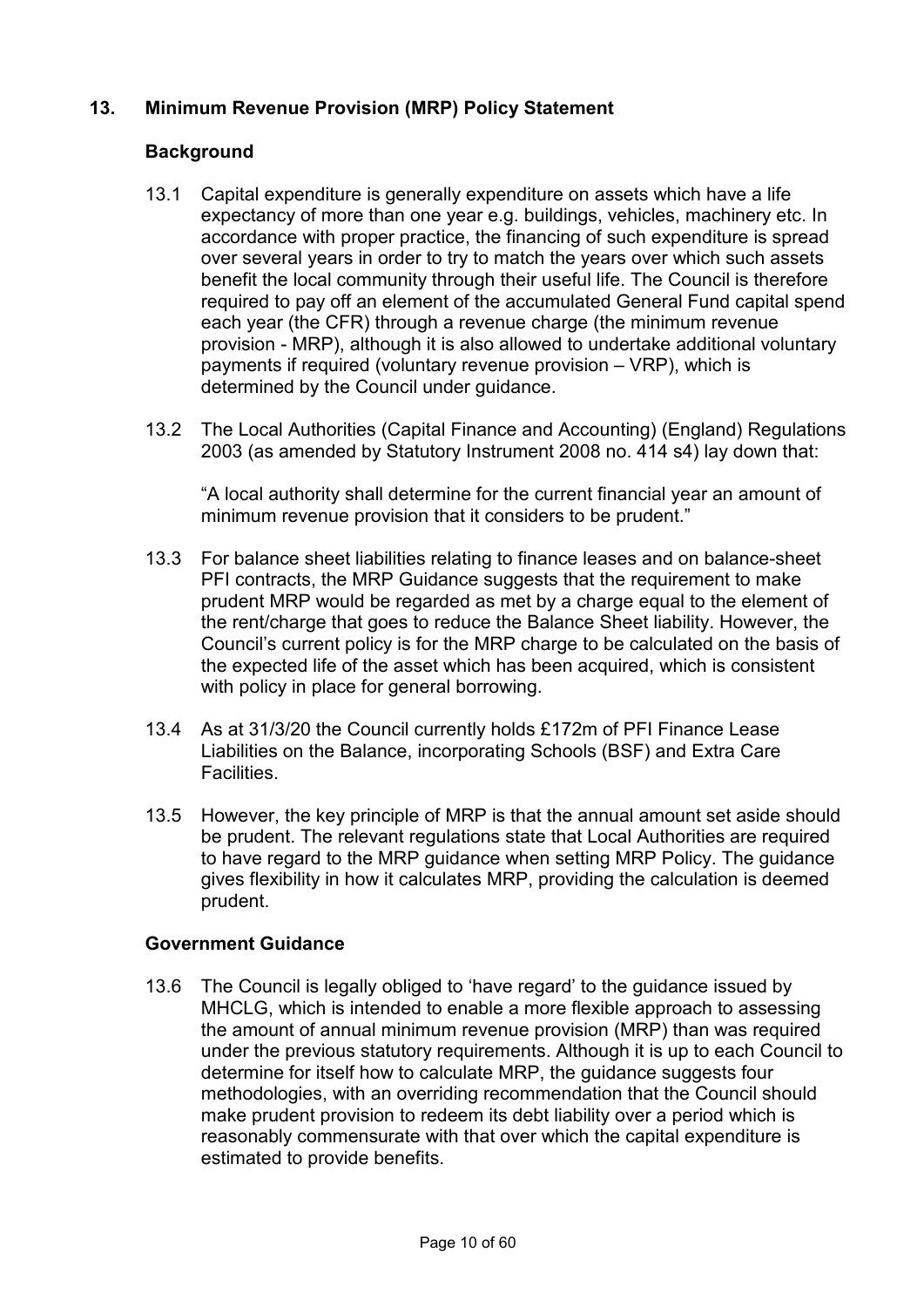- 13.7 The requirement to 'have regard' to the guidance means that:
	- Although four main options are recommended in the guidance, there is no intention to be prescriptive by making these the only methods of charge under which a local authority may consider its MRP to be prudent.
	- It is the responsibility of each authority to decide upon the most appropriate method of making a prudent provision after having had regard to the guidance
- 13.8 The MRP Policy for 2021/22 is detailed at Appendix 4.
- 13.9 A schedule of the current MRP commitments and forecast commitments based on the current capital programme is provided at Appendix 5.

## **14. Affordability Prudential Indicators**

- 14.1 The previous sections cover the overall capital and control of borrowing prudential indicators, but within this framework prudential indicators are required to assess the affordability of the capital investment plans. These provide an indication of the impact of the capital investment plans on the Council's overall finances. The Council is asked to approve the following indicators.
- 14.2 The ratio of financing costs to net revenue stream. This indicator identifies the trend in the cost of capital (borrowing and other long term obligation costs net of investment income) against the net revenue stream.

|            | 2019/20       | 2020/21<br>2021/22 |                 | 2022/23         | 2023/24         |
|------------|---------------|--------------------|-----------------|-----------------|-----------------|
|            | <b>Actual</b> | <b>Estimate</b>    | <b>Estimate</b> | <b>Estimate</b> | <b>Estimate</b> |
|            | $\frac{9}{6}$ | $\frac{9}{6}$      | $\frac{9}{6}$   | $\frac{9}{6}$   | %               |
| Non-HRA    | 3.0           | 2.7                | 3.7             | 3.8             | 3.9             |
| <b>HRA</b> | 23.9          | 23.9               | 35.6            | 45.2            | 38.2            |

 The estimates of financing costs include current commitments and the proposals in the budget report.

14.3 The incremental impact of capital investment decisions on council tax. This indicator identifies the revenue costs associated with proposed changes to the three year capital programme recommended in the budget report compared to the Council's existing approved commitments and current plans. The assumptions are based on the budget, but will invariably include some estimates, such as the level of Government support, which are not published over a three year period.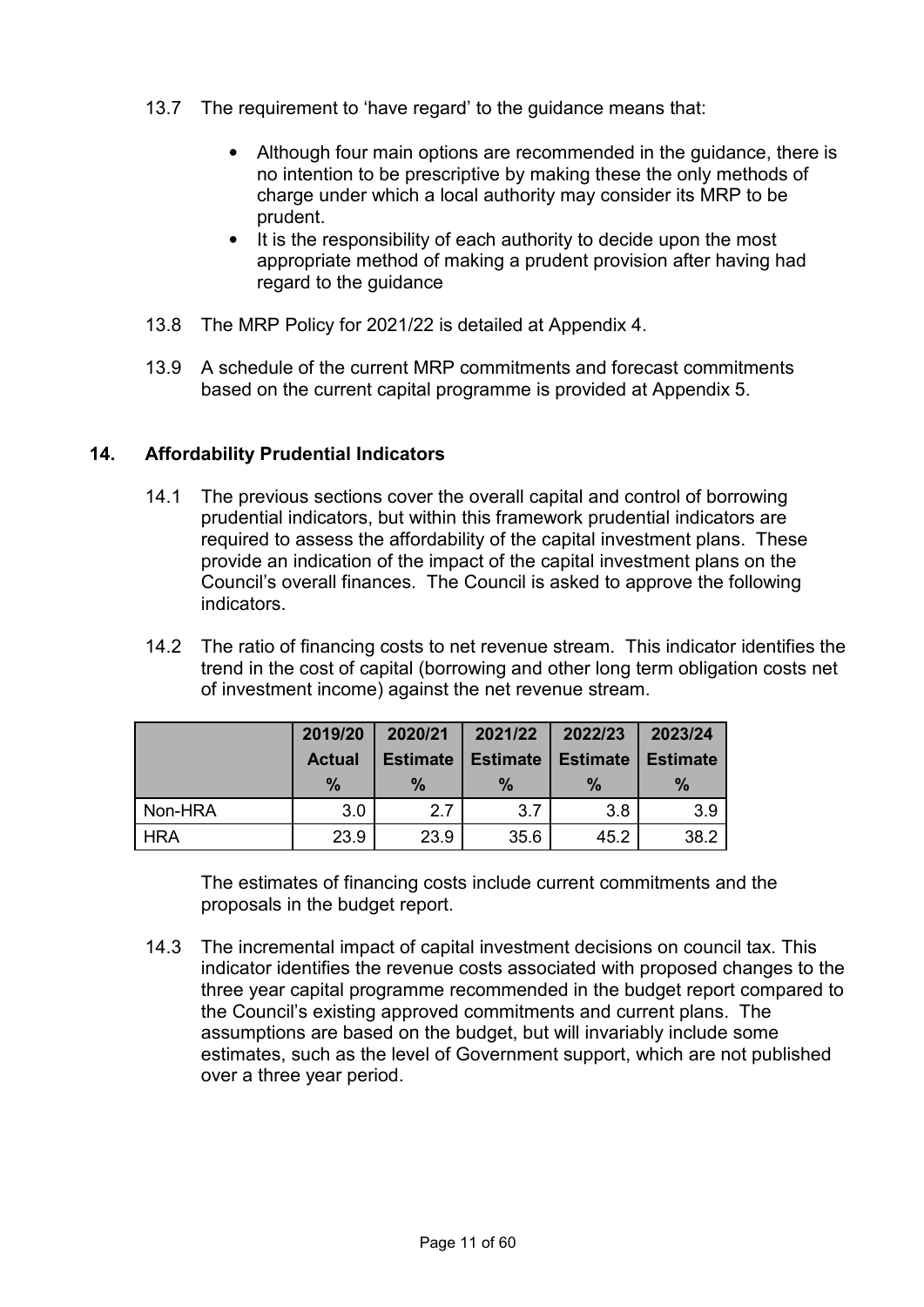# **Incremental impact of capital investment decisions on the band D council tax**

|                         | 2019/20       | 2020/21         | 2021/22         | 2022/23         | 2023/24         |
|-------------------------|---------------|-----------------|-----------------|-----------------|-----------------|
|                         | <b>Actual</b> | <b>Estimate</b> | <b>Estimate</b> | <b>Estimate</b> | <b>Estimate</b> |
|                         | £m            | £m              | £m              | £m              | £m              |
| Council tax -<br>band D | 2.84          | 3.91            | 3.44            | 9.96            | 14.45           |

14.4 The incremental impact of capital investment decisions on housing rent levels. Similar to the council tax calculation, this indicator identifies the trend in the cost of proposed changes in the housing capital programme recommended in this budget report compared to the Council's existing commitments and current plans, expressed as a discrete impact on weekly rent levels. This indicator shows the revenue impact on any newly proposed changes, although any discrete impact will be constrained by rent controls.

## **Incremental impact of capital investment decisions on housing rent levels**

|                                      | 2019/20       | 2020/21         | 2021/22         | 2022/23         | 2023/24         |
|--------------------------------------|---------------|-----------------|-----------------|-----------------|-----------------|
|                                      | <b>Actual</b> | <b>Estimate</b> | <b>Estimate</b> | <b>Estimate</b> | <b>Estimate</b> |
|                                      | £m            | £m              | £m              | £m              | £m              |
| <b>Weekly housing</b><br>rent levels | 0.01          | 0.19            | 0.46            | 0.75            | 1.40            |

### **15. Treasury Management Strategy**

15.1 The capital expenditure plans set out in Section 11 provide details of the service activity of the Council. The treasury management function ensures that the Council's cash is organised in accordance with the relevant professional codes, so that sufficient cash is available to meet this service activity. This will involve both the organisation of the cash flow and, where capital plans require, the organisation of approporiate borrowing facilities. The strategy covers the relevant treasury / prudential indicators, the current and projected debt positions and the annual investment strategy.

### **16. Current Portfolio Position**

16.1 The Council's treasury portfolio position at 31 March 2020 with forward projections are summarised below. The table shows the actual external debt (the treasury management operations), against the underlying capital borrowing need (the Capital Financing Requirement - CFR), highlighting any over or under borrowing.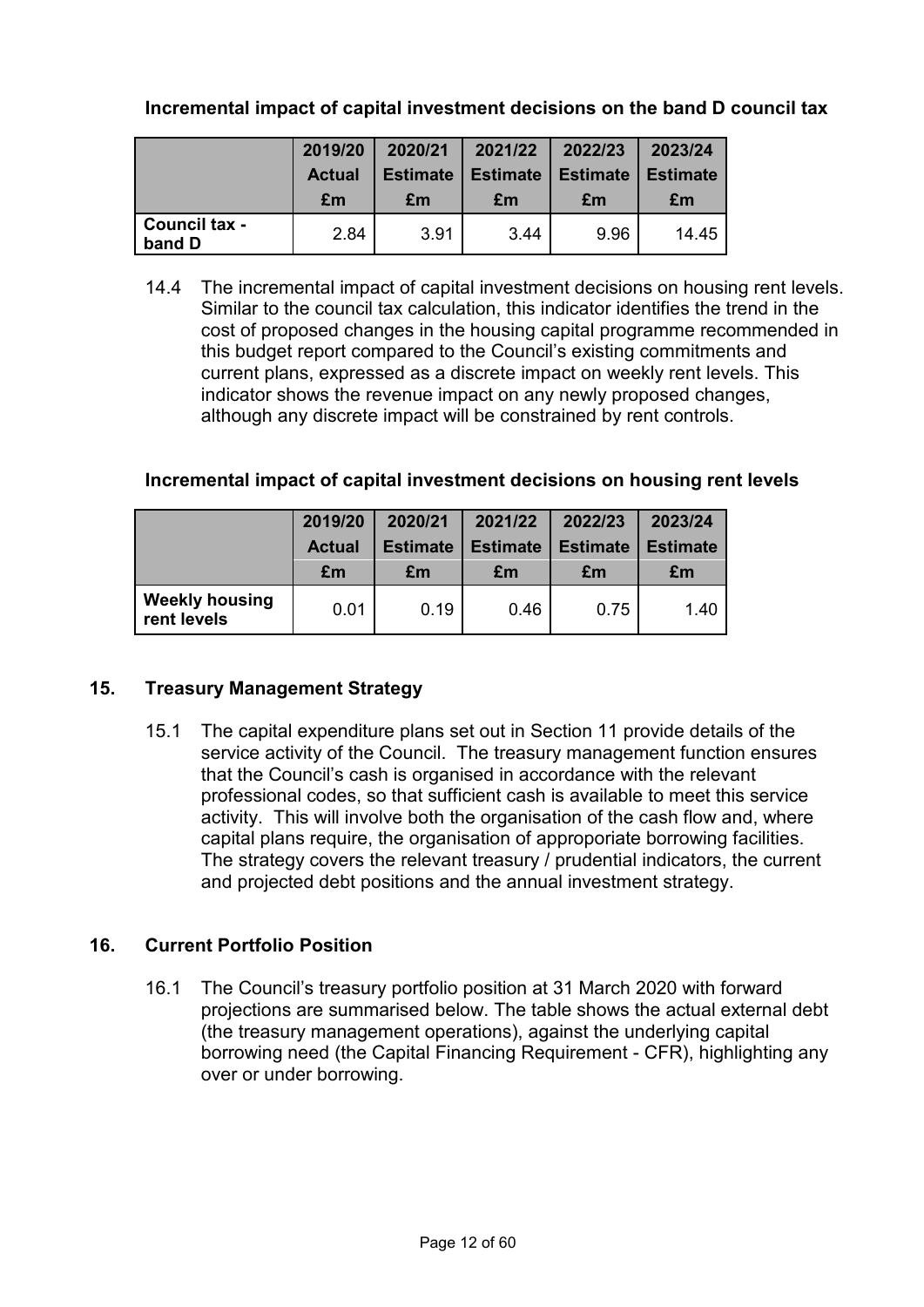|                                       | 2019/20       | 2020/21         | 2021/22         | 2022/23         | 2023/24         |
|---------------------------------------|---------------|-----------------|-----------------|-----------------|-----------------|
|                                       | <b>Actual</b> | <b>Estimate</b> | <b>Estimate</b> | <b>Estimate</b> | <b>Estimate</b> |
|                                       | £m            | £m              | £m              | £m              | £m              |
| <b>External Debt</b>                  |               |                 |                 |                 |                 |
| Borrowing at 1 April                  | 616.562       | 701.370         | 612.897         | 677.026         | 729.652         |
| Expected change in<br>borrowing       | 84.808        | -88.473         | 64.129          | 52.626          | 26.020          |
| Other long-term<br>liabilities (OLTL) | 172.971       | 171.252         | 170.259         | 169.233         | 168.174         |
| Expected change in<br>OLTL            | $-1.719$      | $-0.993$        | $-1.026$        | $-1.059$        | $-1.094$        |
| Actual gross debt at<br>31 March      | 872.622       | 783.156         | 846.259         | 897.826         | 922.752         |
| $CFR -$ the borrowing<br>need         | 856.642       | 880.581         | 921.812         | 954.558         | 960.551         |
| Over / (under)<br>borrowing           | 15.980        | $-97.425$       | $-75.553$       | $-56.732$       | $-37.799$       |
|                                       |               |                 |                 |                 |                 |
| Total investments at 1<br>April       | 60.661        | 50.000          | 50.000          | 50.000          | 50.000          |
| Total investments at 31<br>March      | 60.661        | 50.000          | 50.000          | 50.000          | 50.000          |
| Investment change                     | 0.000         | 0.000           | 0.000           | 0.000           | 0.000           |
| Net debt                              | 811.961       | 733.156         | 796.259         | 847.826         | 872.752         |

- 16.2 Within the prudential indicators there are a number of key indicators to ensure that the Council operates its activities within well-defined limits. One of these is that the Council needs to ensure that its gross debt does not, except in the short term, exceed the total of the CFR in the preceding year plus the estimates of any additional CFR for 2021-22 and the following two financial years. This allows some flexibility for limited early borrowing for future years, but ensures that borrowing is not undertaken for revenue purposes.
- 16.3 The Director of Finance and Transformation (S151 Officer) reports that the Council complied with this prudential indicator in the current year and does not envisage difficulties for the future. This view takes into account current commitments, existing plans, and the proposals in the budget report.

## **17. Treasury Indicators: Limits to Borrowing Activity**

17.1 The Operational Boundary. This is the limit beyond which external borrowing is not normally expected to exceed. In most cases, this would be a similar figure to the CFR, but may be lower or higher depending on the levels of actual debt and the ability to fund under-borrowing by other cash resources.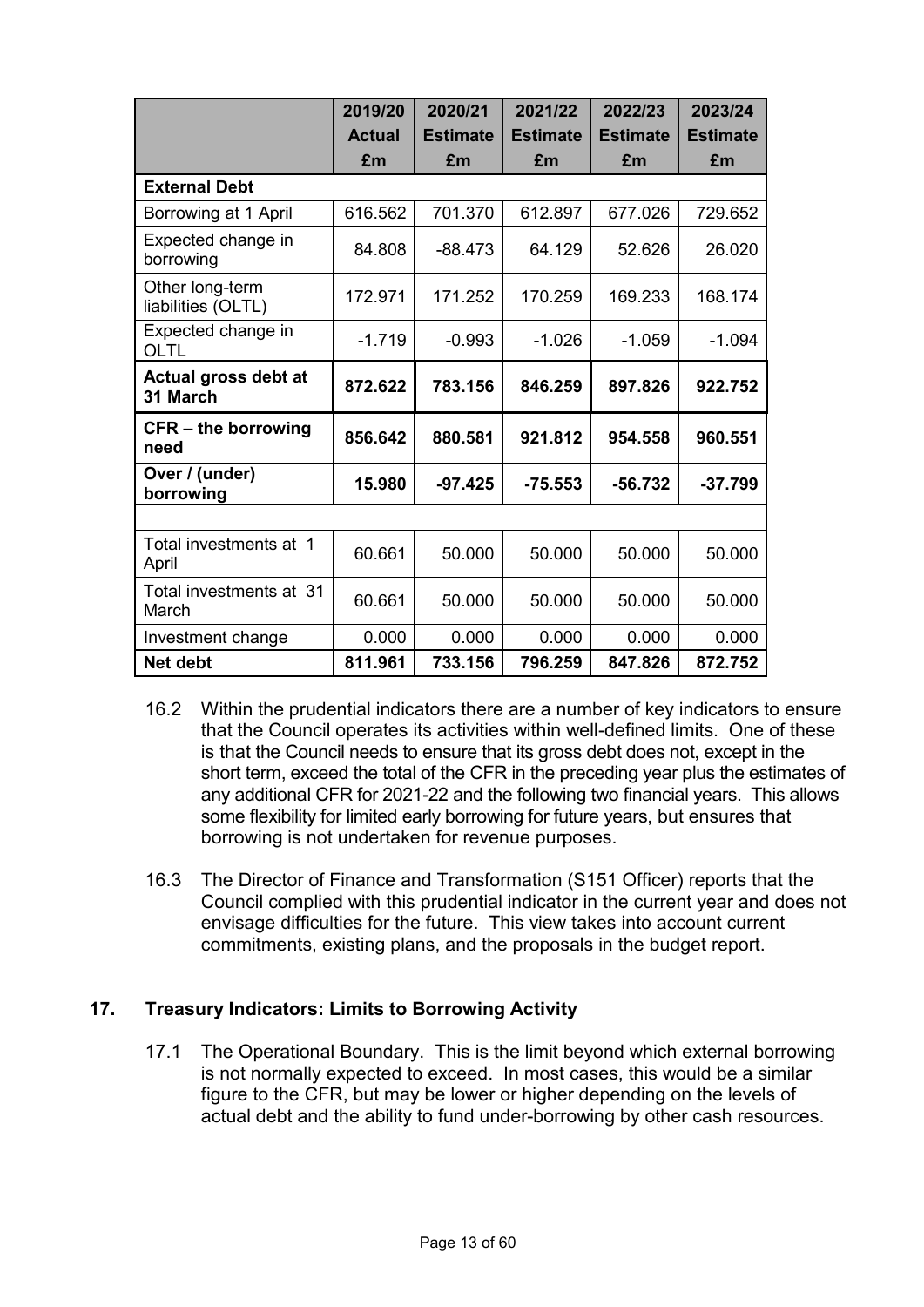| <b>Operational</b><br>boundary       | 2020/21<br><b>Estimate</b><br>£m | 2021/22<br><b>Estimate</b><br>£m | 2022/23<br><b>Estimate</b><br>£m | 2023/24<br><b>Estimate</b><br>£m |
|--------------------------------------|----------------------------------|----------------------------------|----------------------------------|----------------------------------|
| Borrowing                            | 701.370                          | 612.897                          | 677.026                          | 729.652                          |
| Additional<br>Borrowing              | $-88.473$                        | 64.129                           | 52.626                           | 26.020                           |
| 10% Net Budget<br>Requirement        | 31.226                           | 34.227                           | 33.457                           | 34.105                           |
| Other<br>long<br>term<br>liabilities | 170.259                          | 169.233                          | 168.174                          | 167.080                          |
| <b>Total</b>                         | 814.382                          | 880.486                          | 931.283                          | 956.857                          |

- 17.2 The Authorised Limit for external borrowing. A further key prudential indicator represents a control on the maximum level of borrowing. This represents a limit beyond which external debt is prohibited, and this limit needs to be set or revised by full Council. It reflects the level of external debt which, while not desired, could be afforded in the short term, but is not sustainable in the longer term.
- 17.3 The Authorised Limit is the statutory limit determined under section 3 (1) of the Local Government Act 2003.
- 17.4 The Government retains an option to control either the total of all councils' plans, or those of a specific council, although this power has not yet been exercised.

| 17.5 The Council is asked to approve the following Authorised Limit: |  |  |  |  |  |  |  |
|----------------------------------------------------------------------|--|--|--|--|--|--|--|
|----------------------------------------------------------------------|--|--|--|--|--|--|--|

| <b>Authorised limit</b>                                          | 2020/21<br><b>Estimate</b><br>£m | 2021/22<br><b>Estimate</b><br>£m | 2022/23<br><b>Estimate</b><br>£m | 2023/24<br><b>Estimate</b><br>£m |
|------------------------------------------------------------------|----------------------------------|----------------------------------|----------------------------------|----------------------------------|
| <b>Operational Debt</b><br>(as above)                            | 814.382                          | 880.486                          | 931.283                          | 956.857                          |
| Possible additional<br>borrowing<br>(grants/capital<br>receipts) | 47.195                           | 60.442                           | 23.299                           | 16.410                           |
| Total                                                            | 861.577                          | 940.928                          | 954.582                          | 973.267                          |

### **18. Prospect for Interest Rates and Economic Environment**

18.1 The Council has appointed Link Asset Services as its treasury advisor and part of their service is to assist the Council to formulate a view on interest rates. Link provided the following updated forecasts on 08/02/21. PWLB rate forecasts are based on the Certainty Rate (the standard rate minus 20 bps) which has been accessible since 1st November 2012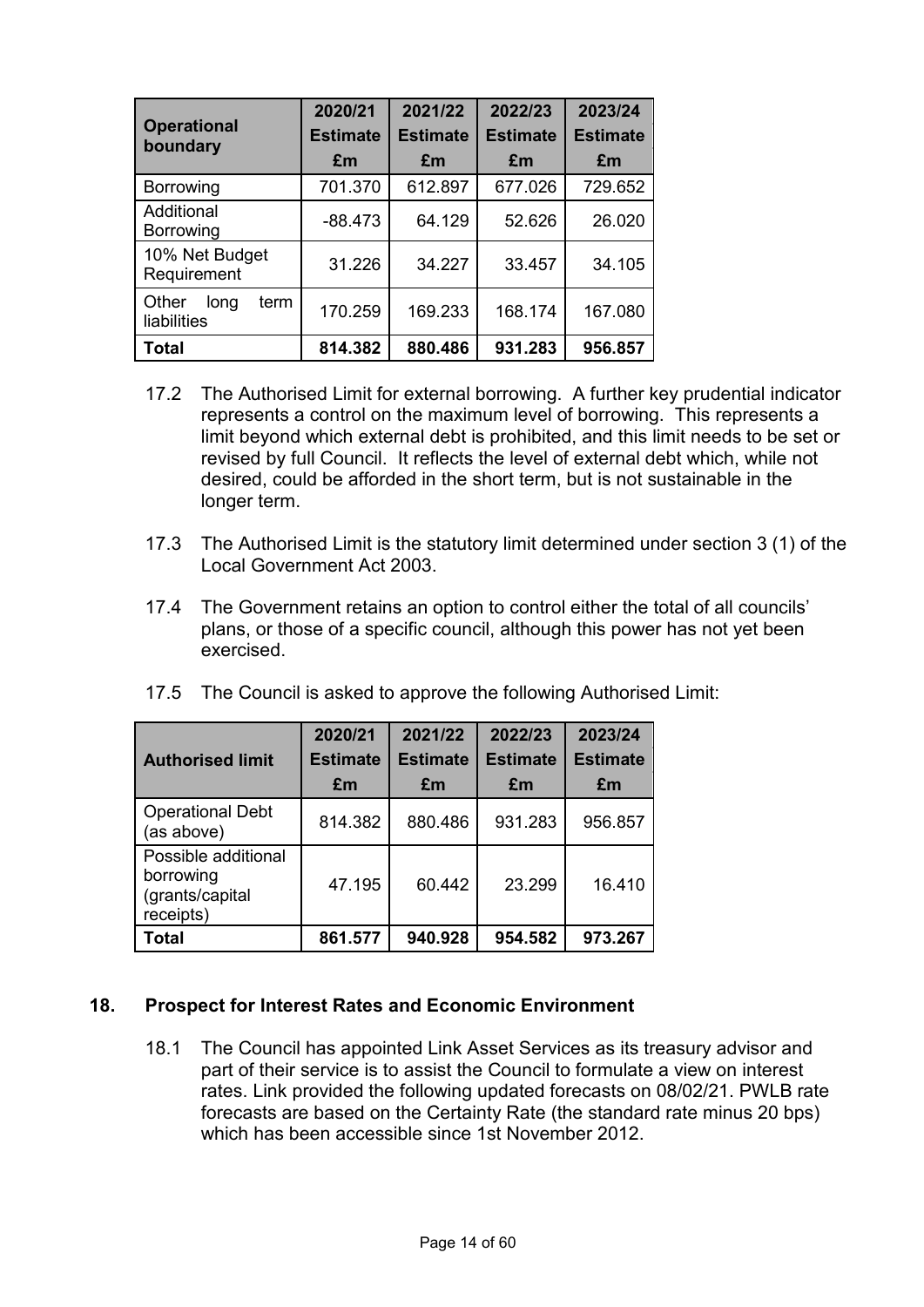| <b>Link Group Interest Rate View</b> |               | 8.2.21        |               |               |               |               |               |               |               |               |      |               |               |
|--------------------------------------|---------------|---------------|---------------|---------------|---------------|---------------|---------------|---------------|---------------|---------------|------|---------------|---------------|
|                                      | <b>Mar-21</b> | <b>Jun-21</b> | <b>Sep-21</b> | <b>Dec-21</b> | <b>Mar-22</b> | <b>Jun-22</b> | <b>Sep-22</b> | <b>Dec-22</b> | <b>Mar-23</b> | <b>Jun-23</b> |      | Sep-23 Dec-23 | <b>Mar-24</b> |
| <b>BANK RATE</b>                     | 0.10          | 0.10          | 0.10          | 0.10          | 0.10          | 0.10          | 0.10          | 0.10          | 0.10          | 0.10          | 0.10 | 0.10          | 0.10          |
| 3 month ave earnings                 | 0.10          | 0.10          | 0.10          | 0.10          | 0.10          | 0.10          | 0.10          | 0.10          | 0.10          | 0.10          | 0.10 | 0.10          | 0.10          |
| 6 month ave earnings                 | 0.10          | 0.10          | 0.10          | 0.10          | 0.10          | 0.10          | 0.10          | 0.10          | 0.10          | 0.10          | 0.10 | 0.10          | 0.10          |
| 12 month ave earnings                | 0.20          | 0.20          | 0.20          | 0.20          | 0.20          | 0.20          | 0.20          | 0.20          | 0.20          | 0.20          | 0.20 | 0.20          | 0.20          |
| 5 yr PWLB                            | 0.90          | 0.90          | 0.90          | 0.90          | 1.00          | 1.00          | 1.10          | 1.10          | 1.10          | 1.20          | 1.20 | 1.20          | 1.20          |
| 10 yr PWLB                           | 1.30          | 1.30          | 1.30          | 1.30          | 1.40          | 1.40          | 1.50          | 1.50          | 1.50          | 1.60          | 1.60 | 1.60          | 1.60          |
| 25 yr PWLB                           | 1.90          | 1.90          | 1.90          | 1.90          | 2.00          | 2.00          | 2.10          | 2.10          | 2.10          | 2.20          | 2.20 | 2.20          | 2.20          |
| 50 yr PWLB                           | 1.70          | 1.70          | 1.70          | 1.70          | 1.80          | 1.80          | 1.90          | 1.90          | 1.90          | 2.00          | 2.00 | 2.00          | 2.00          |

- 18.2 There are no changes to forecasts for Bank Rate or investment earning rates. Bank Rate is forecast to stay at 0.10% during this forecast period. There are, however, increases in PWLB rate forecasts – 10-20 bps on 5 year, 20-30 bps on 10 year and 30-40 bps on 25 and 50 year. The above table reflects these forecast updates.
- 18.3 The Bank of England's Monetary Policy Committee kept Bank Rate and quantitative easing (QE) unchanged on 4th February. However, it revised its economic forecasts to take account of a third national lockdown which started on 5th January, which is obviously going to delay economic recovery and do further damage to the economy. Moreover, it had already decided in November to undertake a further tranche of quantitative easing (QE) of £150bn, to start in January when the previous programme of £300bn of QE, announced in March to June 2020, finished. As only about £16bn of the latest £150bn tranche had been used towards the end of January, it felt that there was already sufficient provision for QE - which would be made to last to the end of 2021. This implied that the current rate of purchases of £4.4bn per week would be slowed during the year.
- 18.4 Although its short-term forecasts were cut for 2021, the medium-term forecasts were more optimistic than in November, based on an assumption that the current lockdown will be gradually eased after Q1 as vaccines are gradually rolled out and life can then start to go back to some sort of normality. The Bank's main assumptions were:
	- The economy would start to recover strongly from Q3 2021.
	- £125bn of savings made by consumers during the pandemic will give a big boost to the pace of economic recovery once lockdown restrictions are eased and consumers can resume high street shopping, going to pubs and restaurants and taking holidays.
	- The economy would still recover to reach its pre-pandemic level by Q1 2022 despite a long lockdown in Q1 2021.
	- Spare capacity in the economy would be eliminated in Q1 2022.
	- The Bank also expects there to be excess demand in the economy by Q4 2022.
	- Unemployment will peak at around 7.5% during late 2021 and then fall to about 4.2% by the end of 2022. This forecast implies that 0.5m foreign workers will have been lost from the UK workforce by their returning home.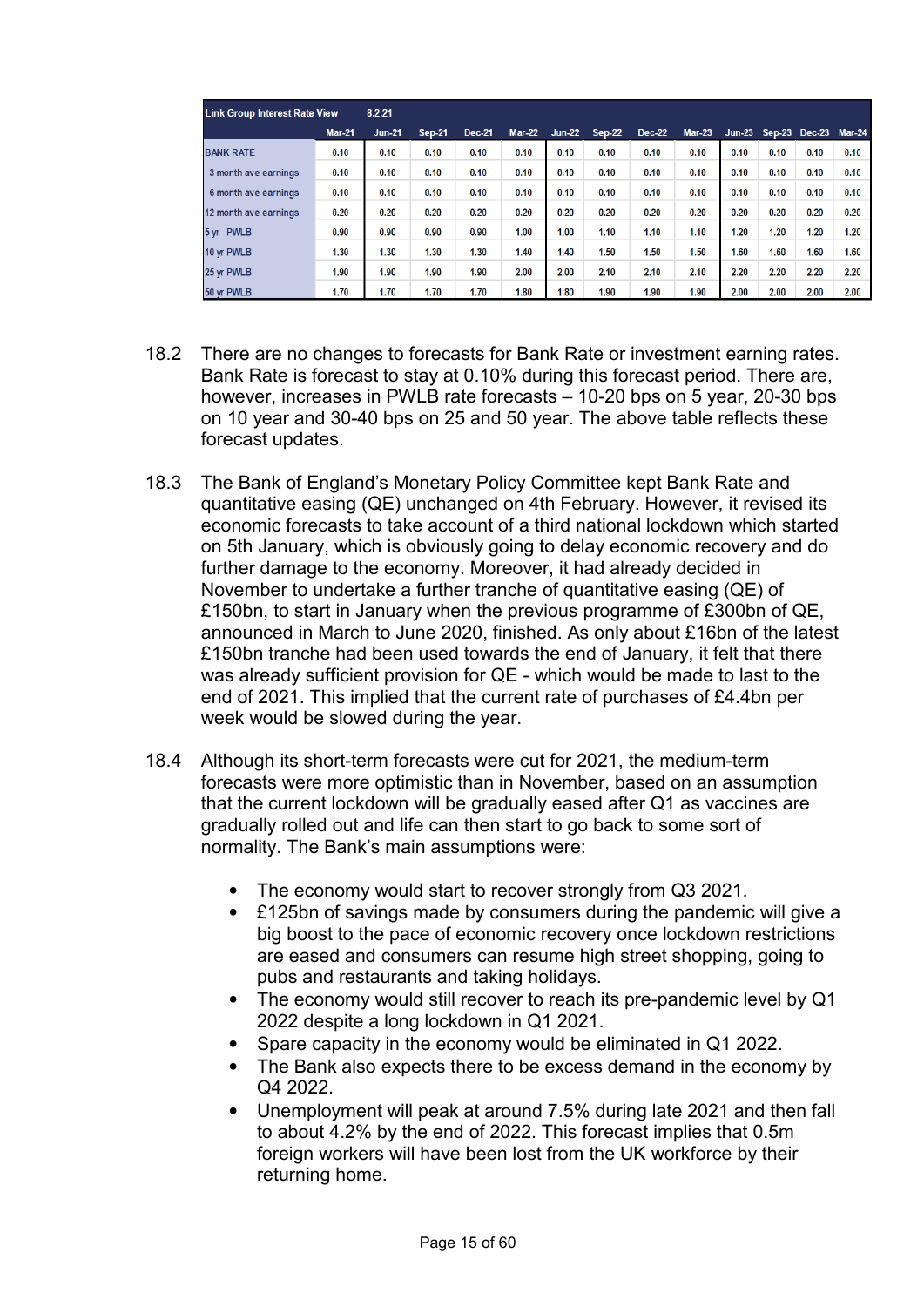- CPI inflation was forecast to rise quite sharply towards the 2% target in Q1 2021 due to some temporary factors, (e.g. the reduction in VAT for certain services comes to an end) and given developments in energy prices. CPI inflation was projected to be close to 2% in 2022 and 2023.
- The Monetary Policy Report acknowledged that there were downside risks to their forecasts e.g. from virus mutations, will vaccines be fully effective, how soon can tweaked vaccines be devised and administered to deal with mutations. There are also issues around achieving herd immunity around the world from this virus so that a proliferation of mutations does not occur which prolong the time it takes for the global economy to fully recover.
- The Bank of England also removed negative interest rates as a possibility for at least six months as financial institutions are not ready to implement them. As in six months' time the economy should be starting to grow strongly, this effectively means that negative rates occurring are only a slim possibility in the current downturn. However, financial institutions have been requested to prepare for them so that, at a future time, this could be used as a monetary policy tool if deemed appropriate. (Gilt yields and PWLB rates jumped upwards after the removal of negative rates as a key risk in the short-term.)
- Prior to 4th February, the MPC's forward guidance outlined that the sequencing of a withdrawal of monetary policy support would be that Bank Rate would be increased first: and only once it had reached a certain level, 'around 1.5%', before a start would be made on winding down the stock of asset purchases made under QE. However, the MPC decided at the February meeting that this policy should be reviewed as to whether a start should be made first on winding down QE rather than raising Bank Rate.
- The MPC reiterated its previous guidance that Bank Rate would not rise until inflation was sustainably above 2%. This means that it will tolerate inflation running above 2% from time to time to balance out periods during which inflation was below 2%. This is termed average inflation targeting.

### 18.5 **There are two views in respect of Bank Rate beyond our three-year time horizon:**

- The MPC will be keen to raise Bank Rate as soon as possible in order for it to be a usable tool when the next economic downturn comes along. This is in line with thinking on Bank Rate over the last 20 years.
- Conversely, that we need to adjust to the new post-pandemic era that we are now in. In this new era, the shift to average inflation targeting has set a high bar for raising Bank Rate i.e. only when inflation is demonstrably sustainably above 2%. In addition, many governments around the world have been saddled with high levels of debt. When central bank rates are low, and below the average GDP growth rate, the debt to GDP ratio will gradually fall each year without having to use fiscal tools such as raising taxes or austerity programmes, (which would depress economic growth and recovery). This could therefore result in governments revising the setting of mandates to their national central banks to allow a higher rate of inflation linked to other economic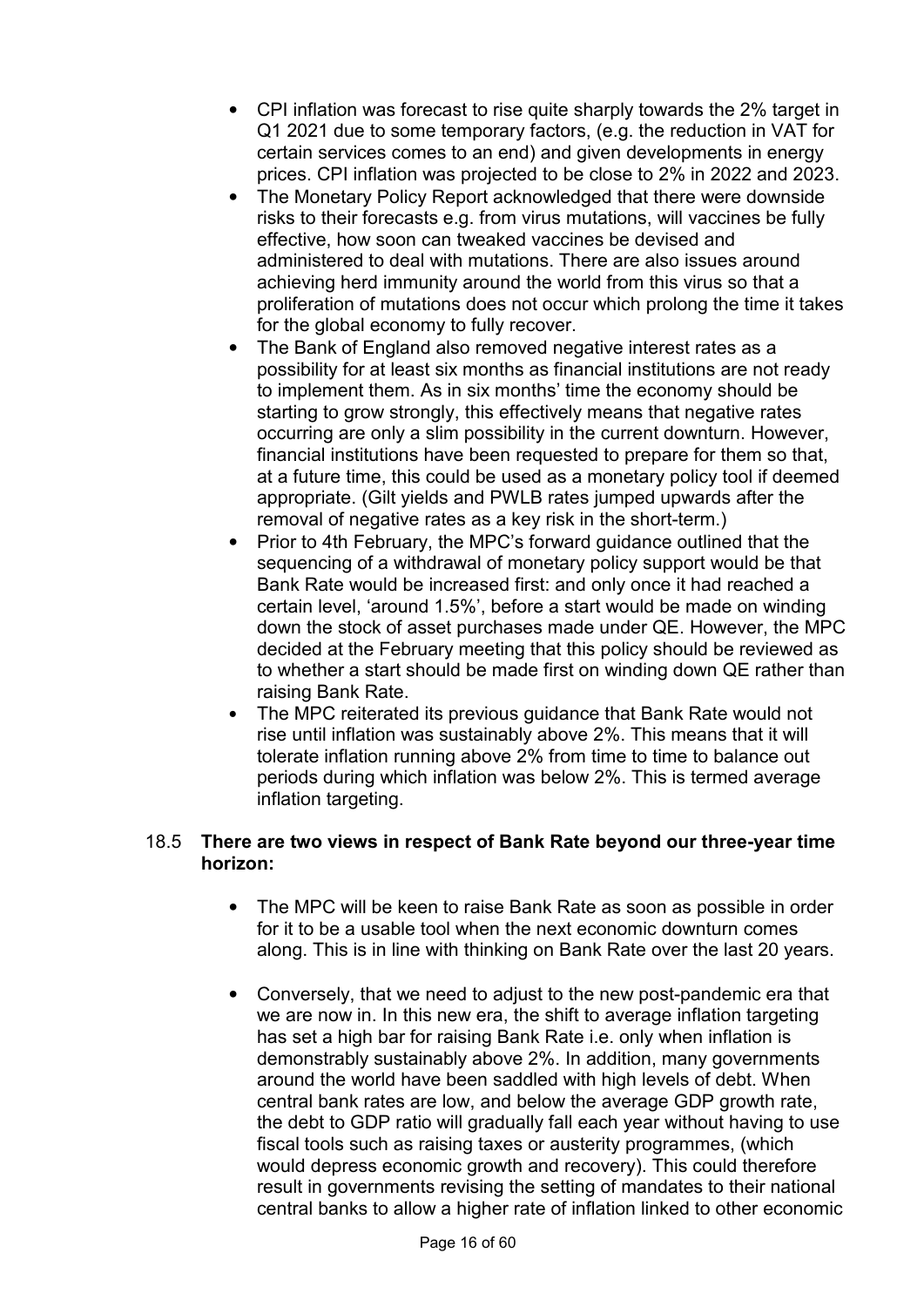targets. This is the Capital Economics view that Bank Rate will not rise for the next five years and will probably then struggle to get to 1% within 10 years.

- 18.6 Apart from the above uncertainties, downside risks to current forecasts for UK gilt yields and PWLB rates currently include:
	- Mutations of the virus render current vaccines ineffective, and tweaked vaccines to combat these mutations are delayed, resulting in further national lockdowns or severe regional restrictions.
	- UK/EU trade agreements if there was a major impact on trade flows due to complications with customs paperwork or lack of co-operation in sorting out significant issues.
	- UK Bank of England takes action too quickly, or too far, over the next three years to raise Bank Rate and causes UK economic growth, and increases in inflation, to be weaker than we currently anticipate.
	- A resurgence of the Eurozone sovereign debt crisis.
	- Weak capitalisation of some European banks, which could be undermined further depending on extent of credit losses resultant of the pandemic.
	- German minority government & general election in 2021.
	- Other minority EU governments. Austria, Sweden, Spain, Portugal, Netherlands, Ireland and Belgium also have vulnerable minority governments dependent on coalitions which could prove fragile.
	- Geopolitical risks, for example in China, Iran or North Korea, but also in Europe and other Middle Eastern countries, which could lead to increasing safe haven flows.
- 18.7 The potential for upside risks to current forecasts for UK gilt yields and PWLB rates, include: -
	- Stronger than currently expected recovery in the UK and/or other developed countries.
	- The Bank of England is too slow in its pace and strength of increases in Bank Rate and, therefore, allows inflationary pressures to build up too strongly within the UK economy, which then necessitates a rapid series of increases in Bank Rate to stifle inflation.

## **19. Investment and borrowing rates**

- 19.1 Investment returns are likely to remain exceptionally low during 2021/22 with little increase in the following two years.
- 19.2 Borrowing interest rates fell to historically low rates as a result of the COVID crisis and the quantitative easing operations of the Bank of England: indeed, gilt yields up to 6 years were negative during most of the first half of 20/21. The policy of avoiding new borrowing by running down spare cash balances has served local authorities well over the last few years. The unexpected increase of 100 bps in PWLB rates on top of the then current margin over gilt yields of 80 bps in October 2019, required an initial major rethink of local authority treasury management strategy and risk management.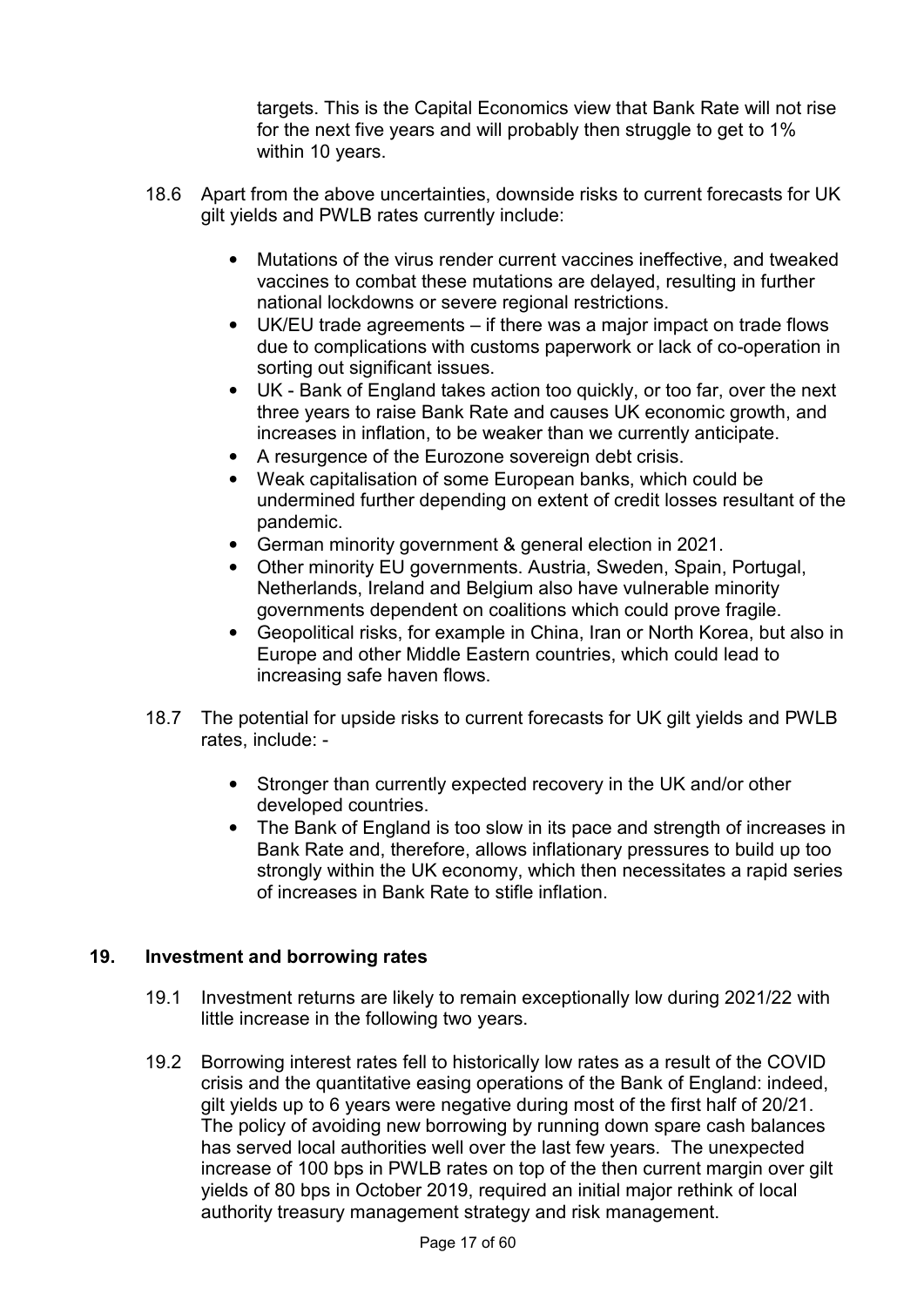- 19.3 However, in March 2020, the Government started a consultation process for reviewing the margins over gilt rates for PWLB borrowing for different types of local authority capital expenditure. On 25.11.20, the Chancellor announced the conclusion to the review of margins over gilt yields for PWLB rates; the standard and certainty margins were reduced by 1% but a prohibition was introduced to deny access to borrowing from the PWLB for any local authority which had purchase of assets for yield in its three year capital programme.
- 19.4 Borrowing for capital expenditure. As Link's long-term forecast for Bank Rate is 2.00%, and all PWLB rates are under 2.00%, there is now value in borrowing from the PWLB for all types of capital expenditure for all maturity periods, especially as current rates are at historic lows. However, greater value can be obtained in borrowing for shorter maturity periods so the Council will assess its risk appetite in conjunction with budgetary pressures to reduce total interest costs. Longer-term borrowing could also be undertaken for the purpose of certainty where that is desirable, or for flattening the profile of a heavily unbalanced maturity profile.
- 19.5 There will remain a cost of carry, (the difference between higher borrowing costs and lower investment returns), to any new long-term borrowing that causes a temporary increase in cash balances as this position will, most likely, incur a revenue cost.

## **20. Economic Commentary**

20.1 The following paragraphs are designed to impart a degree of knowledge around factors impacting on the treasury management function at the Council. This environment is constantly changing, no more so than in recent years. Any significant issues that arise between the report being written and the actual committee date will be reported verbally.

## **UK Economy**

- 20.2 The Bank of England's Monetary Policy Committee kept Bank Rate and quantitative easing (QE) unchanged on 4th February. However, it revised its economic forecasts to take account of a third national lockdown which started on 5th January, which is obviously going to delay economic recovery and do further damage to the economy. It had already decided to do a further tranche of quantitative easing (QE) of £150bn, to start in January when the current programme of £300bn of QE announced in March to June, runs out. It did this so that "announcing further asset purchases now should support the economy and help to ensure the unavoidable near-term slowdown in activity was not amplified by a tightening in monetary conditions that could slow the return of inflation to the target". Its forecasts appeared, at the time, to be rather optimistic in terms of three areas:
	- The economy would recover to reach its pre-pandemic level in Q1 2022
	- The Bank also expects there to be excess demand in the economy by Q4 2022.
	- CPI inflation is therefore projected to be a bit above its 2% target by the start of 2023 and the "inflation risks were judged to be balanced".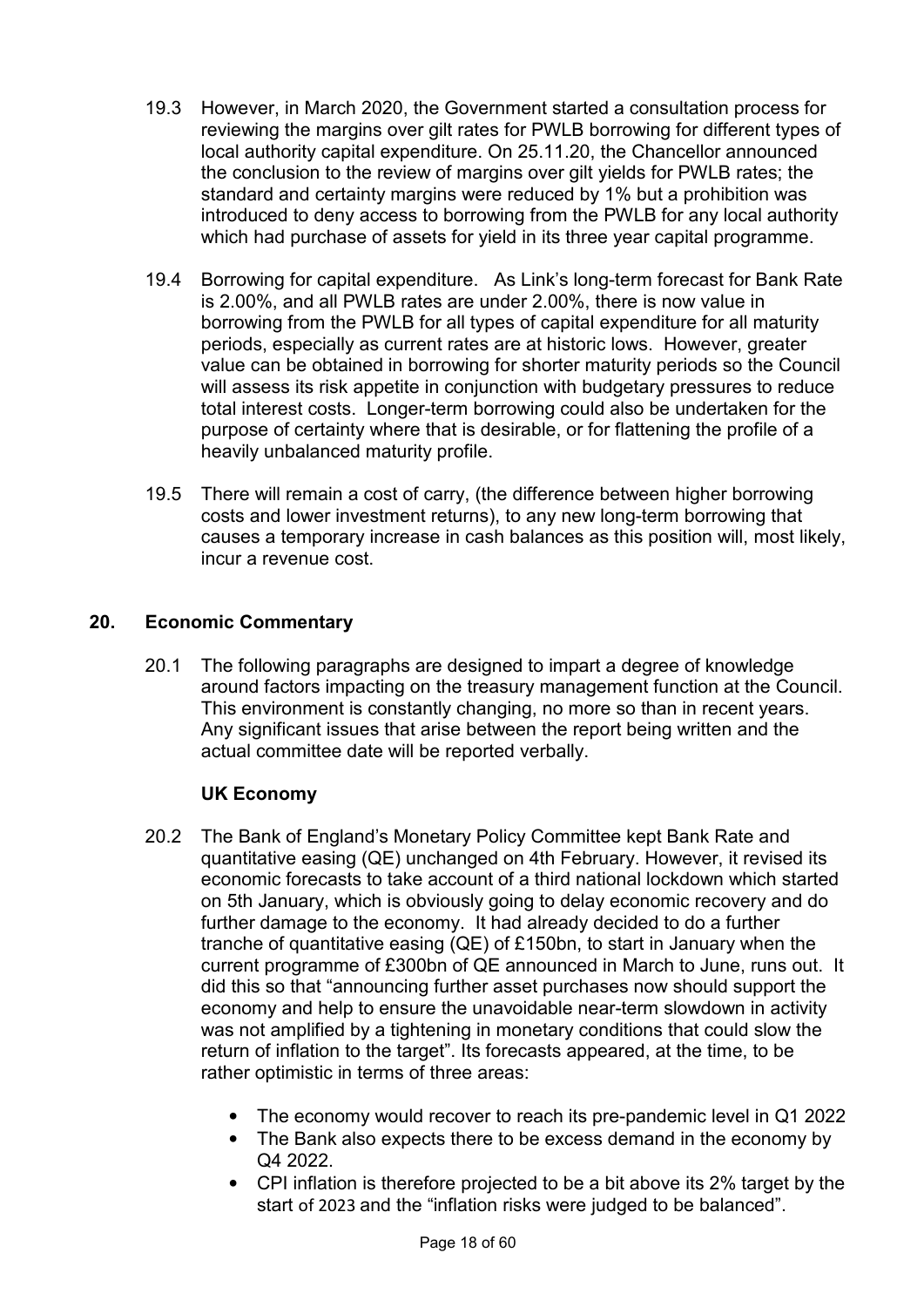- 20.3 Significantly, the Bank of England also removed negative interest rates as a possibility for at least six months as financial institutions are not ready to implement them, suggesting that the MPC remains some way from being persuaded of the case for such a policy, at least for the next 6 -12 months. However, rather than saying that it "stands ready to adjust monetary policy", the MPC this time said that it will take "whatever additional action was necessary to achieve its remit". The latter seems stronger and wider and may indicate the Bank's willingness to embrace new tools.
- 20.4 One key addition to the Bank's forward guidance in August was a new phrase in the policy statement, namely that "it does not intend to tighten monetary policy until there is clear evidence that significant progress is being made in eliminating spare capacity and achieving the 2% target sustainably". That seems designed to say, in effect, that even if inflation rises to 2% in a couple of years' time, do not expect any action from the MPC to raise Bank Rate – until they can clearly see that level of inflation is going to be persistently above target if it takes no action to raise Bank Rate. Our Bank Rate forecast currently shows no increase through to quarter 1 2024 but there could well be no increase during the next five years due to the slow rate of recovery of the economy and the need for the Government to see the burden of the elevated debt to GDP ratio falling significantly. Inflation is expected to briefly peak at just over 2% towards the end of 2021, but this is a temporary short lived factor due to base effects from twelve months ago falling out of the calculation, and so is not a concern. Looking further ahead, it is also unlikely to be a problem for some years as it will take a prolonged time for spare capacity in the economy, created by this downturn, to be used up.
- 20.5 Public borrowing was forecast in November by the Office for Budget Responsibility (the OBR) to reach £394bn in the current financial year, the highest ever peace time deficit and equivalent to 19% of GDP. In normal times, such an increase in total gilt issuance would lead to a rise in gilt yields, and so PWLB rates. However, the QE done by the Bank of England has depressed gilt yields to historic low levels, (as has similarly occurred with QE and debt issued in the US, the EU and Japan). This means that new UK debt being issued, and this is being done across the whole yield curve in all maturities, is locking in those historic low levels through until maturity.
- 20.6 In addition, the UK has one of the longest average maturities for its entire debt portfolio, of any country in the world. Overall, this means that the total interest bill paid by the Government is manageable despite the huge increase in the total amount of debt. The OBR was also forecasting that the government will still be running a budget deficit of £102bn (3.9% of GDP) by 2025/26. However, initial impressions are that they have taken a pessimistic view of the impact that vaccines could make in the speed of economic recovery.
- 20.7 Overall, the pace of recovery was not expected to be in the form of a rapid V shape, but a more elongated and prolonged one. The initial recovery was sharp after quarter 1 saw growth at -3.0% followed by -18.8% in quarter 2 and then an upswing of +16.0% in quarter 3; this still left the economy 8.6% smaller than in Q4 2019. While the one month second national lockdown that started on 5th November caused a further contraction of 5.7% m/m in November, this was much better than had been feared and showed that the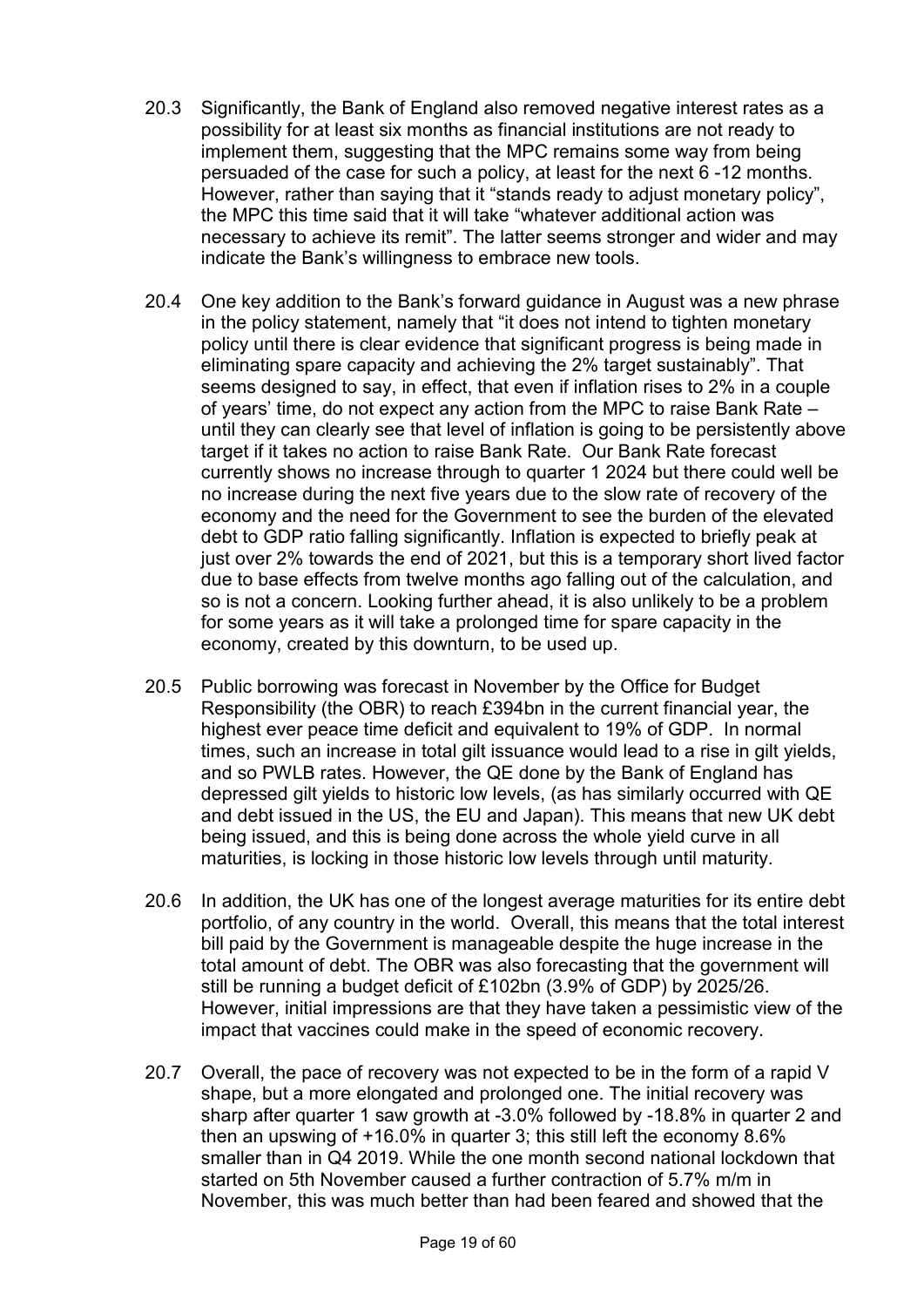economy is adapting to new ways of working. This left the economy 'only' 8.6% below the pre-crisis level.

- 20.8 The Pfizer announcement on 9th November of a successful vaccine has been followed by approval of the Oxford University/AstraZeneca and Moderna vaccines. The Government has a set a target to vaccinate 14 million people in the most at risk sectors of the population by 15th February; as of mid-January, it has made good, and accelerating progress in hitting that target. The aim is to vaccinate all adults by September. This means that the national lockdown starting in early January, could be replaced by regional tiers of lighter restrictions, beginning possibly in Q2. At that point, there would be less reason to fear that hospitals could become overwhelmed any more. Effective vaccines have radically improved the economic outlook so that it may now be possible for GDP to recover to its pre-virus level as early as Q1 2022. These vaccines have enormously boosted confidence that life could largely return to normal during the second half of 2021. With the household saving rate having been exceptionally high since the first lockdown in March, there is plenty of pent-up demand and purchasing power stored up for when life returns to normal.
- 20.9 Provided that both monetary and fiscal policy are kept loose for a few years yet, then it is still possible that in the second half of this decade, the economy may be no smaller than it would have been if COVID-19 never happened. The significant risk is if another mutation of COVID-19 appears that defeats the current batch of vaccines. However, now that science and technology have caught up with understanding this virus, new vaccines ought to be able to be developed more quickly to counter such a development, and vaccine production facilities are being ramped up around the world. This recovery of growth which eliminates the effects of the pandemic by about the middle of the decade, would have major repercussions for public finances as it would be consistent with the government deficit falling to around 2.5% of GDP without any tax increases. This would be in line with the OBR's most optimistic forecast in the graph below, rather than their current central scenario which predicts a 4% deficit due to assuming much slower growth. However, Capital Economics forecasts assumed that politicians do not raise taxes or embark on major austerity measures and so, (perversely!), depress economic growth and recovery.
- 20.10 There will still be some painful longer term adjustments as e.g. office space and travel by planes, trains and buses may not recover to their previous level of use for several years, or possibly ever, even if vaccines are fully successful in overcoming the current virus. There is also likely to be a reversal of globalisation as this crisis has exposed how vulnerable long-distance supply chains are. On the other hand, digital services are one area that has already seen huge growth.
- 20.11 The final agreement of a trade deal on 24 December 2020 has eliminated a significant downside risk for the UK economy. The initial agreement only covers trade so there is further work to be done on the services sector where temporary equivalence has been granted in both directions between the UK and EU; that now needs to be formalised on a permanent basis. As the forecasts in this report were based on an assumption of a Brexit agreement being reached, there is no need to amend these forecasts.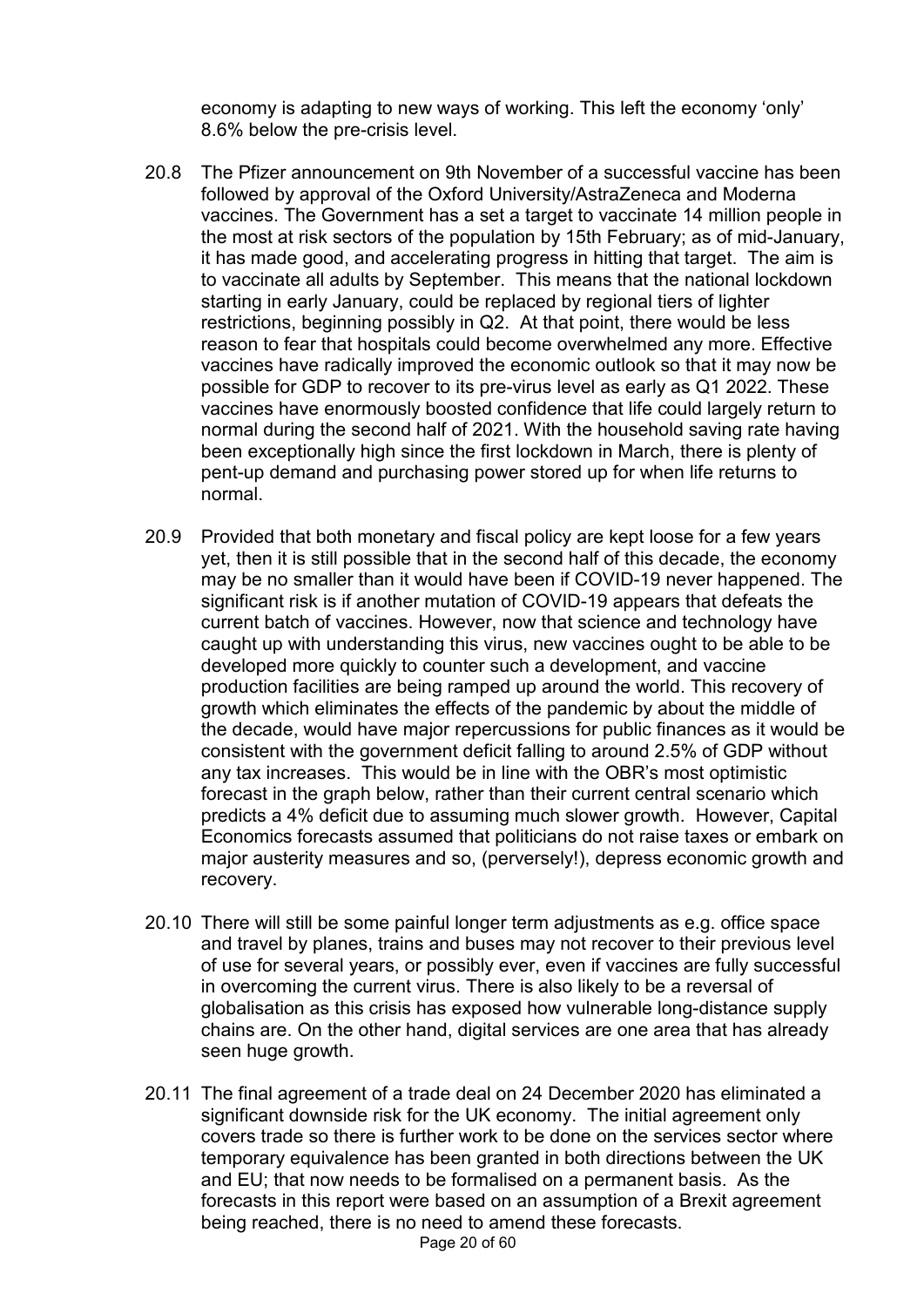- 20.12 At the Monetary Policy Committee meeting of 17 December all nine Committee members voted to keep interest rates on hold at +0.10% and the Quantitative Easing (QE) target at £895bn. The MPC commented that the successful rollout of vaccines had reduced the downsides risks to the economy that it had highlighted in November. But this was caveated by it saying, "Although all members agreed that this would reduce downside risks, they placed different weights on the degree to which this was also expected to lead to stronger GDP growth in the central case." So, while vaccines are a positive development, in the eyes of the MPC at least, the economy is far from out of the woods in the shorter term. The MPC, therefore, voted to extend the availability of the Term Funding Scheme, (cheap borrowing), with additional incentives for small and medium size enterprises for six months.
- 20.13 In the same week as the MPC meeting, the Chancellor made a series of announcements to provide further support to the economy. An extension of the COVID-19 loan schemes from the end of January 2021 to the end of March. The furlough scheme was lengthened from the end of March to the end of April and the Budget on 3.3.21 will lay out the "next phase of the plan to tackle the virus and protect jobs". This does not sound like tax rises are imminent, which could hold back the speed of economic recovery.
- 20.14 The Financial Policy Committee (FPC) report on 6th August revised down their expected credit losses for the banking sector to "somewhat less than £80bn". It stated that in its assessment "banks have buffers of capital more than sufficient to absorb the losses that are likely to arise under the MPC's central projection". The FPC stated that for real stress in the sector, the economic output would need to be twice as bad as the MPC's projection, with unemployment rising to above 15%.

### **Global Economy**

- 20.15 **World Growth**. World growth will has been in recession in 2020 but should recover during 2021. Inflation is unlikely to be a problem for some years due to the creation of excess production capacity and depressed demand caused by the coronavirus crisis.
- 20.16 Until recent years, world growth has been boosted by increasing globalisation i.e. countries specialising in producing goods and commodities in which they have an economic advantage and which they then trade with the rest of the world. This has boosted worldwide productivity and growth, and, by lowering costs, has also depressed inflation. However, the rise of China as an economic superpower over the last thirty years, which now accounts for nearly 20% of total world GDP, has unbalanced the world economy. The Chinese government has targeted achieving major world positions in specific key sectors and products, especially high tech areas and production of rare earth minerals used in high tech products. It is achieving this by massive financial support, (i.e. subsidies), to state owned firms, government directions to other firms, technology theft, restrictions on market access by foreign firms and informal targets for the domestic market share of Chinese producers in the selected sectors. This is regarded as being unfair competition that is putting western firms at an unfair disadvantage or even putting some out of business. It is also regarded with suspicion on the political front as China is an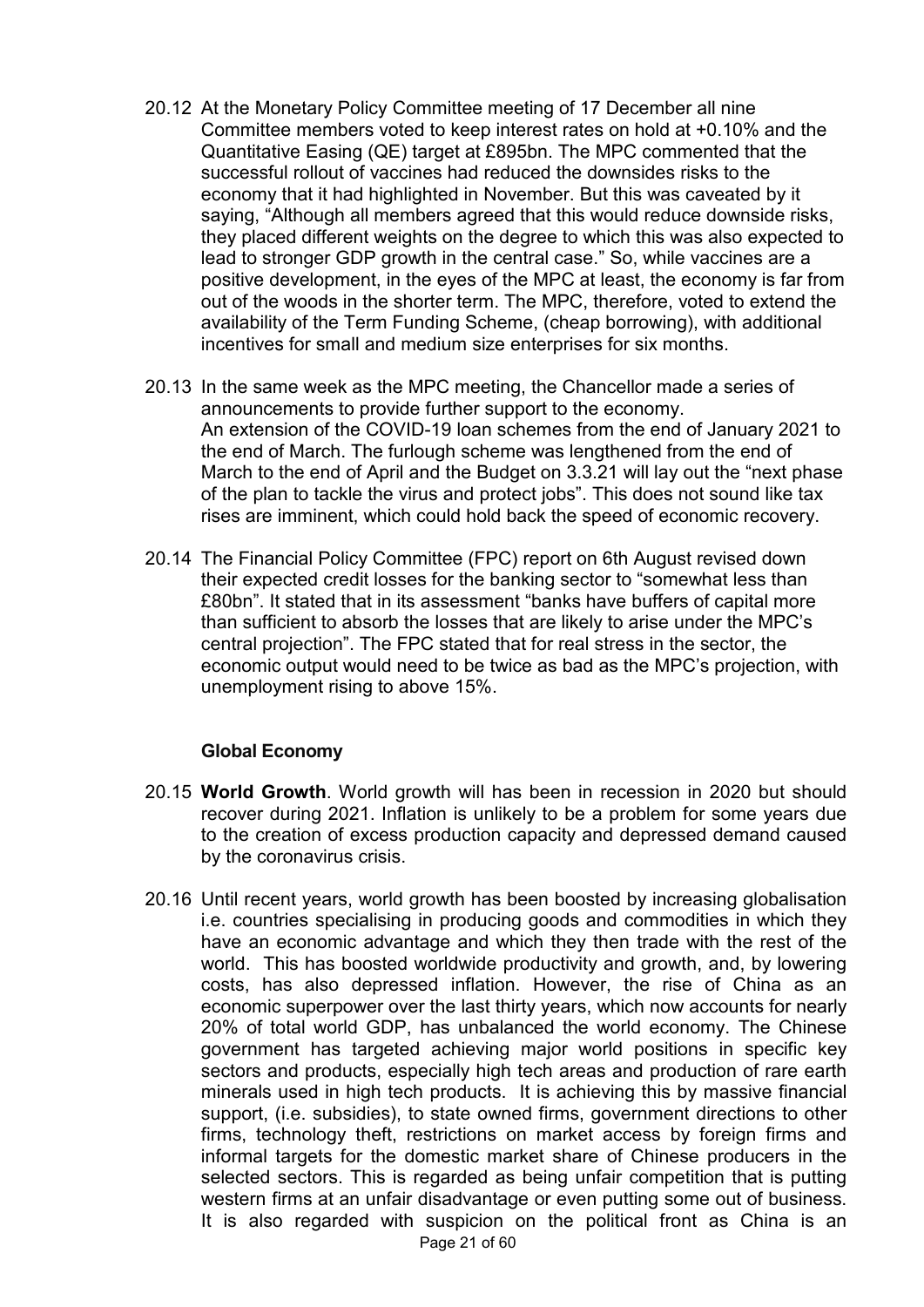authoritarian country that is not averse to using economic and military power for political advantage.

- 20.17 The current trade war between the US and China therefore needs to be seen against that backdrop. It is, therefore, likely that we are heading into a period where there will be a reversal of world globalisation and a decoupling of western countries from dependence on China to supply products. This is likely to produce a backdrop in the coming years of weak global growth and so weak inflation
- 20.18 **USA.** The Democrats gained the presidency and a majority in the House of Representatives in the November elections: after winning two key Senate seats in Georgia in elections in early January, they now also have a very slim majority in the Senate due to the vice president's casting vote. President Biden will consequently have a much easier path to implement his election manifesto. However, he will not have a completely free hand as more radical Democrat plans may not be supported by all Democrat senators. His initial radical plan for a fiscal stimulus of \$1.9trn, (9% of GDP), is therefore likely to be toned down in order to get through both houses. .
- 20.19 The economy had been recovering quite strongly from its contraction in 2020 of 10.2% due to the pandemic with GDP only 3.5% below its pre-pandemic level and the unemployment rate dropping below 7%. However, the rise in new cases during quarter 4, to the highest level since mid-August, suggests that the US could be in the early stages of a fourth wave. The latest upturn poses a threat that the recovery in the economy could stall. This is the single biggest downside risk to the shorter term outlook – a more widespread and severe wave of infections over the winter months, which is compounded by the impact of the regular flu season and, as a consequence, threatens to overwhelm health care facilities. Under those circumstances, individual states might feel it necessary to return to more draconian lockdowns.
- 20.20 The restrictions imposed to control the spread of the virus are once again weighing on the economy with employment growth slowing sharply in November and declining in December, and retail sales dropping back. The economy is set for further weakness into the spring. GDP growth is expected to rebound markedly from the second quarter of 2021 onwards as vaccines are rolled out on a widespread basis and restrictions are loosened.
- 20.21 After Chair Jerome Powell unveiled the Fed's adoption of a flexible average inflation target in his Jackson Hole speech in late August, the mid-September meeting of the Fed agreed by a majority to a toned down version of the new inflation target in his speech - that "it would likely be appropriate to maintain the current target range until labour market conditions were judged to be consistent with the Committee's assessments of maximum employment and inflation had risen to 2% and was on track to moderately exceed 2% for some time." This change was aimed to provide more stimulus for economic growth and higher levels of employment and to avoid the danger of getting caught in a deflationary "trap" like Japan.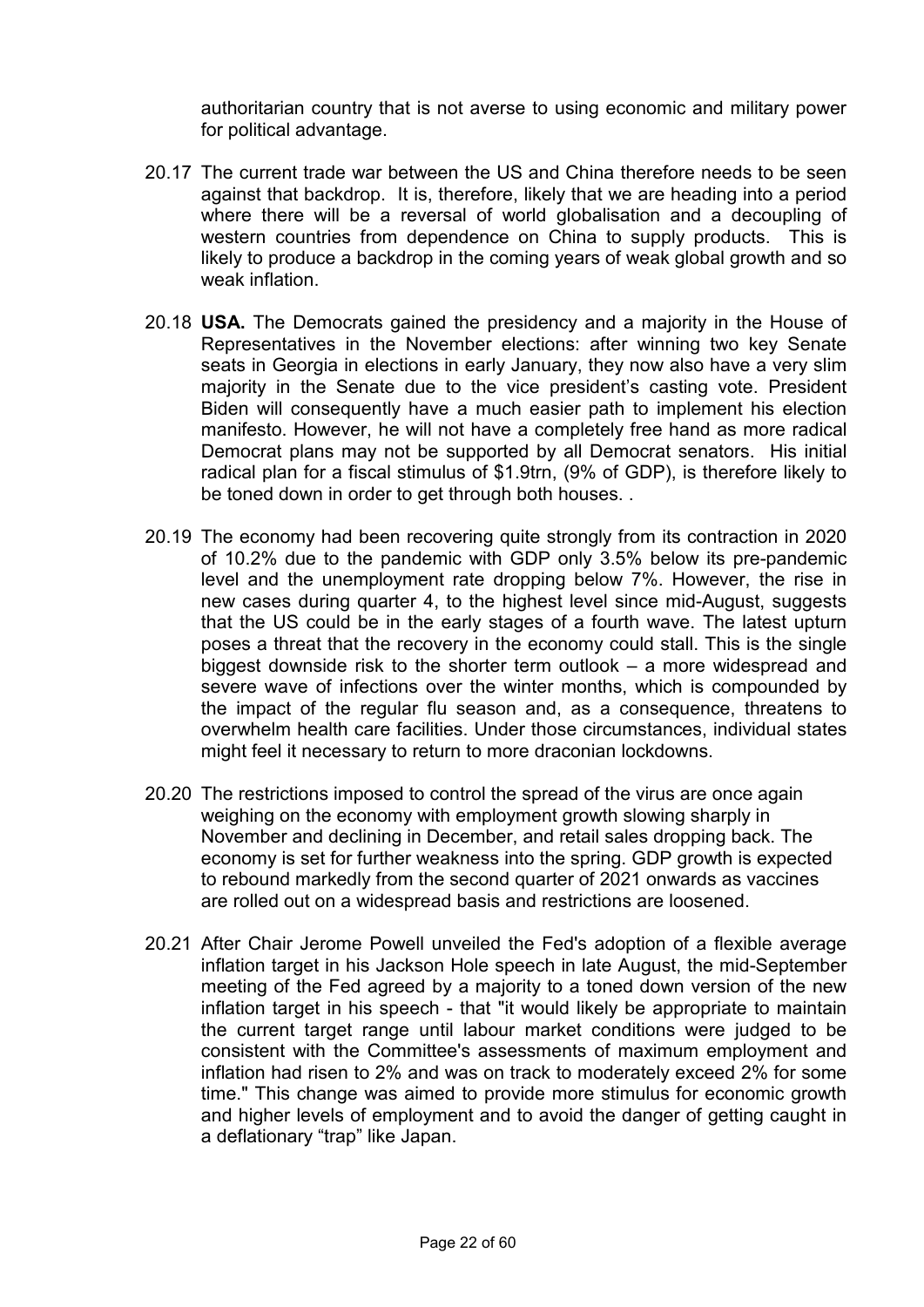- 20.22 It is to be noted that inflation has actually been under-shooting the 2% target significantly for most of the last decade, (and this year), so financial markets took note that higher levels of inflation are likely to be in the pipeline; longterm bond yields duly rose after the meeting. The FOMC's updated economic and rate projections in mid-September showed that officials expect to leave the fed funds rate at near-zero until at least end-2023 and probably for another year or two beyond that. There is now some expectation that where the Fed has led in changing its inflation target, other major central banks will follow. The increase in tension over the last year between the US and China is likely to lead to a lack of momentum in progressing the initial positive moves to agree a phase one trade deal.
- 20.23 The Fed's meeting on 5 November was unremarkable but at a politically sensitive time around the elections. At its 16 December meeting the Fed tweaked the guidance for its monthly asset quantitative easing purchases with the new language implying those purchases could continue for longer than previously believed. Nevertheless, with officials still projecting that inflation will only get back to 2.0% in 2023, the vast majority expect the Fed funds rate to be still at near-zero until 2024 or later. Furthermore, officials think the balance of risks surrounding that median inflation forecast are firmly skewed to the downside. The key message is still that policy will remain unusually accommodative – with near-zero rates and asset purchases – continuing for several more years. This is likely to result in keeping Treasury yields low – which will also have an influence on gilt yields in this country.
- 20.24 Nonetheless, the roll out of vaccines will help to underpin a strong economic recovery in 2021 after the economy wilted during Q4 2020 as more restrictions were imposed to contain the pandemic.
- 20.25 **EU**. In early December, the figures for Q3 GDP confirmed that the economy staged a rapid rebound from the first lockdowns. This provides grounds for optimism about growth prospects for next year. In Q2, GDP was 15% below its pre-pandemic level, but in Q3 the economy grew by 12.5% q/q leaving GDP down by 4.4%. That was much better than had been expected earlier in the year. However, growth is likely to stagnate during Q4 and in Q1 of 2021, as a second wave of the virus has seriously affected many countries. The €750bn fiscal support package eventually agreed by the EU after prolonged disagreement between various countries, is unlikely to provide significant support, and quickly enough, to make an appreciable difference in the countries most affected by the first wave.
- 20.26 With inflation expected to be unlikely to get much above 1% over the next two years, the ECB has been struggling to get inflation up to its 2% target. It is currently unlikely that it will cut its central rate even further into negative territory from -0.5%, although the ECB has stated that it retains this as a possible tool to use. The ECB's December meeting added a further €500bn to the PEPP scheme, (purchase of government and other bonds), and extended the duration of the programme to March 2022 and re-investing maturities for an additional year until December 2023. Three additional tranches of TLTRO, (cheap loans to banks), were approved, indicating that support will last beyond the impact of the pandemic, implying indirect yield curve control for government bonds for some time ahead.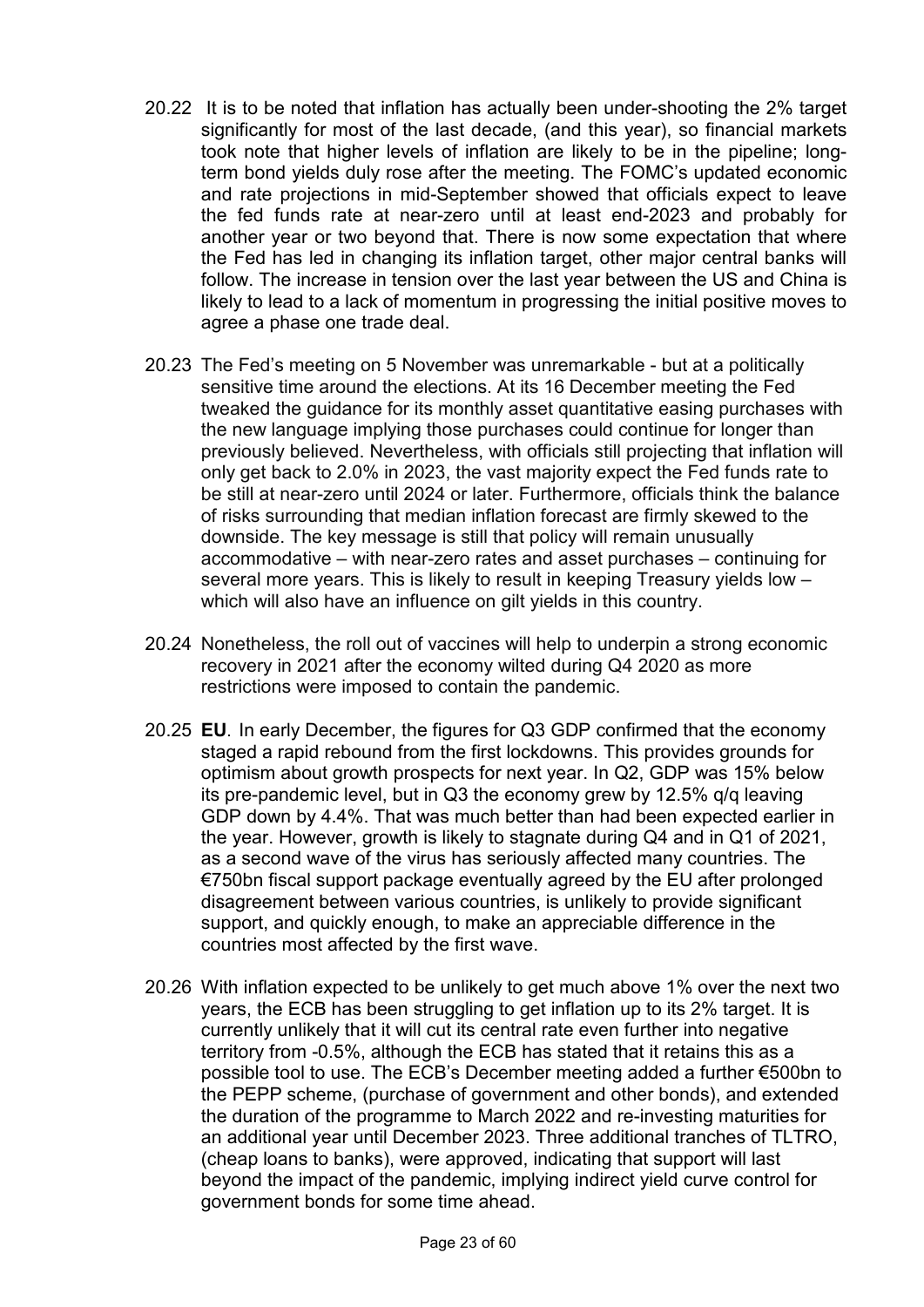- 20.27 The Bank's forecast for a return to pre-virus activity levels was pushed back to the end of 2021, but stronger growth is projected in 2022. The total PEPP scheme of €1,850bn of QE which started in March 2020 is providing protection to the sovereign bond yields of weaker countries like Italy. There is therefore unlikely to be a euro crisis while the ECB is able to maintain this level of support. However, as in the UK and the US, the advent of highly effective vaccines will be a game changer, nevertheless the slow role out of vaccines during Q1 2021 will delay economic recovery.
- 20.28 **China**. After a concerted effort to get on top of the virus outbreak in Q1, economic recovery was strong for the rest of the year; this has enabled China to recover all the initial contraction. Policy makers have both quashed the virus and implemented a programme of monetary and fiscal support that has been particularly effective at stimulating short-term growth. At the same time, China's economy has benefited from the shift towards online spending by consumers in developed markets. These factors help to explain its comparative outperformance compared to western economies.
- 20.29 **Japan.** Japan's success in containing the virus without imposing draconian restrictions on activity should enable a faster return to pre-virus levels of output than in many major economies. Despite now being in a third wave of the virus, the role of the vaccines should enable a string recovery to prepandemic levels, possibly by mid-year**.** However, on the negative side, it has been struggling despite huge monetary and fiscal stimulus to get out of a deflation trap for many years and to achieve consistent, significant GDP growth. Moreover, it has not consistently got inflation up to its target level of 2% and it is making little progress on fundamental reform.
- 20.30 **Summary.** Central banks are, therefore, likely to support growth by maintaining loose monetary policy through keeping rates very low for longer. Governments could also help a quicker recovery by providing more fiscal support for their economies at a time when total debt is affordable due to the very low rates of interest. They will also need to avoid significant increases in taxation or austerity measures that depress demand in their economies.
- 20.31 If there is a huge surge in investor confidence as a result of successful vaccines which leads to a major switch out of government bonds into equities, which, in turn, causes government debt yields to rise, then there will be pressure on central banks to actively manage debt yields by further QE purchases of government debt; this would help to suppress the rise in debt yields and so keep the total interest bill on greatly expanded government debt portfolios within manageable parameters. It is also the main alternative to a programme of austerity.

# **21. Borrowing Strategy**

21.1 The Council is currently maintaining an under-borrowed position. This means that the capital borrowing need (the Capital Financing Requirement), has not been fully funded with loan debt as cash supporting the Council's reserves, balances and cash flow has been used as a temporary measure. This strategy is prudent as investment returns are low and counterparty risk is still an issue that needs to be considered.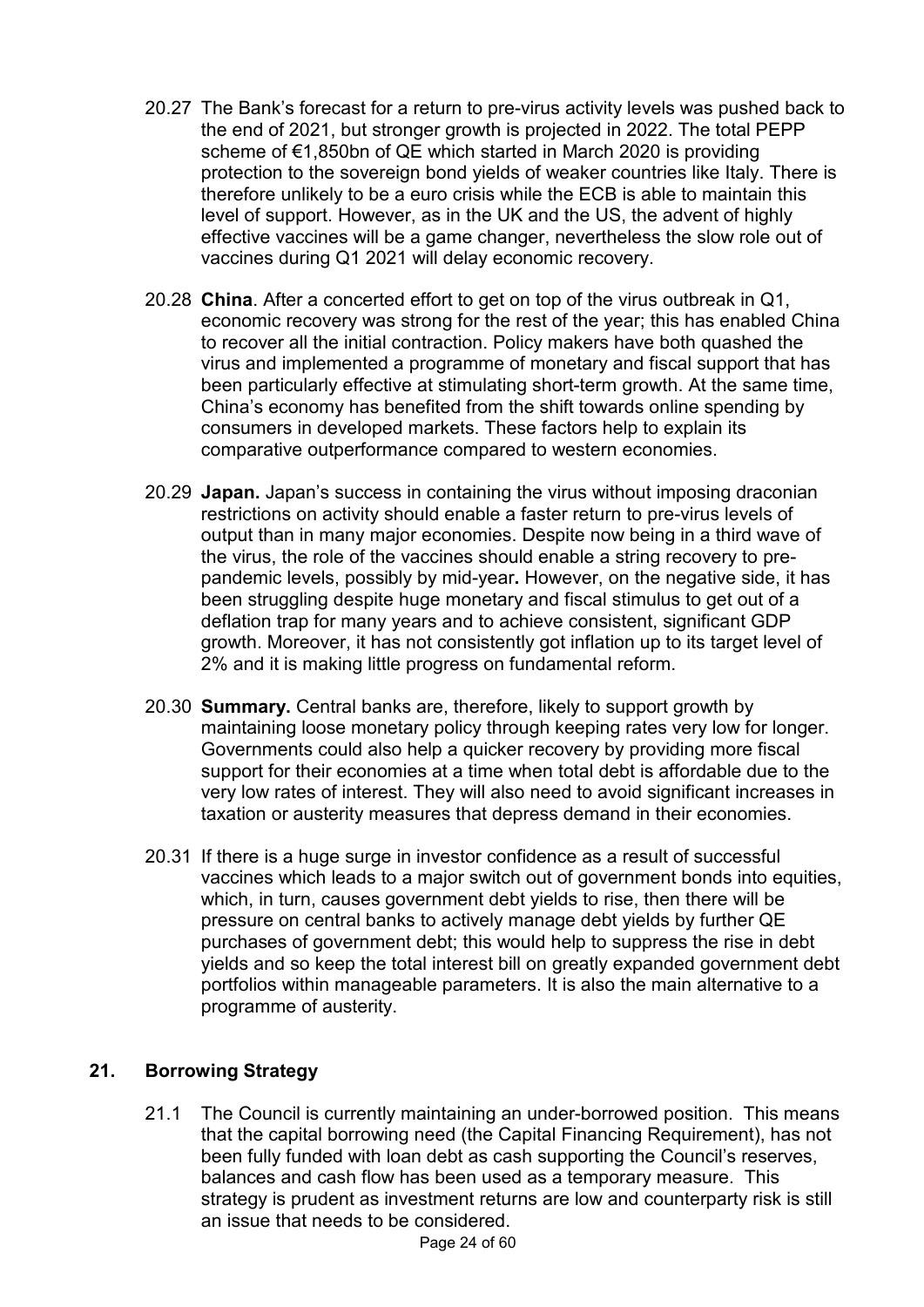- 21.2 Against this background and the risks within the economic forecast, caution will be adopted with the 2020-21 treasury operations. The Director of Finance and Transformation will monitor interest rates in financial markets and adopt a pragmatic approach to changing circumstances:
	- *If it was felt that there was a significant risk of a sharp FALL in borrowing rates, then borrowing will be postponed.*
	- *If it was felt that there was a significant risk of a much sharper RISE in borrowing rates than that currently forecast*, perhaps arising from an acceleration in the rate of increase in central rates in the USA and UK, an increase in world economic activity, or a sudden increase in inflation risks, then the portfolio position will be re-appraised. Most likely, fixed rate funding will be drawn whilst interest rates are lower than they are projected to be in the next few years.
- 21.3 Any decisions will be reported to the appropriate decision making body at the next available opportunity.

## **Treasury Management Limits on Activity**

- 21.4 There are three debt related treasury activity limits. The purpose of these are to restrain the activity of the treasury function within certain limits, thereby managing risk and reducing the impact of any adverse movement in interest rates. However, if these are set to be too restrictive they will impair the opportunities to reduce costs / improve performance. The indicators are:
	- Upper limits on variable interest rate exposure. This identifies a maximum limit for variable interest rates based upon the debt position, net of investments.
	- Upper limits on fixed interest rate exposure. This is similar to the previous indicator and covers a maximum limit on fixed interest rates.
	- Maturity structure of borrowing. These gross limits are set to reduce the Council's exposure to large fixed rate sums falling due for refinancing, and are required for upper and lower limits.

|  |  |  |  | 21.5 The Council is asked to approve the following treasury indicators and limits: |
|--|--|--|--|------------------------------------------------------------------------------------|
|--|--|--|--|------------------------------------------------------------------------------------|

|                                                            | 2021/22<br>$\%$ | 2022/23<br>$\%$ | 2023/24<br>$\frac{9}{6}$ |
|------------------------------------------------------------|-----------------|-----------------|--------------------------|
| <b>Interest Rate Exposures</b>                             |                 |                 |                          |
| <b>Limits on fixed interest rates</b><br>based on net debt | 90              | 90              | 90                       |
| Limits on variable interest<br>rates based on net debt     | 75              | 75              | 75                       |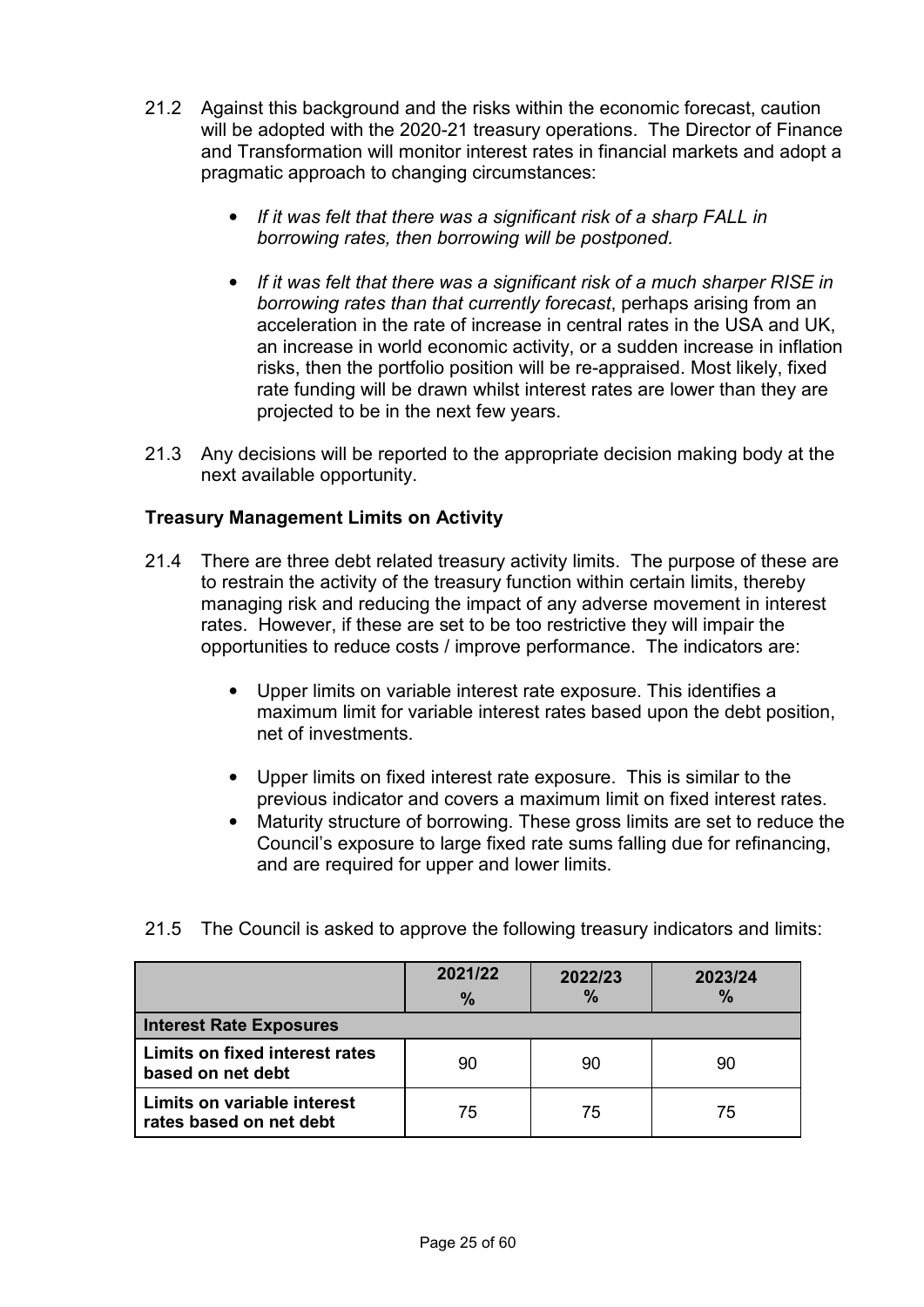| Maturity Structure of interest rate borrowing (fixed and<br>variable) 2021/22 |      |               |  |  |  |
|-------------------------------------------------------------------------------|------|---------------|--|--|--|
| <b>Upper</b><br>Lower                                                         |      |               |  |  |  |
|                                                                               | %    | $\frac{0}{0}$ |  |  |  |
| Under 12 months                                                               | 0.00 | 35            |  |  |  |
| 12 months to 2 years                                                          | 0.00 | 30            |  |  |  |
| 2 years to 5 years                                                            | 0.00 | 50            |  |  |  |
| 5 years to 10 years                                                           | 0.00 | 75            |  |  |  |
| 10 years and above                                                            | 0.00 | 90            |  |  |  |

## **22. Policy on Borrowing in Advance of Need**

- 22.1 The Council will not borrow more than or in advance of its needs, purely in order to profit from the investment of the extra sums borrowed. Any decision to borrow in advance will be within forward approved Capital Financing Requirement estimates, and will be considered carefully to ensure that value for money can be demonstrated and that the Council can ensure the security of such funds.
- 22.2 Risks associated with any borrowing in advance of activity will be subject to prior appraisal and subsequent reporting through the mid-year or annual reporting mechanism.

## **23. Debt Rescheduling**

- 23.1 Rescheduling of current borrowing in our debt portfolio is unlikely to occur as the 100 bps increase in PWLB rates only applied to new borrowing rates and not to premature debt repayment rates.
- 23.2 All rescheduling will be reported to Cabinet, at the earliest meeting following its action.

### **24. Other Issues**

### Capital Strategy

- 24.1 In December 2017, CIPFA issued revised Prudential and Treasury Management Codes. As from 2019-20, all local authorities are required to prepare an additional report, a Capital Strategy report, which is intended to provide the following: -
	- a high-level overview of how capital expenditure, capital financing and treasury management activity contribute to the provision of services
	- an overview of how the associated risk is managed
	- the implications for future financial sustainability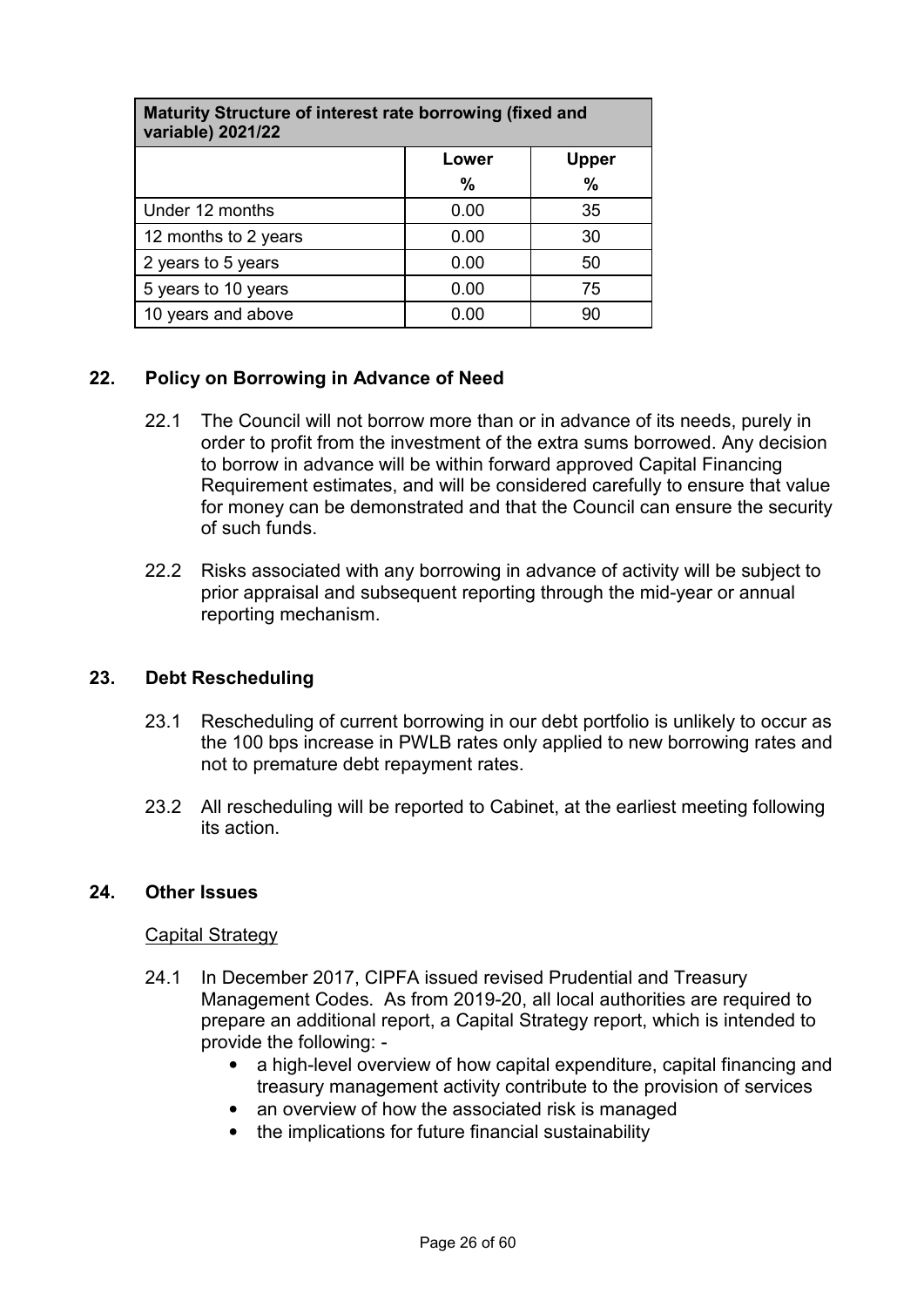- 24.2 The aim of this report is to ensure that all elected members of Council fully understand the overall strategy, governance procedures and risk appetite entailed by this Strategy. The Capital Strategy allows all members to understand how stewardship, value for money, prudence, sustainability and affordability will be secured.
- 24.3 The Capital Strategy for 2021/22 to 2023/24 is presented to Council on this agenda.

## **25. Annual Investment Strategy**

#### **Investment Policy**

- 25.1 The Council's investment policy has regard to the MHCLG's Guidance on Local Government Investments (the Guidance), the CIPFA Treasury Management in Public Services Code of Practice and Cross Sectoral Guidance Notes 2017 (the CIPFA TM Code) and CIPFA Treasury Management Guidance Notes 2018. The Council's investment priorities will be security first, portfolio liquidity second, then return (yield).
- 25.2 In accordance with guidance from MHCLG and CIPFA, and in order to minimise the risk to investments, the Council has below clearly stipulated the minimum acceptable credit quality of counterparties for inclusion on the lending list. The creditworthiness methodology used to create the counterparty list fully accounts for the ratings, watches and outlooks published by all three ratings agencies with a full understanding of what these reflect in the eyes of each agency. Using the Link ratings service potential counterparty ratings are monitored on a real time basis with knowledge of any changes notified electronically as the agencies notify modifications.
- 25.3 Furthermore, the Council's officers recognise that ratings should not be the sole determinant of the quality of an institution and that it is important to continually assess and monitor the financial sector on both a micro and macro basis and in relation to the economic and political environments in which institutions operate. The assessment will also take account of information that reflects the opinion of the markets. To this end the Council will engage with its advisors to maintain a monitor on market pricing such as "credit default swaps" and overlay that information on top of the credit ratings.
- 25.4 Other information sources used will include the financial press, share price and other such information pertaining to the banking sector in order to establish the most robust scrutiny process on the suitability of potential investment counterparties.
- 25.5 The aim of the strategy is to generate a list of highly creditworthy counterparties which will also enable diversification and thus avoidance of concentration risk.
- 25.6 The intention of the strategy is to provide security of investment and minimisation of risk.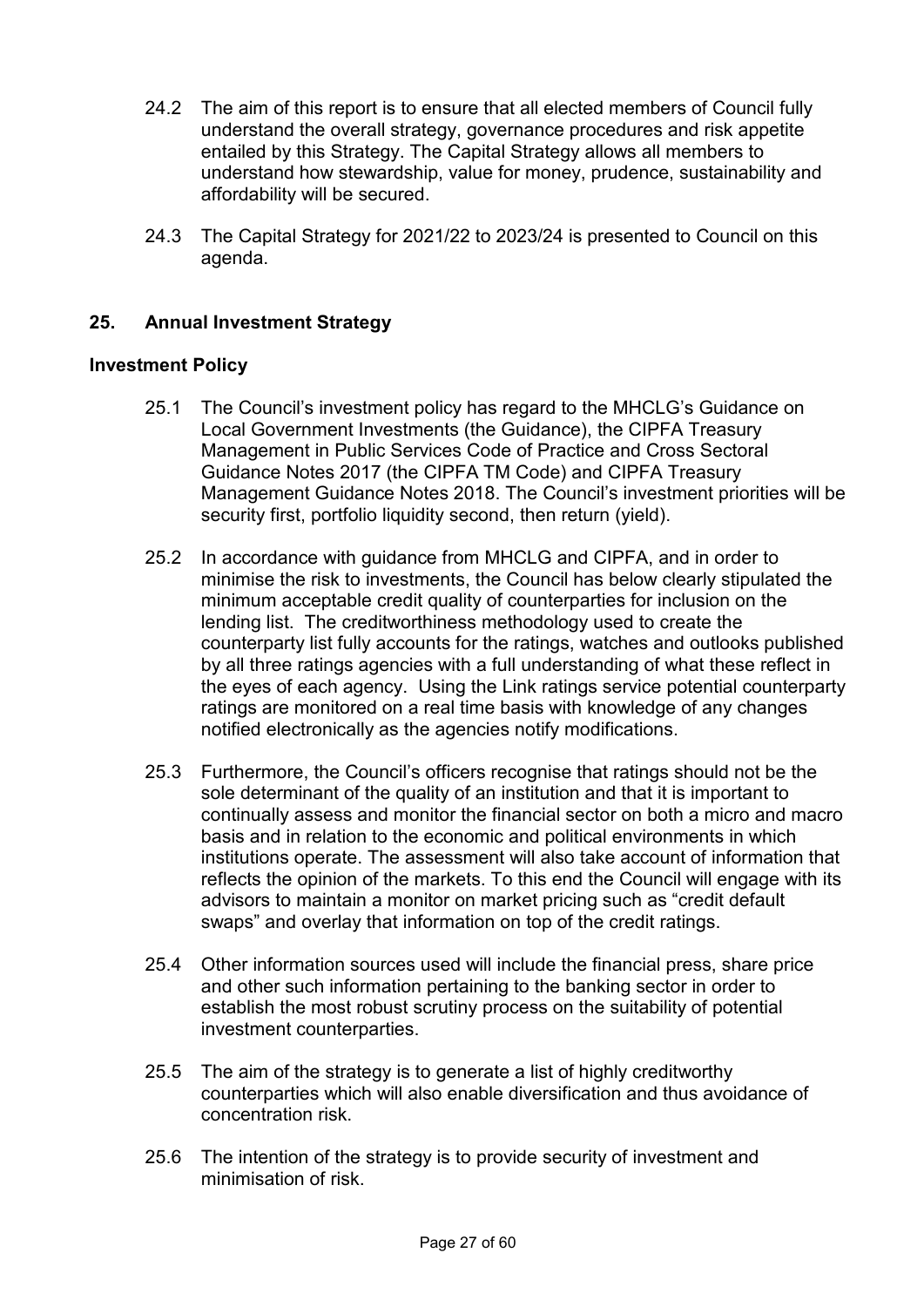- 25.7 The key requirements of both the Code and the investment guidance are to set an annual investment strategy, as part of its annual treasury strategy for the following year, covering the identification and approval of the following:
	- The strategy guidelines for choosing and placing investments;
	- The principles to be used to determine the maximum periods for which funds can be committed;
	- Specified investments that the Council will use. These are high security (i.e. high credit rating, although this is defined by the Council, and no guidelines are given), and high liquidity investments in sterling and with a maturity of no more than a year.
- 25.8 The investment instruments identified for use in the financial year 2021-22 are set out at Appendix 2 under the 'Specified' and 'Non-Specified' Investments categories. Organisations to which the Council will lend and associated counterparty limits are detailed at Appendix 3.

## **Creditworthiness Policy**

- 25.9 The Council applies the creditworthiness service provided by Link Asset Services. This service employs sophisticated modelling approach utilising credit ratings from the three main credit rating agencies - Fitch, Moodys and Standard and Poor's. The credit ratings of counterparties are supplemented with the following overlays:
	- Credit watches and credit outlooks from credit rating agencies;
	- Credit Default Swap (CDS) spreads to give early warning of likely changes in credit ratings
	- Sovereign ratings to select counterparties from only the most creditworthy countries.
- 25.10 Credit Default Swap (CDS) is a contract between two counterparties, which basically gives protection, or insurance, in case of credit default. The payments involved in the contract are based on a spread currently traded in the market. The spread of CDS indicates the market perception of the likelihood of a credit event or default occurring. The higher the spread the more likely the market considers an event of default will occur.
- 25.11 This modelling approach combines credit ratings, and any assigned Watches and Outlooks in a weighted scoring system which is then combined with an overlay of CDS spreads. The end product of this is a series of colour coded bands which indicate the relative creditworthiness of counterparties. These colour codes are used by the Council to determine the duration for investments. The Council will therefore use counterparties within the following durational bands:
	- Blue 1 year (only applies to nationalised or semi-nationalised UK banks)
	- Orange 1 year
	- Red 6 months
	- Green 100 days
	- No colour not to be used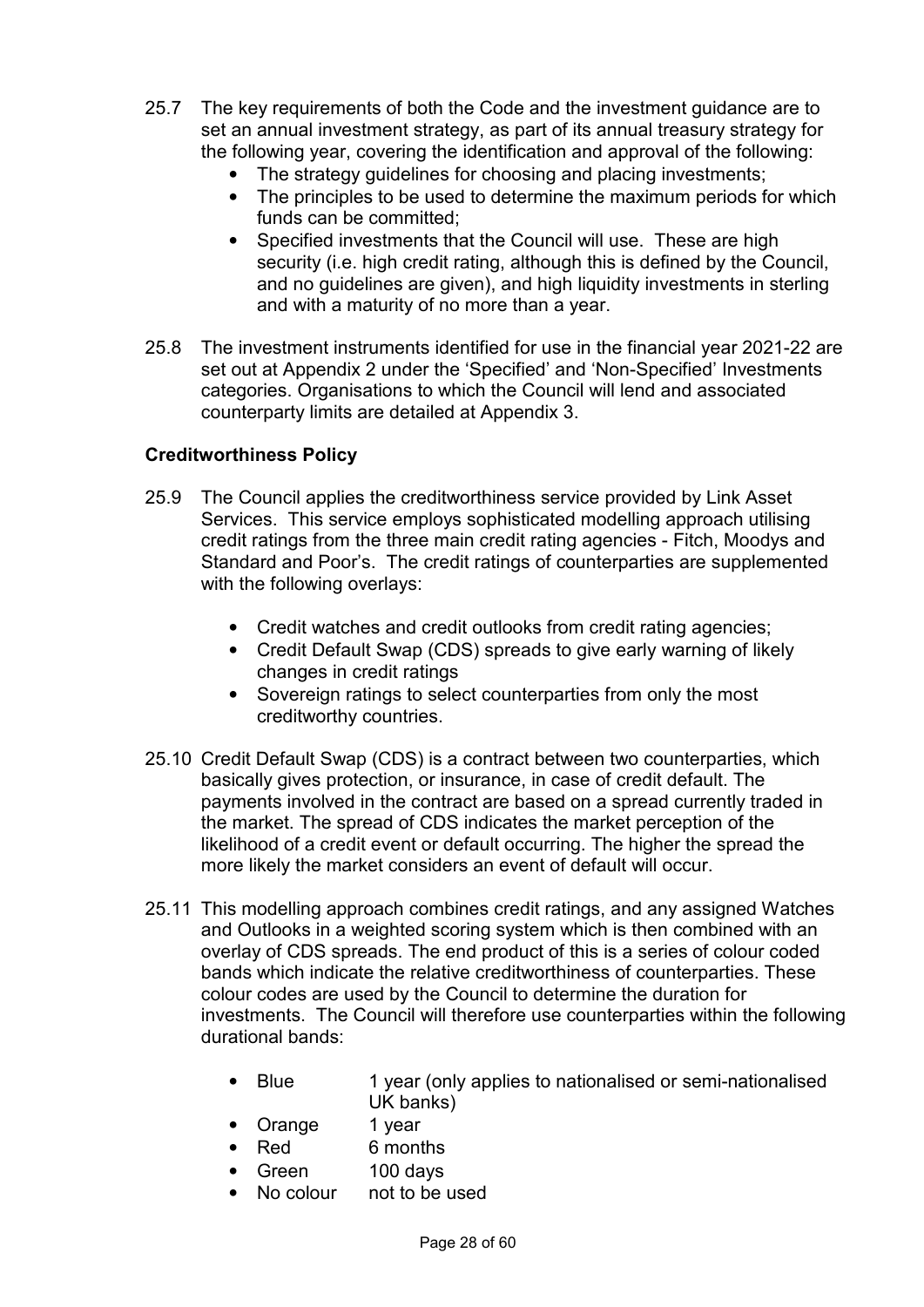- 25.12 Link Asset Services creditworthiness service uses a wider array of information than just primary ratings and by using a risk weighted scoring system, does not give undue preponderance to just one agency's ratings. The Council is satisfied with the level of security this provides for its investments. It is also a service which the Council would not be able to replicate using in house resources.
- 25.13 Typically the minimum credit ratings criteria the Council use will be a short term rating (Fitch or equivalents) of short term rating F1, long term rating A-. There may be occasions when the counterparty ratings from one rating agency are marginally lower than these ratings but may still be used. In these instances consideration will be given to the whole range of ratings available, or other topical market information, to support their use.
- 25.14 All credit ratings will be monitored on a weekly basis. The Council is alerted to changes to ratings of all three agencies through its use of the Link creditworthiness service.
	- If a downgrade results in the counterparty / investment scheme no longer meeting the Council's minimum criteria, its further use as a new investment will be withdrawn immediately.
	- In addition to the use of credit ratings the Council will be advised of information in movements in Credit Default Swap against the iTraxx benchmark and other market data on a daily basis via its Passport website, provided exclusively to it by Link Asset Services. Extreme market movements may result in downgrade of an institution or removal from the Council's lending list.
- 25.15 Sole reliance will not be placed on the use of this external service. In addition this Council will also use market data and market information, as well as information on any external support for banks to help support its decision making process.
- 25.16 If financial institutions are upgraded in rating and therefore meet the Council's criteria as defined, then committee approval will be sought prior to inclusion on the counterparty list.

## **Country Limits**

25.17 The Council has determined that it will only use approved counterparties from the UK only.

### **Investment Counterparty Selection Criteria**

25.18 The primary principle governing the Council's investment criteria is the security of its investments, although the yield or return on the investment is also a key consideration. After this main principle the Council will ensure that: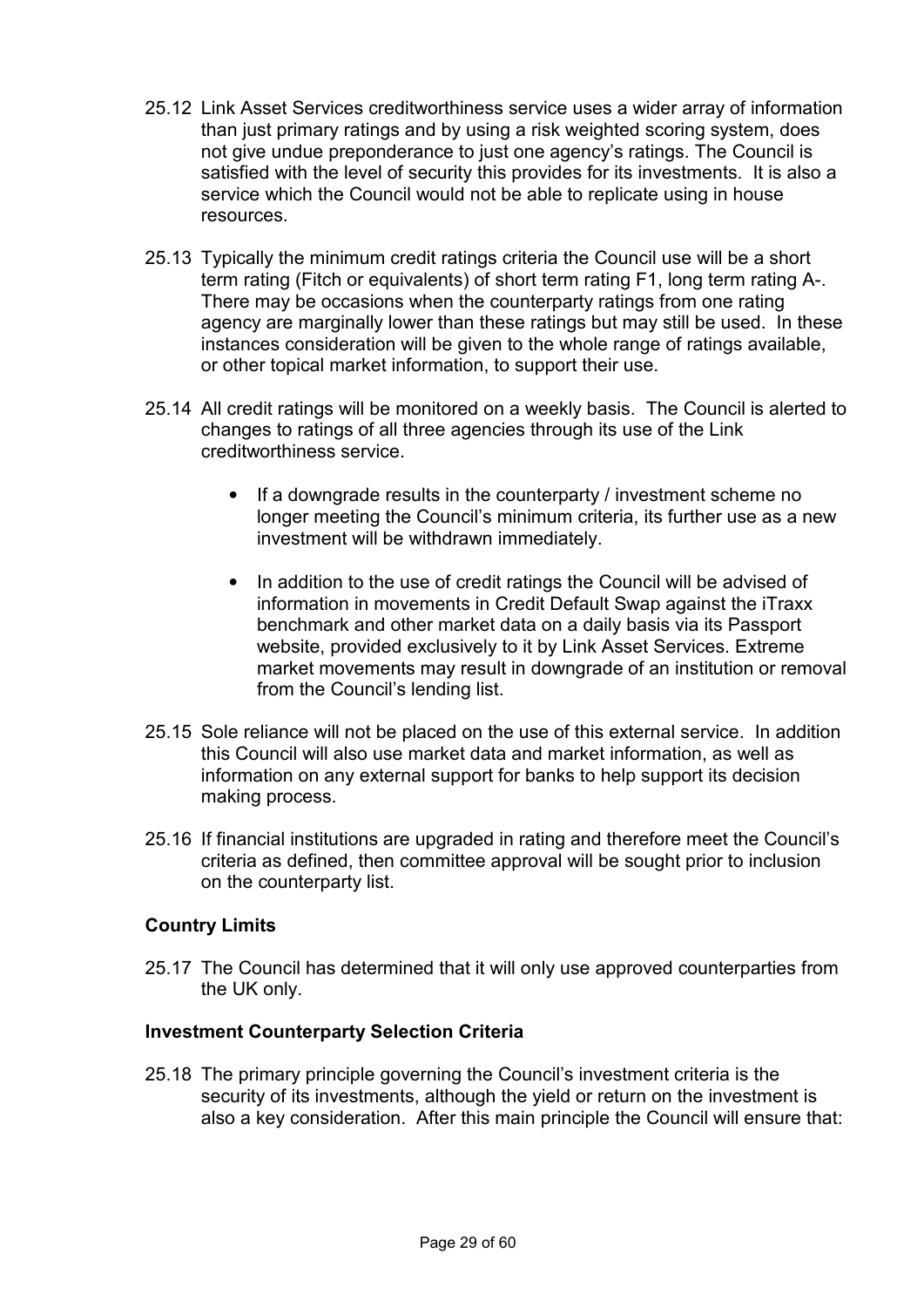- It maintains a policy covering both the categories of investment types it will invest in, criteria for choosing investment counterparties with adequate security, and monitoring their security. This is set out in the Specified and Non-Specified investment sections below; and
- It has sufficient liquidity in its investments. For this purpose it will set out procedures for determining the maximum periods for which funds may prudently be committed. These procedures also apply to the Council's prudential indicators covering the maximum principal sums invested.
- 25.19 The Director of Finance and Transformation will maintain a counterparty list in compliance with the following criteria and will revise the criteria and submit them to Council for approval as necessary. These criteria are separate to that which determines which types of investment instrument are either Specified or Non-Specified as it provides an overall pool of counterparties considered high quality which the Council may use, rather than defining what types of investment instruments are to be used.
- 25.20 The minimum rating criteria use the lowest common denominator method of selecting counterparties and applying limits. This means that the application of the Council's minimum criteria will apply to the lowest available rating for any institution. For instance, if an institution is rated by two agencies, one meets the Council's criteria, the other does not, then the institution will fall outside the lending criteria. This is in compliance with a CIPFA Treasury Management Panel recommendation in March 2009 and the CIPFA Treasury Management Code of Practice.
- 25.21 Credit rating information is supplied by Link Asset Services, the Council's treasury advisors, on all active counterparties that comply with the criteria below. Any counterparty failing to meet the criteria would be omitted from the counterparty (dealing) list. Any rating changes, rating watches (notification of a likely change), rating outlooks (notification of a possible longer term change) are provided to officers almost immediately after they occur and this information is considered before dealing. For instance, a negative rating watch applying to a counterparty at the minimum Council criteria will be considered for suspension from use, with all others being reviewed in light of market conditions.
- 25.22 On occasions ratings may be downgraded when an investment has already been made. The criteria used are such that a minor downgrading should not affect the full receipt of the principal and interest.
- 25.23 The criteria for providing a pool of high quality investment counterparties (both specified and non-specified investments) is as follows:
	- Banks  $1 a$  good credit quality the Council will only use banks which are UK banks and hold a minimum Fitch rating of:
		- Short term F1
		- Long term  $A$ -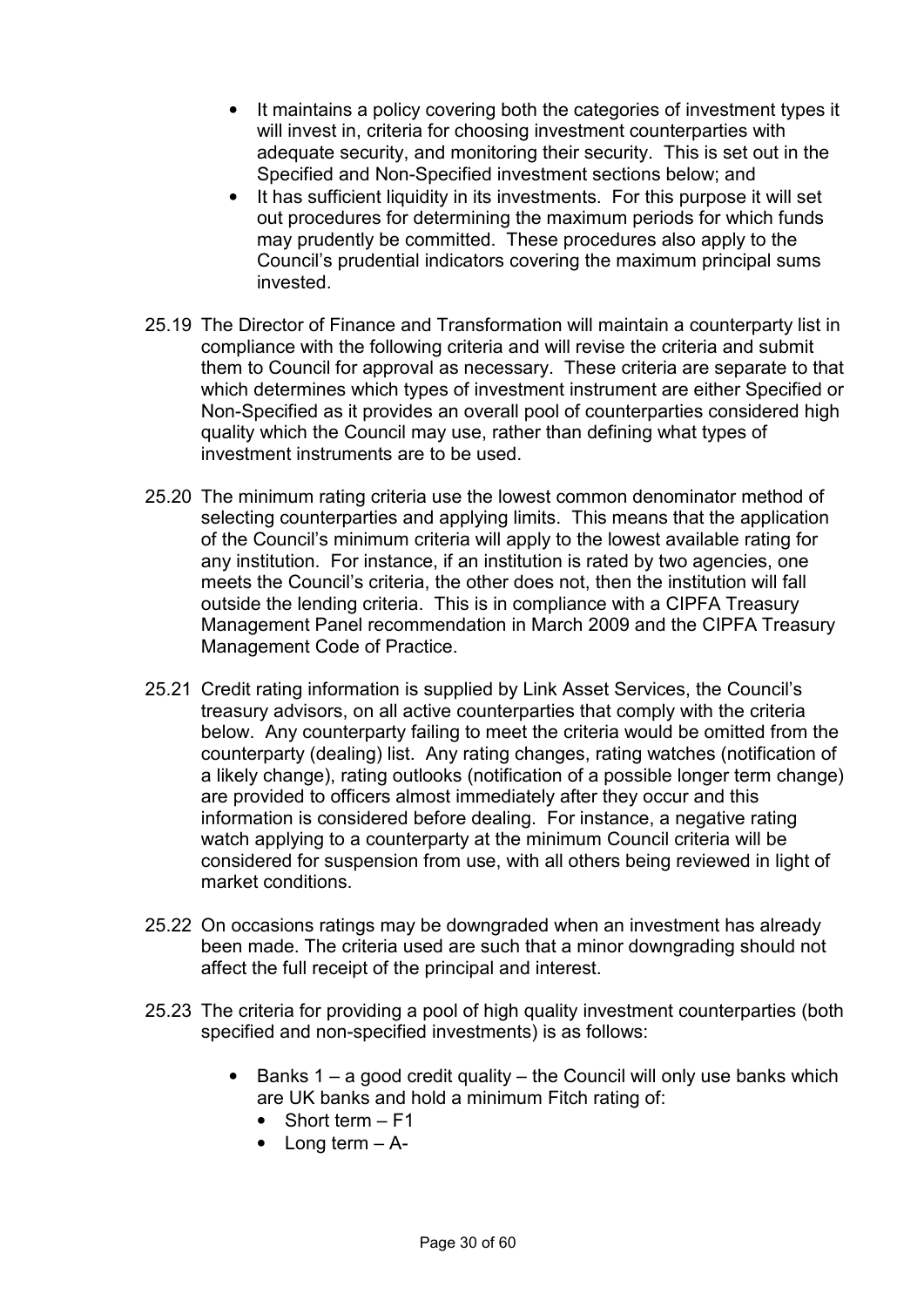- Banks 2 part nationalised UK bank Royal Bank of Scotland ring fenced operations. This bank can be included if it continues to be part nationalised or it meets the rating in Banks 1 above.
- Banks 3 The Council's own banker (Natwest Bank) for transactional purposes if the bank falls below the above criteria, although in this case balances will be minimised in both monetary size and time invested.
- Bank subsidiary and treasury operation The Council will use these where the parent bank has provided an appropriate guarantee or has the necessary ratings outlined above.
- Building societies The Council will use all societies which meet the ratings for banks as outlined above.
- Money Market Funds AAA rating.
- Enhanced Money Market Funds AAA rating.
- UK Government (DMADF)
- Local authorities.

### **Group Considerations**

25.24 Due care will be taken will be taken to consider the group exposure of the Council's investments. In addition limits in place above will apply to a group of companies.

### **Use of Additional Information other than Credit Ratings**

25.25 Additional requirements under the Code require the Council to supplement credit rating information. Whilst the above criteria relies primarily on the application of credit ratings to provide a pool of appropriate counterparties for officers to use, additional operational market information will be applied before making any specific investment decision from the agreed pool of counterparties. This additional market information (for example Credit Default Swaps, negative rating watches/outlooks) will be applied to compare the relative security of differing investment opportunities.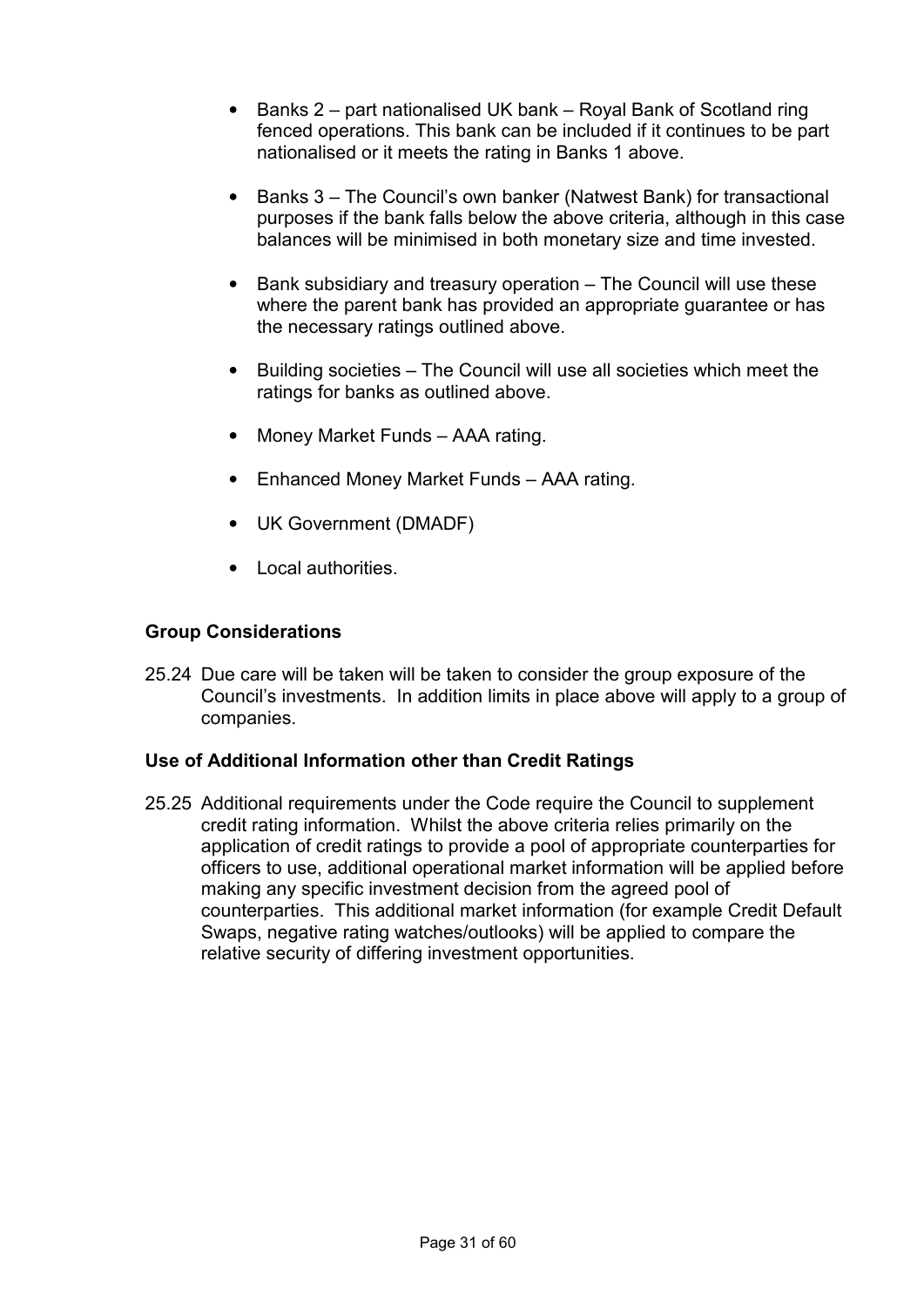## **Time and Monetary Limits Applying to Investments**

25.26 The time and monetary limits for institutions on the Council's counterparty list are as follows (these will cover specified and non-specified investments):

|                                                              | <b>Rating</b><br>(minimum) | <b>Fitch Long Term Fitch Short Term</b><br><b>Rating</b><br>(minimum) | <b>Money</b><br>Limit | <b>Time</b><br>Limit |
|--------------------------------------------------------------|----------------------------|-----------------------------------------------------------------------|-----------------------|----------------------|
| Banks 1 category high quality                                | AA-                        | $F1+$                                                                 | £15 million           | 1 yr                 |
| Banks 1 category medium quality                              | A                          | F <sub>1</sub>                                                        | £7.5 million          | 1 yr                 |
| Banks 1 category lower quality                               | $A -$                      | F <sub>1</sub>                                                        | £5 million            | 1 yr                 |
| Banks 2 category - part<br>nationalised - high quality       | AA-                        | $F1+$                                                                 | £20 million           | 1 yr                 |
| Banks 2 category - part<br>nationalised - medium quality     | A                          | F <sub>1</sub>                                                        | £10 million           | 1 yr                 |
| Banks 2 category – part<br>nationalised - low quality        | $A-$                       | F <sub>1</sub>                                                        | £7.5 million          | 1 yr                 |
| Limit 3 category - Council's<br>banker (not meeting Banks 1) | N/A                        | N/A                                                                   | £2.5 million          | 1 day                |
| UK Government (DMADF)                                        | N/A                        | N/A                                                                   | Unlimited             | 6 mths               |
| Local authorities                                            | N/A                        | N/A                                                                   | £15 million           | 1 yr                 |
| <b>Money Market Funds</b>                                    |                            | AAA                                                                   | £15 million           | liquid               |

25.27 The proposed criteria for Specified and Non-Specified investments are shown in Appendix 2 for approval.

## **26. Investment Strategy**

### **In House Funds**

26.1 Investments will be made with reference to the core balance and cash flow requirements and the outlook for short-term interest rates (i.e. rates for investments up to 12 months). Greater returns are usually obtainable by investing for longer periods. While most cash balances are required in order to manage the ups and downs of cash flow, where cash sums can be identified that could be invested for longer periods, the value to be obtained from longer term investments will be carefully assessed.

### I**nvestment Returns Expectations**

26.2 Bank Rate is unlikely to rise from 0.10% for a considerable period. It is very difficult to say when it may start rising so it may be best to assume that investment earnings from money market-related instruments will be sub 0.50% for the foreseeable future.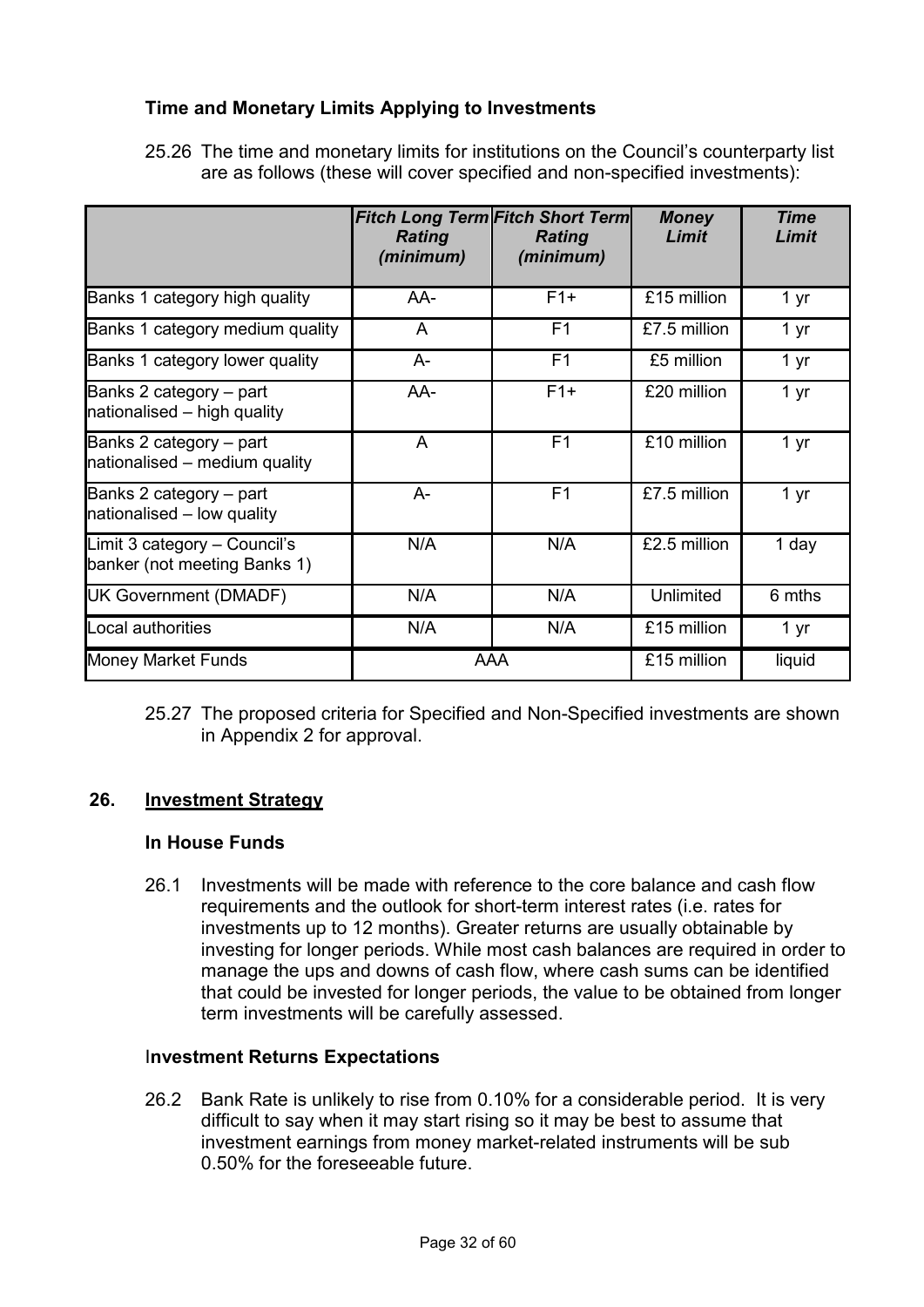26.3 The suggested budgeted investment earnings rates for returns on investments placed for periods up to about three months during each financial year are as follows (the long term forecast is for periods over 10 years in the future):

| Average earnings in<br>each year | <b>Now</b> | Previously |
|----------------------------------|------------|------------|
| 2020/21                          | 0.10%      | 0.10%      |
| 2021/22                          | 0.10%      | 0.10%      |
| 2022/23                          | 0.10%      | 0.10%      |
| 2023/24                          | 0.25%      | 0.25%      |
| 2024/25                          | 0.75%      | 0.75%      |
| Long term later<br>years         | 2.00%      | 2.00%      |

- 26.4 The overall balance of risks to economic growth in the UK is probably relatively even, but is subject to major uncertainty due to the virus. It may also be affected by what, if any, deal the UK agrees as part of Brexit.
- 26.5 There is relatively little UK domestic risk of increases or decreases in Bank Rate and shorter term PWLB rates until 2023/24 at the earliest.
- 26.6 While the Bank of England said in August / September 2020 that it is unlikely to introduce a negative Bank Rate, at least in the next 6 -12 months, some deposit accounts are already offering negative rates for shorter periods. As part of the response to the pandemic and lockdown, the Bank and the Government have provided financial markets and businesses with plentiful access to credit, either directly or through commercial banks. In addition, the Government has provided large sums of grants to local authorities to help deal with the COVID crisis; this has caused some local authorities to have sudden large increases in cash balances searching for an investment home, some of which was only very short term until those sums were able to be passed on.
- 26.7 As for money market funds (MMFs), yields have continued to drift lower. Some managers have already resorted to trimming fee levels to ensure that net yields for investors remain in positive territory where possible and practical. Investor cash flow uncertainty, and the need to maintain liquidity in these unprecedented times, has meant there is a surfeit of money swilling around at the very short end of the market. This has seen a number of market operators, now including the DMADF, offer nil or negative rates for very short term maturities. This is not universal, and MMFs are still offering a marginally positive return, as are a number of financial institutions for investments at the very short end of the yield curve.
- 26.8 Inter-local authority lending and borrowing rates have also declined due to the surge in the levels of cash seeking a short-term home at a time when many local authorities are probably having difficulties over accurately forecasting when disbursements of funds received will occur or when further large receipts will be received from the Government.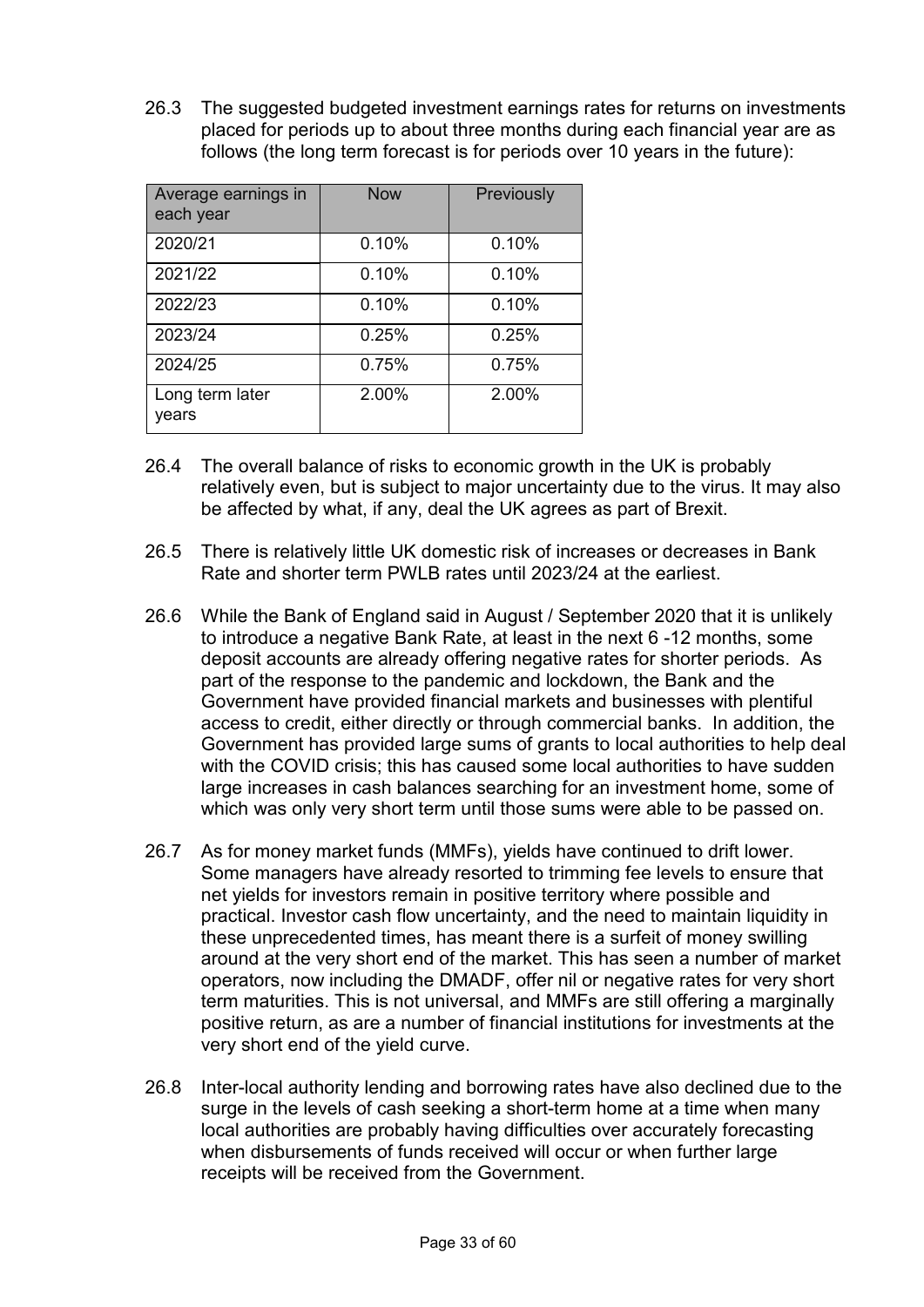## **Investment Treasury Indicator and Limit**

26.9 Total principal funds invested for greater than 365 days. These limits are set with regard to the Council's liquidity requirements and to reduce the need for early sale of an investment, and are based on the availability of funds after each year-end.

|  | 26.10 The Council is asked to approved the treasury indicator and limit: |
|--|--------------------------------------------------------------------------|
|  |                                                                          |

| Maximum principal sums invested > 364 days |    |    |    |  |  |  |
|--------------------------------------------|----|----|----|--|--|--|
| 2023/24<br>2021/22<br>2022/23              |    |    |    |  |  |  |
|                                            | £m | £m | £m |  |  |  |
| Principal sums invested > 364<br>days      |    |    |    |  |  |  |

26.11 For its cash flow generated balances, the Council will seek to utilise its business reserve instant access and notice accounts, money market funds and short-dated deposits (overnight to 100 days) in order to benefit from the compounding of interest.

## **End of Year Investment Report**

26.12 At the end of the financial year, the Council will report on its investment activity as part of its Annual Treasury Report.

## **Policy on the use of External Service Providers**

- 26.13 The Council uses Link Asset Services, Treasury Solutions, as its external treasury management advisors.
- 26.14 The Council recognises that responsibility for treasury management decisions remains with the organisation at all times and will ensure that undue reliance is not placed upon our external service providers. All decisions will be undertaken with regards to all available information, including, but not solely, our treasury advisers.
- 26.15 It also recognises that there is value in employing external providers of treasury management services in order to acquire access to specialist skills and resources. The Council will ensure that the terms of their appointment and the methods by which their value will be assessed are properly agreed and documented, and subjected to regular review.

## **Training**

26.16 The CIPFA Code requires the responsible officer to ensure that Members with responsibility for treasury management receive adequate training in treasury management. This especially applies to Members responsible for scrutiny. Members attended a Treasury Management update session, provided by the Director of Finance and Transformation and Council's Principal Treasury Officer, in November 2017. Training requirements will be continually assessed and further training will be arranged as required.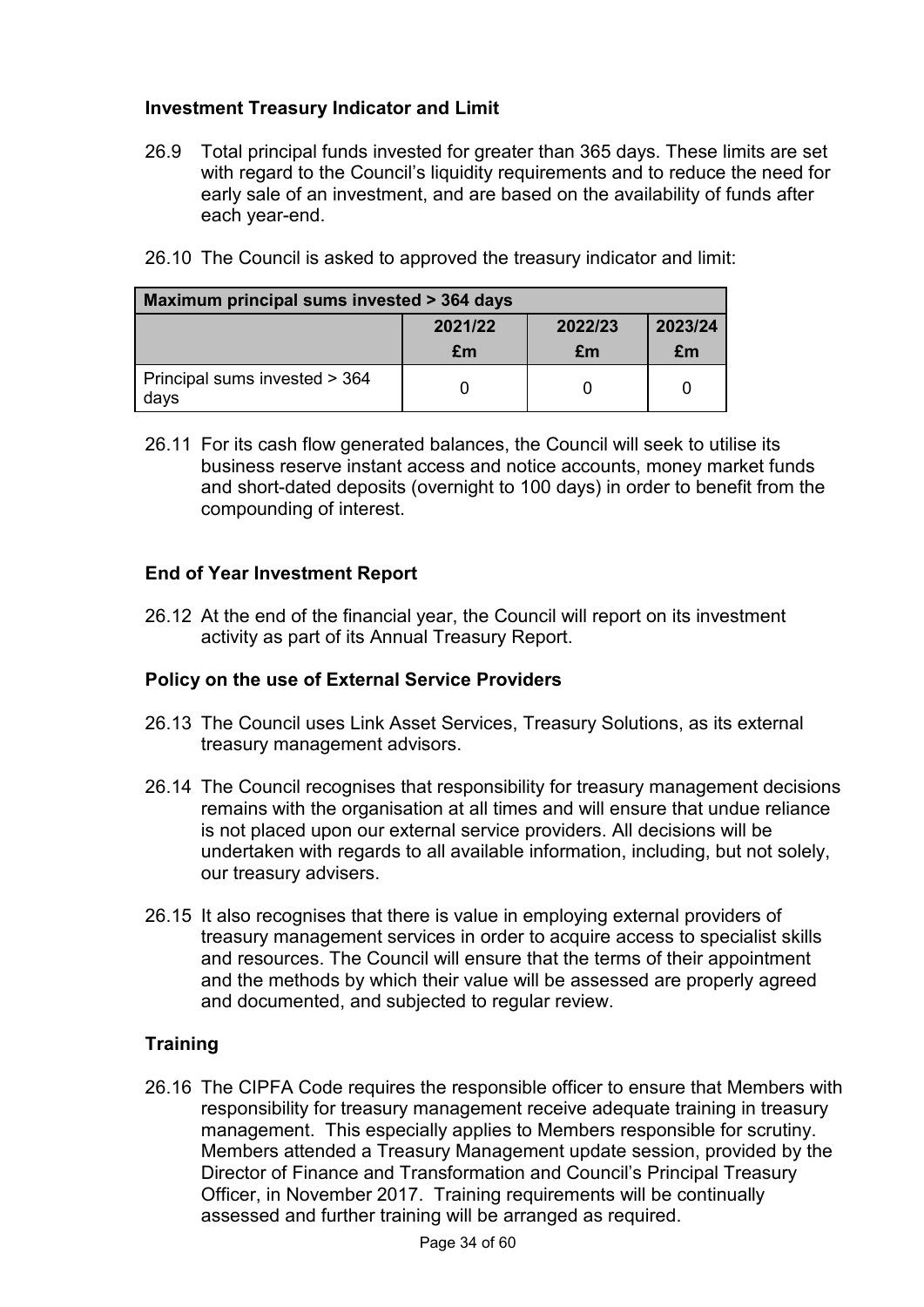26.17 The training needs of treasury management officers are periodically reviewed.

## **The Treasury Management role of the Section 151 Officer**

- 26.18 The Director of Finance and Transformation (S151 Officer) will be responsible for:
	- recommending clauses, treasury management policy/practices for approval, reviewing the same regularly, and monitoring compliance;
	- submitting regular treasury management policy reports;
	- submitting budgets and budget variations;
	- receiving and reviewing management information reports;
	- reviewing the performance of the treasury management function;
	- ensuring the adequacy of treasury management resources and skills, and the effective division of responsibilities within the treasury management function;
	- ensuring the adequacy of internal audit, and liaising with external audit;
	- recommending the appointment of external service providers.
	- preparation of a capital strategy to include capital expenditure, capital financing, non-financial investments and treasury management
	- ensuring that the capital strategy is prudent, sustainable, affordable and prudent in the long term and provides value for money
	- ensuring that due diligence has been carried out on all treasury and is in accordance with the risk appetite of the authority

### **27. Options and Risk Assessment**

- 27.1 Although the content and criteria stated in the Treasury Management Strategy are statutory requirements, there are some options available to the Council in how this is managed, in terms of the following:
	- Investment Options alternative investment products, counterparties, limits and durations.
	- Prudential Indicators alternative limits for certain indicators, i.e. debt maturity profile, interest rate exposure.
	- Minimum Revenue Provision alternative options for the revenue charge.
- 27.2 The options proposed are based on the Council investing surplus monies with low risk counterparties in line with the Council's low risk appetite. This provides the Council with adequate liquidity and security of funds before considering investment return.

## **28. Risk Assessment**

28.1 The main risks surrounding the Council's Treasury operations, mitigated through the Treasury Management Strategy and Investment Policy, are as follows: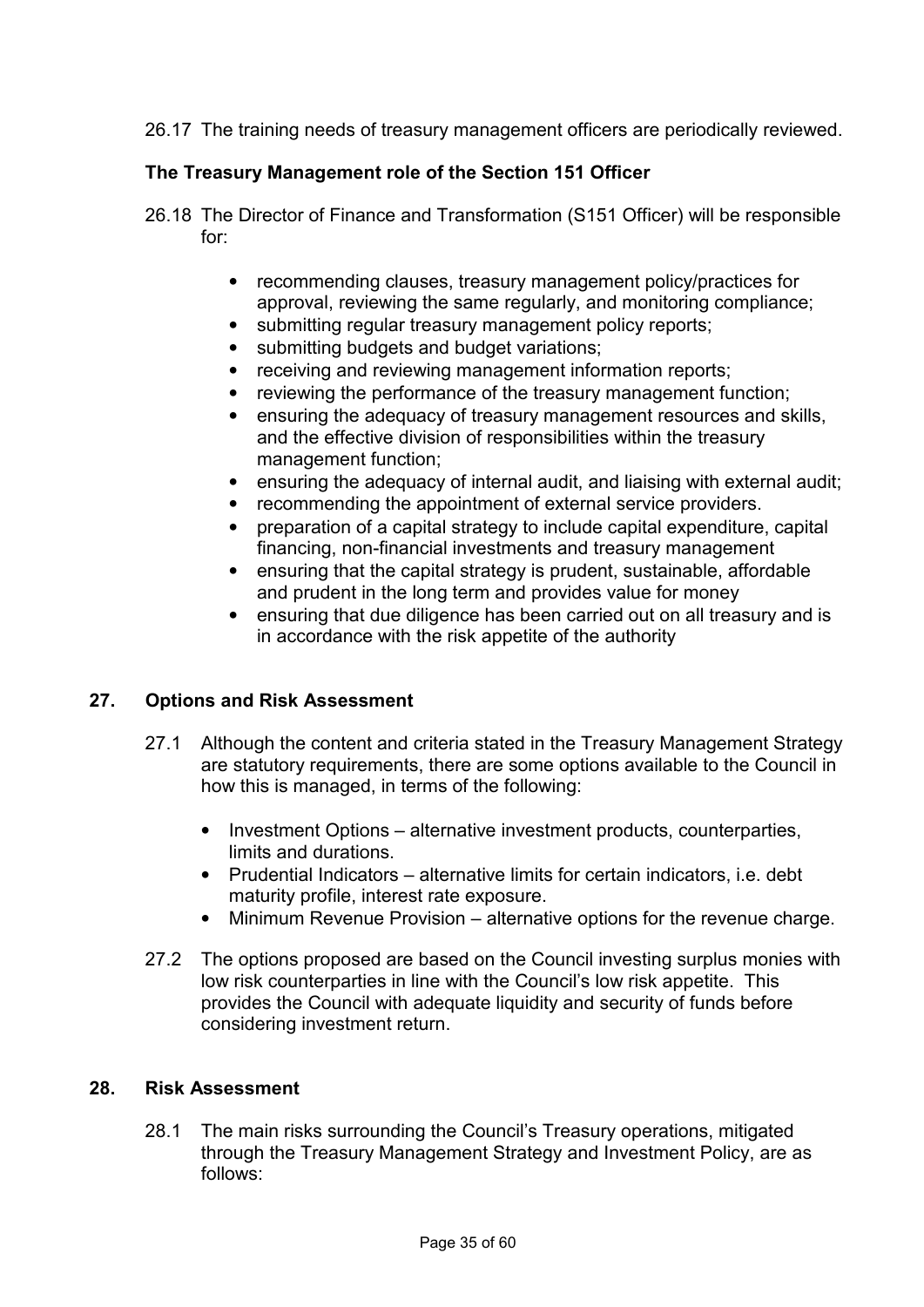- Prudential Indicator limits are breached set and approved locally and regularly monitored as part of ongoing Treasury Management activity.
- Investments lost due to the inability of a Bank or Building Society to repay the loan – key criteria as part of the Creditworthiness Policy which ensures investments are made with only high credit quality counterparties for set durations.
- Too cautious an approach to investments could result in lower investment income being achieved – Investment Policy provides flexibility to use other non-specific investment products if it is considered prudent.

### **29. Consultation**

29.1 This report requires no further consultation.

### **30. Comments of the Town Clerk (Monitoring Officer)**

30.1 There are no significant Policy change in the proposed Treasury Management Statement for 2021/2, consequently there are no new legal implications that require consideration. (IA)

#### **31. Comments of the Section 151 Officer**

31.1 The Director of Finance and Transformation (S151 Officer) is the author of the report.

#### **32. Comments of the HR City Manager and Compliance with the Equality Duty**

32.1 There are no staffing or equality issues arising from the report as there are no significant changes to proposed policy or Treasury Management.

#### **33. Comments of Overview and Scrutiny**

33.1 This report will be considered by the Finance and Value for Money Overview and Scrutiny Commission at its Budget meeting of Friday, 19 February, 2021. Any comments or recommendations made by the Commission will be tabled alongside the report at the meetings of Cabinet and Full Council. (Ref. Sc6037  $(FH))$ 

### **34. Comments of the Portfolio Holder for Strategic Finance**

34.1 There are a number of ongoing external pressures that could influence the Council's future finances with the primary factor likely to be the Government's approach to rebalancing the country's finances in the light of the pandemic, Brexit, and the consequential impact on interest rates, inflation and the value of the pound. That being said at the moment the Council's borrowing is under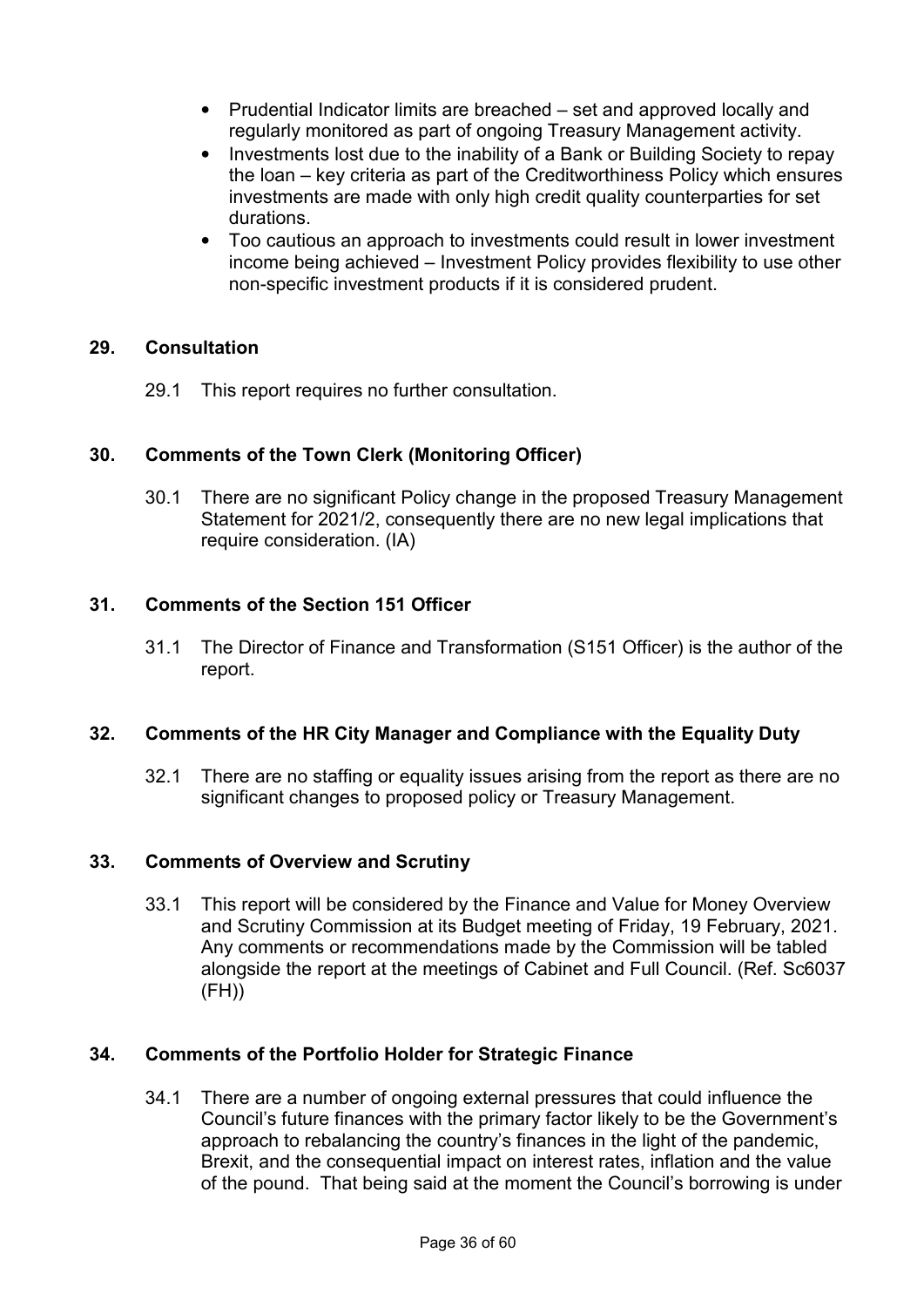control but I would add that any opportunity to reschedule debt in cooperation with our financial advisors should be taken.

# **David Bell Director of Finance and Transformation (S151 Officer)**

| <b>Background Documents:</b>       | CIPFA Prudential Code and Treasury Management Code of<br>Practice (2011 Edition)<br>Local Authorities (Capital Finance and Accounting) (England)<br>(Amendment) Regulations 2008<br>Guidance on Minimum Revenue Provision issued by DCLG -<br>Feb 2008 |
|------------------------------------|--------------------------------------------------------------------------------------------------------------------------------------------------------------------------------------------------------------------------------------------------------|
| Officer Interest                   | None                                                                                                                                                                                                                                                   |
| Contact Officer:<br>Telephone No.: | David Bell/Mike Armstrong<br>613084/613282                                                                                                                                                                                                             |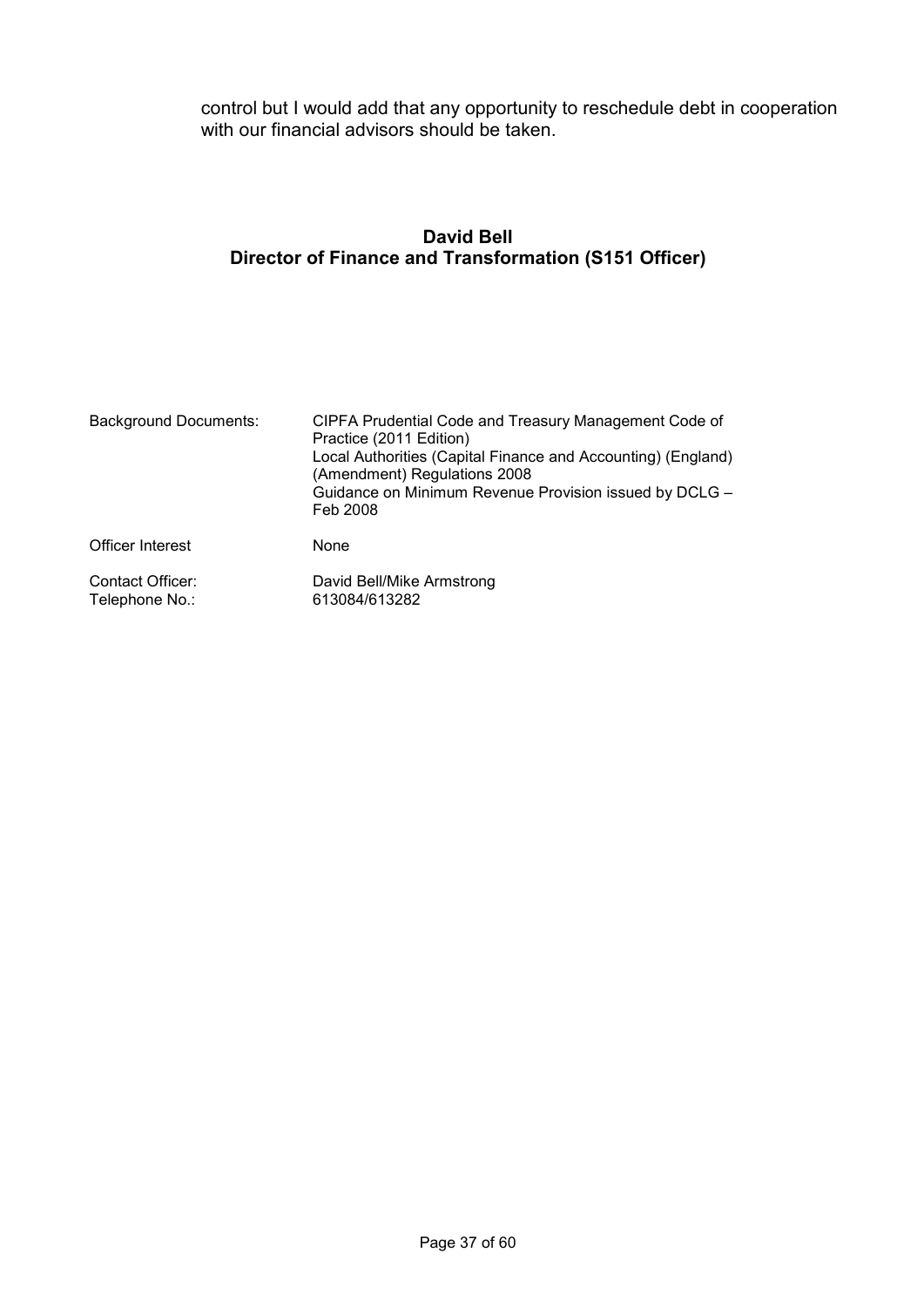# **Implications Matrix**

| I have informed and sought advice from HR,<br>Legal, Finance, Overview and Scrutiny and the<br>Climate Change Advisor and any other key<br>stakeholders i.e. Portfolio Holder, relevant Ward<br>Members etc. prior to submitting this report for<br>official comments | Yes                                                                     |
|-----------------------------------------------------------------------------------------------------------------------------------------------------------------------------------------------------------------------------------------------------------------------|-------------------------------------------------------------------------|
| I have considered whether this report requests a<br>decision that is outside the Budget and Policy<br>Framework approved by Council                                                                                                                                   | Yes                                                                     |
| Value for money considerations have been<br>accounted for within the report                                                                                                                                                                                           | Yes                                                                     |
| The report is approved by the relevant City<br>Manager                                                                                                                                                                                                                | Yes                                                                     |
| I have included any procurement/commercial<br>issues/implications within the report                                                                                                                                                                                   | n/a                                                                     |
| I have considered the potential media interest in<br>this report and liaised with the Media Team to<br>ensure that they are briefed to respond to media<br>interest.                                                                                                  | Yes                                                                     |
| I have included any equalities and diversity<br>implications within the report and where<br>necessary I have completed an Equalities Impact<br>Assessment and the outcomes are included<br>within the report                                                          | There are no equality and diversity<br>implications within this report. |
| Any Health and Safety implications are included<br>within the report                                                                                                                                                                                                  | n/a                                                                     |
| Any human rights implications are included within<br>the report                                                                                                                                                                                                       | There are no human rights implications<br>within this report.           |
| I have included any community safety<br>implications and paid regard to Section 17 of<br>the Crime and Disorder Act within the report                                                                                                                                 | n/a                                                                     |
| I have liaised with the Climate Change Advisor<br>and any environmental and climate change<br>issues/sustainability implications are included<br>within the report                                                                                                    | n/a                                                                     |
| I have included information about how this report<br>contributes to the City Plan/ Area priorities within<br>the report                                                                                                                                               | n/a                                                                     |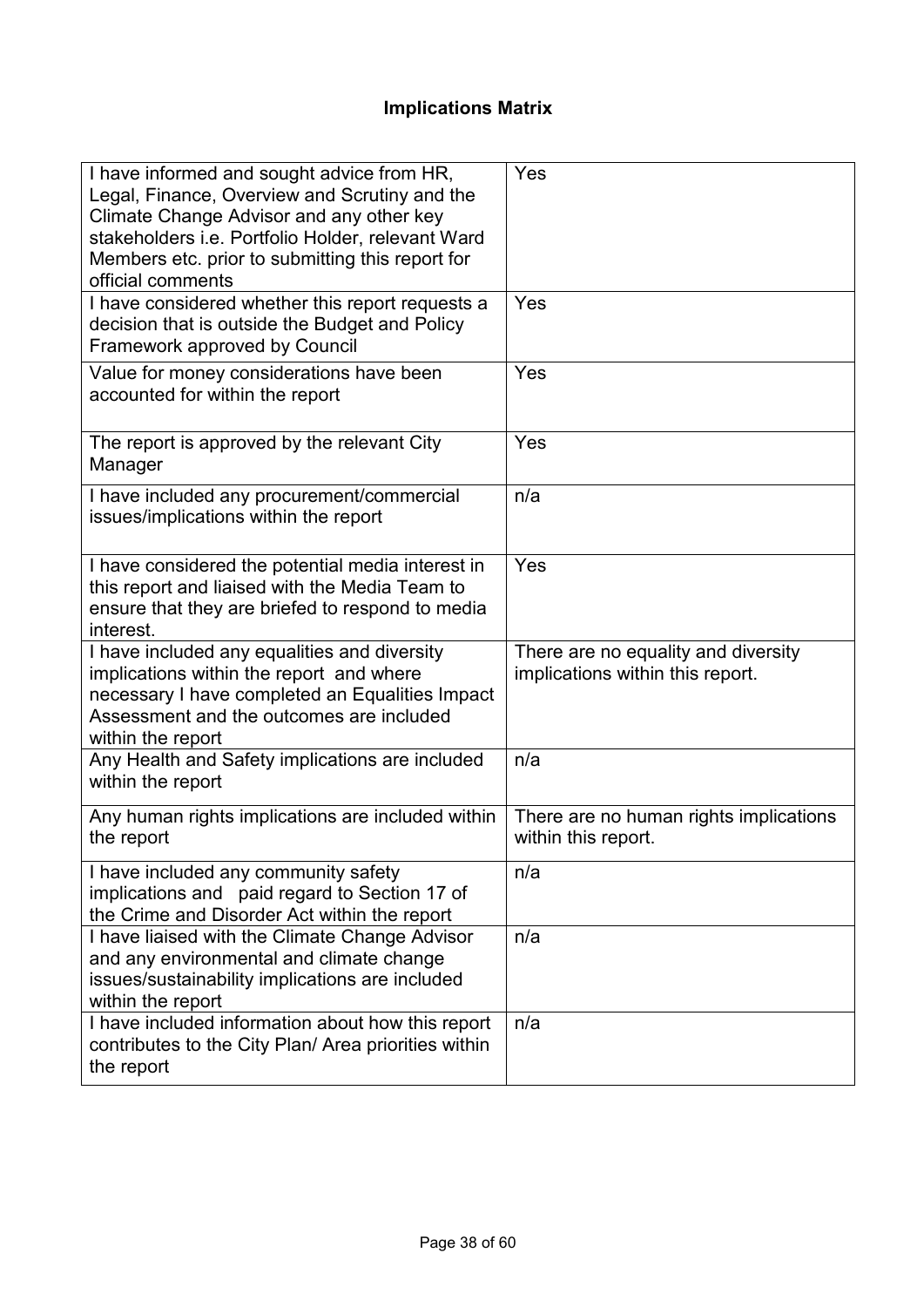# **Prudential and Treasury Indicators**

### 1. Prudential and Treasury Indicators

- 1.1 The following show the proposed Prudential and Treasury Indicators referred to in section six of the main report
- 1.2 Affordability of Capital Plans

## (a) Indicator 1 – Capital Expenditure

**"The local authority will make reasonable estimates of the total capital expenditure that it plans to incur during the forthcoming financial year and at least the following two financial years. These prudential indicators will be referred to as estimates of capital expenditure and shall be expressed in the following manner:** 

**Estimate of total capital expenditure to be incurred in years 1, 2 and 3 (and 4 etc. if applicable)"** (paragraph 47 of the code)

This details the Council's capital spending plans over the next 3 years and reports on the outturn from the previous financial year. These estimates are in line with the General Fund, HRA and Capital Strategy Reports to be considered by Council on 25 February 2021. There is no subjectivity to this indicator.

|                | 2019/20       | 2020/21         | 2021/22         | 2022/23         | 2023/24         |
|----------------|---------------|-----------------|-----------------|-----------------|-----------------|
|                | <b>Actual</b> | <b>Estimate</b> | <b>Estimate</b> | <b>Estimate</b> | <b>Estimate</b> |
|                | £m            | £m              | £m              | £m              | £m              |
| <b>Non-HRA</b> | 88.039        | 84.486          | 98.436          | 69.828          | 29.840          |
| <b>HRA</b>     | 26.108        | 40.933          | 59.668          | 53.990          | 43.983          |
| <b>Total</b>   | 114.147       | 125.419         | 158.104         | 123.818         | 73.823          |

(b) Indicator 2 – Ratio of Financing Costs to Net Revenue Stream

**"The local authority will estimate for the forthcoming financial year and the following two financial years the ratio of financing costs to net revenue stream. This prudential indicator shall be referred to as estimates of the ratio of financing costs to net revenue stream and shall be expressed in the following manner:** 

**Estimates of financing costs / estimate of net revenue stream \* 100 %** 

**For years 1, 2 and 3**"(paragraph 38 of the code)

Shows the revenue costs (the capital financing costs less investment income earned) associated with funding previous and future capital spending, as a percentage of total revenue spending. Again, as in the previous indicator, these estimates are in line with the General Fund, HRA and Capital Strategy Reports to be considered by Council on 25 February 2021. There is no subjectivity to this indicator.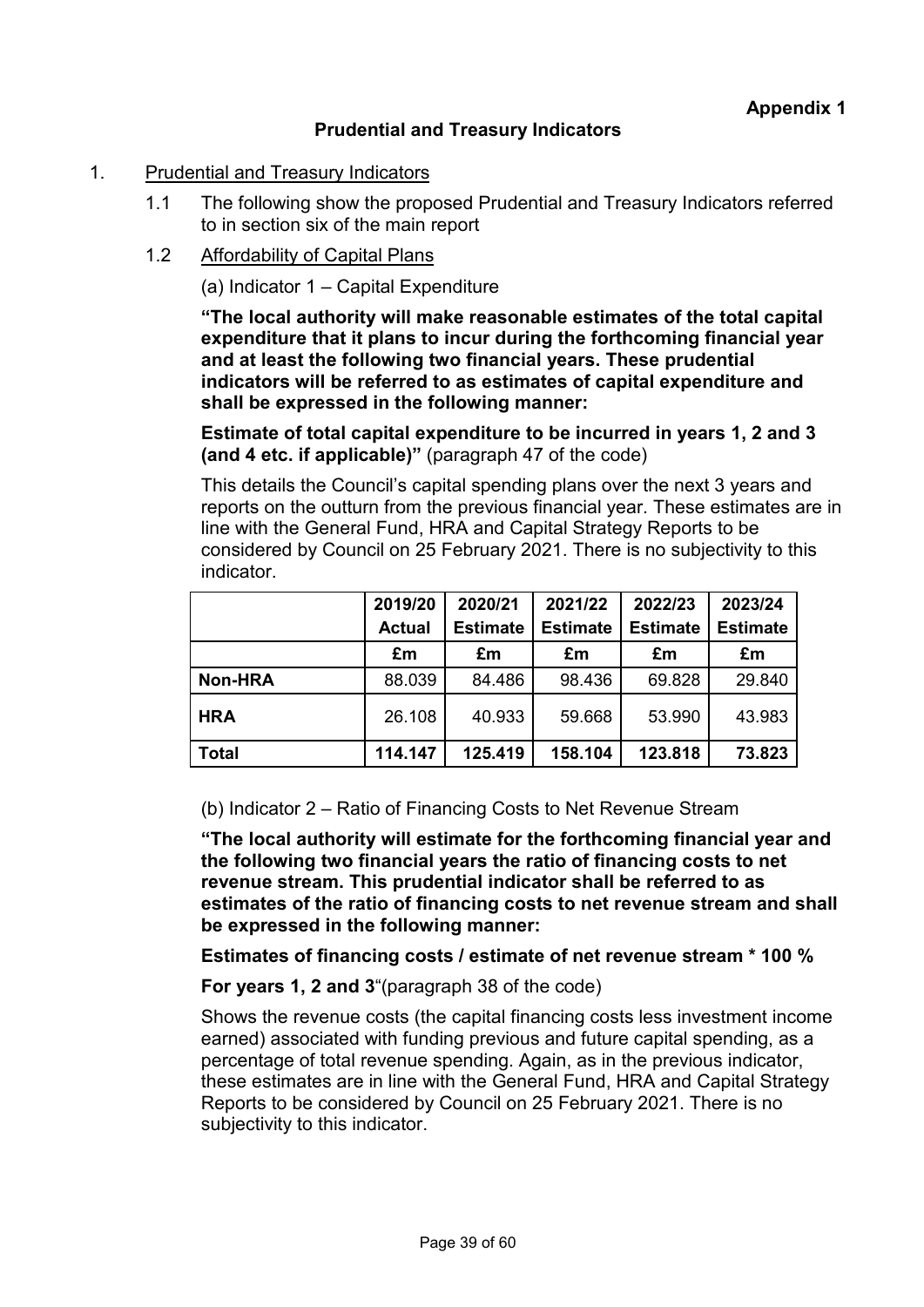|                | 2019/20       | 2020/21         | 2021/22         | 2022/23         | 2023/24         |
|----------------|---------------|-----------------|-----------------|-----------------|-----------------|
|                | <b>Actual</b> | <b>Estimate</b> | <b>Estimate</b> | <b>Estimate</b> | <b>Estimate</b> |
|                | $\%$          | $\%$            | $\%$            | $\%$            | %               |
| <b>Non-HRA</b> | 3.0           | 2.7             | 3.7             | 3.8             | 3.9             |
| <b>HRA</b>     | 23.9          | 23.9            | 35.6            | 45.2            | 38.2            |

(c) Indicator 3 – Capital Financing Requirement

**"The local authority will make reasonable estimates of the total of the capital financing requirement at the end of the forthcoming financial year and the following two years. These prudential indicators will be referred to as the estimates of capital financing requirement and shall be expressed as follows:** 

**Estimate of capital financing requirements as at the end of years 1, 2 and 3"** (paragraph 50 of the code)

The Capital Financing Requirement measures the Council's underlying need to borrow for a capital purpose i.e. that element of previous and proposed capital spending which has been/will be funded from borrowing. In order to ensure borrowing is maintained within sustainable limits, the Prudential Code requires that net external borrowing does not exceed the total of the capital financing requirement in the preceding year plus the estimates of any additional capital financing requirement for the current and next two financial years. The Director of Finance and Transformation (S151 Officer) can confirm that this requirement will be met.

|                  | 2021/22         | 2022/23         | 2023/24         |
|------------------|-----------------|-----------------|-----------------|
|                  | <b>Estimate</b> | <b>Estimate</b> | <b>Estimate</b> |
|                  | £m              | £m              | £m              |
| <b>Non-HRA</b>   | 690.004         | 713.056         | 712.669         |
| <b>HRA</b>       | 231.808         | 241.502         | 247.882         |
| <b>CFR Total</b> | 921.812         | 954.558         | 960.551         |
| <b>Borrowing</b> | 846.259         | 897.826         | 922.752         |

(d) Indicator 4 – Incremental impact of Capital Investment Decisions on Council Tax and Housing Rents

**"The local authority will forecast the total budgetary requirements for the authority arising from proposed changes to the capital programme and calculate the addition or reduction to the council tax/housing rents that would result.** 

**This calculation shall be undertaken for the forthcoming year and the following two financial years or longer timeframe if required to capture the full effect of capital investment decisions on the council tax/housing rents.** 

**This prudential indicator will be referred to as estimates of the impact of the new capital investment decisions on the council tax/average weekly housing rents, and shall be expressed in the following manner:**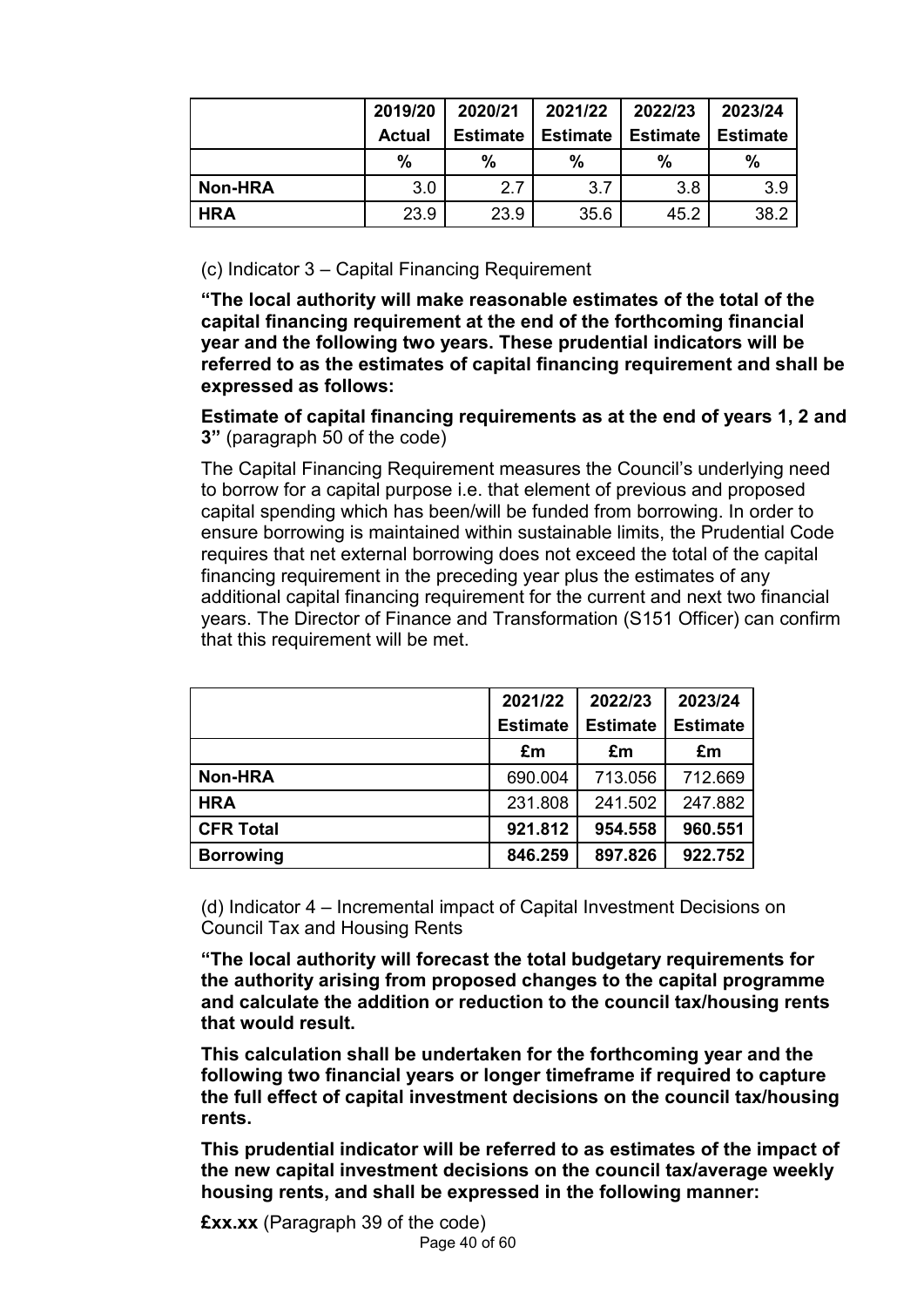The indicator seeks to demonstrate the additional costs, to be funded from the Council Tax and Housing Rents, of the Council's capital spending plans.

Again, these estimates are in line with the General Fund, HRA and Capital Strategy Reports to be considered by Council on 25 February 2021.

|                                                | 2021/22<br>2022/23<br><b>Estimate</b><br><b>Estimate</b> |       |
|------------------------------------------------|----------------------------------------------------------|-------|
| £                                              | £                                                        | £     |
| <b>Non-HRA</b><br>(Council<br>3.44<br>Tax)     | 9.96                                                     | 14.45 |
| <b>HRA</b><br>(average<br>0.46<br>weekly rent) | 0.75                                                     | 1.40  |

### 1.3 **Treasury Management**

(a) Acceptance of the CIPFA TM Code

 The Council formally adopted the CIPFA's Treasury Management in the Public Services: Code of Practice and Cross-Sectoral Guidance Notes on 25th February 2010.

#### (b) Indicator 5 – Authorised Limit for External Debt

**"The local authority will set for the forthcoming financial year and the following two financial years an authorised limit for its total external debt, excluding investments, separately identifying borrowing from other long term liabilities. This prudential indicator will be referred to as the authorised limit and shall be expressed in the following manner:** 

#### **Authorised limit for external debt = authorised limit for borrowing + authorised limit for other long term liabilities**

### **For years 1, 2 and 3."** (Paragraph 54 of the code)

With regard to external debt the Council is required to identify limits consistent with the Revenue Budget and Capital Programme. The Authorised Limit is based on a prudent, but not worst case scenario, with additional headroom to allow for unusual cash movements. The authorised limit will be the statutory limit determined under Section 3 (1) of the Local Government Act 2003.

The indicator is calculated by taking the results from indicator six, Operational boundary for external debt, plus the amount of capital spend forecast to be financed from grants and capital receipts. This would cover the unlikely event of contractually committed spend not being financed from grants/contributions and/or capital receipts as planned and having to be financed from borrowing.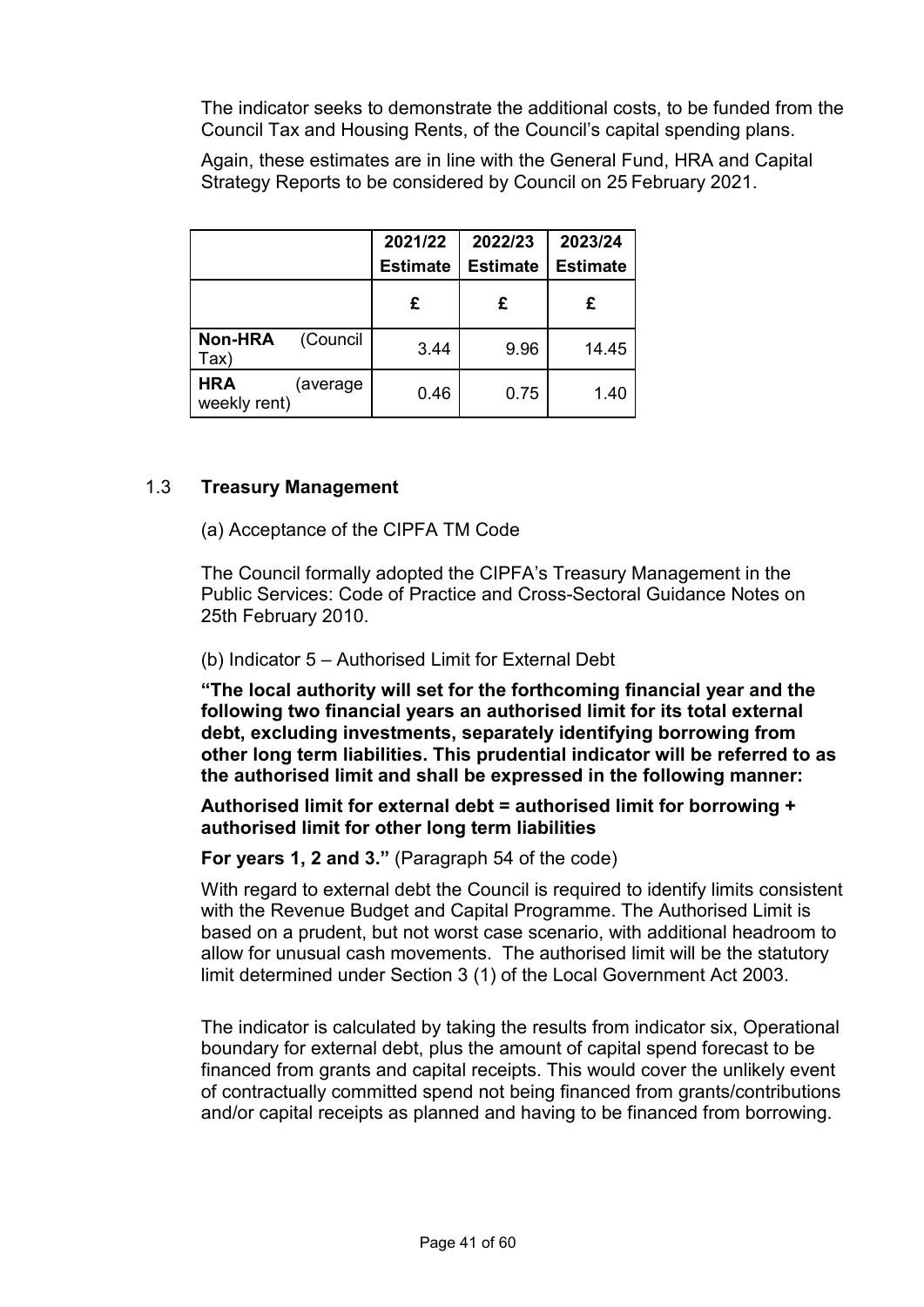|                                                                                                 | 2020/21         | 2021/22         | 2022/23         | 2023/24         |
|-------------------------------------------------------------------------------------------------|-----------------|-----------------|-----------------|-----------------|
|                                                                                                 | <b>Estimate</b> | <b>Estimate</b> | <b>Estimate</b> | <b>Estimate</b> |
|                                                                                                 | £m              | £m              | £m              | £m              |
| Operational debt indicator (indicator 6)                                                        | 814.382         | 880.486         | 931.283         | 956.857         |
| Possible additional capital spend<br>financed from borrowing (grants/receipts)<br>not received) | 47.195          | 60.442          | 23.299          | 16.410          |
| <b>Total Amount</b>                                                                             | 861.577         | 940.928         | 954.582         | 973.267         |
| <b>Rounded for indicator</b>                                                                    | 862.000         | 941.000         | 955.000         | 973.000         |

## (c) Indicator 6 – Operational Boundary for External Debt

**"The local authority will also set for the forthcoming financial year and the following two financial years an operational boundary for its total external debt, excluding investments, separately identifying borrowing from other long term liabilities. This prudential indicator will be referred to as the operational boundary and shall be expressed in the following manner:** 

**Operational boundary for external debt = operational boundary for borrowing + operational boundary for other long term liabilities.** 

## **For years 1, 2 and 3."** (Paragraph 55 of the code)

The Operational Boundary for external debt is based on the same estimates which underpin the Authorised Limit but does not include the additional headroom included within the Authorised Limit. The Operational Boundary provides an important tool for in year monitoring.

The code goes on to say "It will probably not be significant if the operational boundary is breached temporarily on occasions due to variations in cash flow. However, a sustained or regular trend above the operational boundary would be significant and should lead to further investigation and action as appropriate"

The Operational Limit for external debt has been calculated as the current amount of debt, plus additional borrowing, plus ten per cent of the year's net revenue budget for cash flow purposes in the event of expenditure being higher than income at points during the year.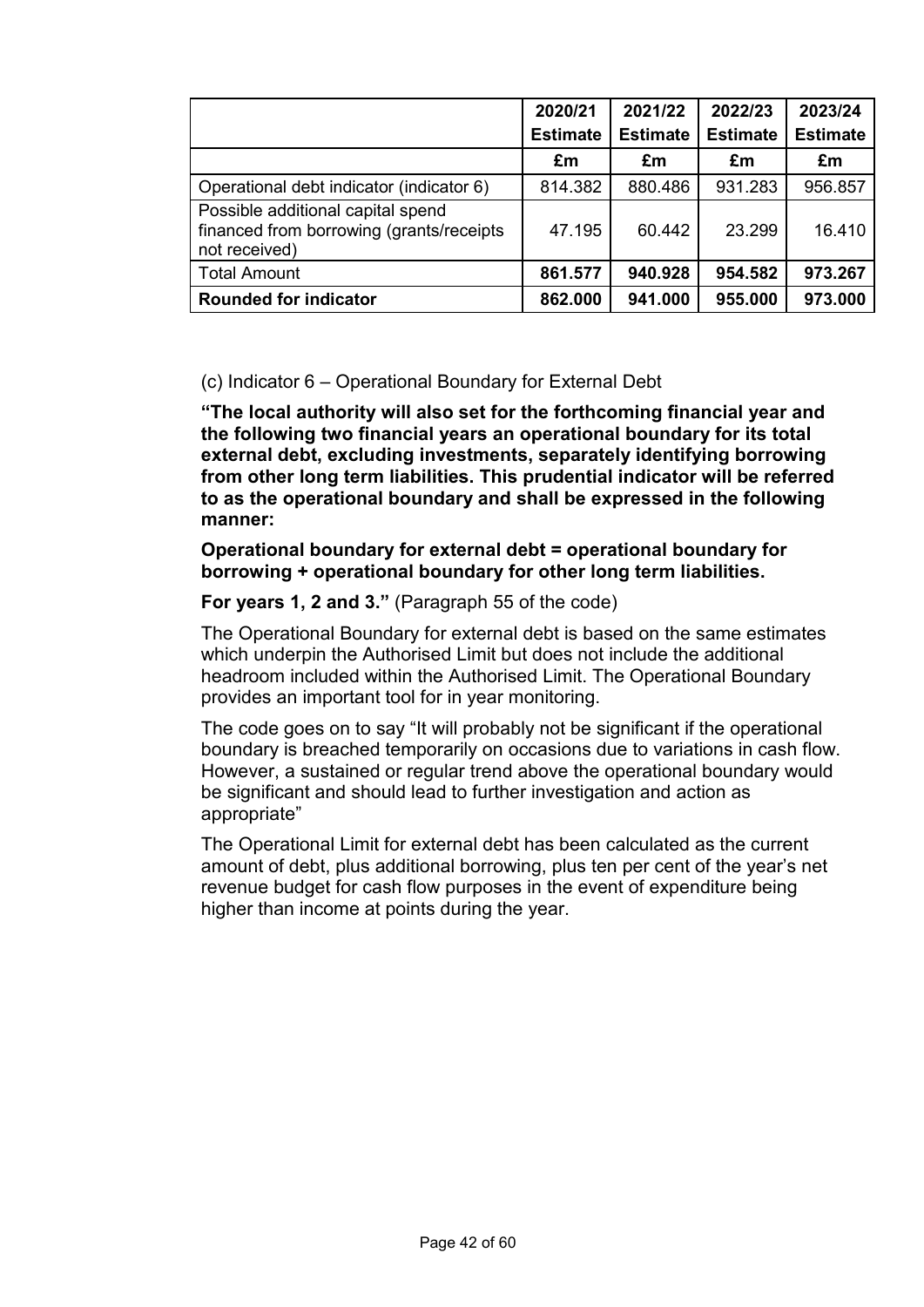|                                     | 2020/21         | 2021/22         | 2022/23         | 2023/24         |
|-------------------------------------|-----------------|-----------------|-----------------|-----------------|
|                                     | <b>Estimate</b> | <b>Estimate</b> | <b>Estimate</b> | <b>Estimate</b> |
|                                     | £m              | £m              | £m              | £m              |
| Debt                                | 701.370         | 612.897         | 677.026         | 729.652         |
| <b>Additional borrowing</b>         | $-88.473$       | 64.129          | 52.626          | 26.020          |
| 10% Net budget requirement          | 31.226          | 34.227          | 33.457          | 34.105          |
| <b>Other liabilities</b>            | 170.259         | 169.233         | 168.174         | 167.080         |
| <b>Calculated Operational Limit</b> | 814.382         | 880.486         | 931.283         | 956.857         |

The Council's actual external debt at 31 March 2020 was £873 million, and is forecast to be £783 million at the 31 March 2021, all of which related to borrowing for capital purposes.

## (d) Indicator 7 – Fixed and Variable Rate Exposure

"**The local authority will set for the forthcoming financial year and the following two financial year's upper limits to its exposure to the effects of changes in interest rates. These prudential indicators will relate to both fixed interest rates and variable interest rates and be referred to respectively as the upper limits on fixed interest rates and variable interest rate exposures.** 

**The upper limits on fixed interest rates and variable interest rates exposures may be expressed either as absolute amounts or as percentages. They may be related either to the authority's net interest on, or to its net principal sum outstanding on, its borrowings/investments."** (Paragraph 67 and 68)

The indicator seeks to ensure that the Council limits its exposure to the risk of interest rate changes and the consequent impact on the investment income and interest payments on loans, by restricting the proportion of variable rate borrowing.

|                                                                      | 2020/21         | 2021/22         | 2022/23         | 2023/24         |
|----------------------------------------------------------------------|-----------------|-----------------|-----------------|-----------------|
|                                                                      | <b>Estimate</b> | <b>Estimate</b> | <b>Estimate</b> | <b>Estimate</b> |
|                                                                      | %               | $\%$            | %               | %               |
| Limits on fixed interest rates<br>based on net debt - Upper Limit    | 90              | 90              | 90              | 90              |
| Limits on variable interest rates<br>based on net debt - Upper Limit | 75              | 75              | 75              | 75              |

(e) Indicator 8 – Upper and Lower Limits for the maturity structure of borrowings

**"The local authority will set for the forthcoming financial year both upper and lower limits with respect to the maturity structure of its borrowings. The prudential indicators will be referred to as the upper and lower limits respectively for the maturity structure of borrowing and shall be calculated as follows:**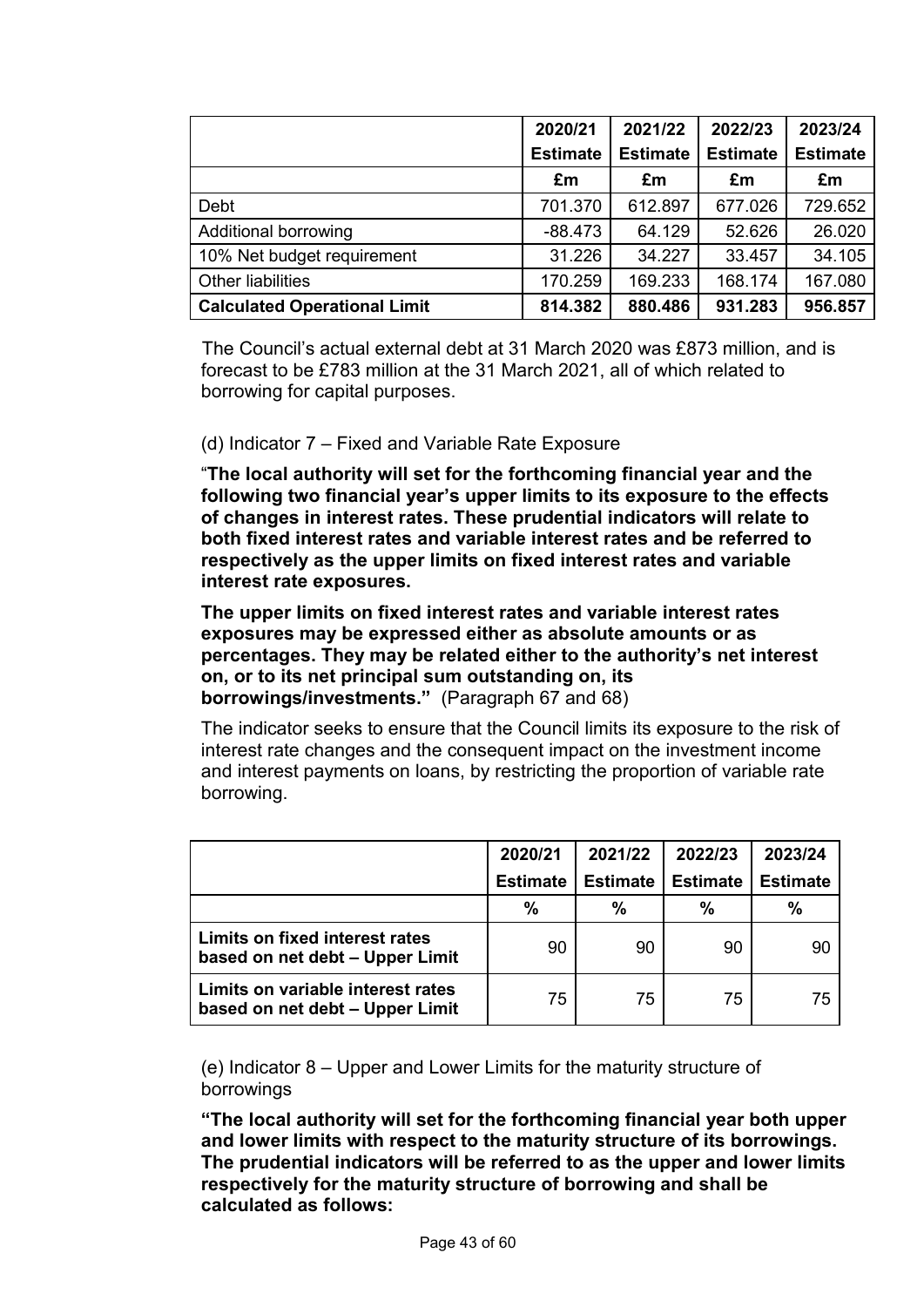**Amount of projected borrowing that is fixed and variable rate maturing in each period expressed as a percentage of total projected borrowing that is fixed and variable rate.** 

**Where the periods in question are** 

- **Under 12 months**
- **12 months and within 24 months**
- **24 months and within 5 years**
- **5 years and within 10 years**
- **10 years and above"**

(paragraph 74 of the code)

The indicator also seeks to ensure the Council controls its exposure to the risk of interest rate changes by limiting the proportion of debt maturing in any single period. Ordinarily debt is replaced on maturity and therefore it is important that the Council is not forced to replace a large proportion of loans at a time of relatively high interest rates.

|                                | <b>Upper</b><br>Limit | Lower<br>Limit |
|--------------------------------|-----------------------|----------------|
|                                | %                     | $\%$           |
| <b>Under 12 Months</b>         | 35                    |                |
| 12 months and within 24 months | 30                    | 0              |
| 24 months and within 5 years   | 50                    |                |
| 5 years and within 10 years    | 75                    |                |
| 10 years and above             | 90                    |                |

(f) Indicator 9 – Upper limit for maturity structure of investments

**"Where a local authority invests, or plans to invest, for periods longer than 364 days, the local authority will set an upper limit for each forward financial year period for the maturing of such investments. These prudential indicators will be referred to as prudential limits for principal sums invested for periods longer than 364 days and shall be calculated as follows:** 

**Total principal invested to final maturities beyond the period end."**  (paragraph 77 of the code)

Under the Prudential Regime Councils are free to invest for periods of greater than 1 year. This indicator sets restrictions on the proportion of investments committed for longer periods in order to limit the risks associated with being unable to meet unexpected cash flows and/or being able to take advantage of future increases in interest rates.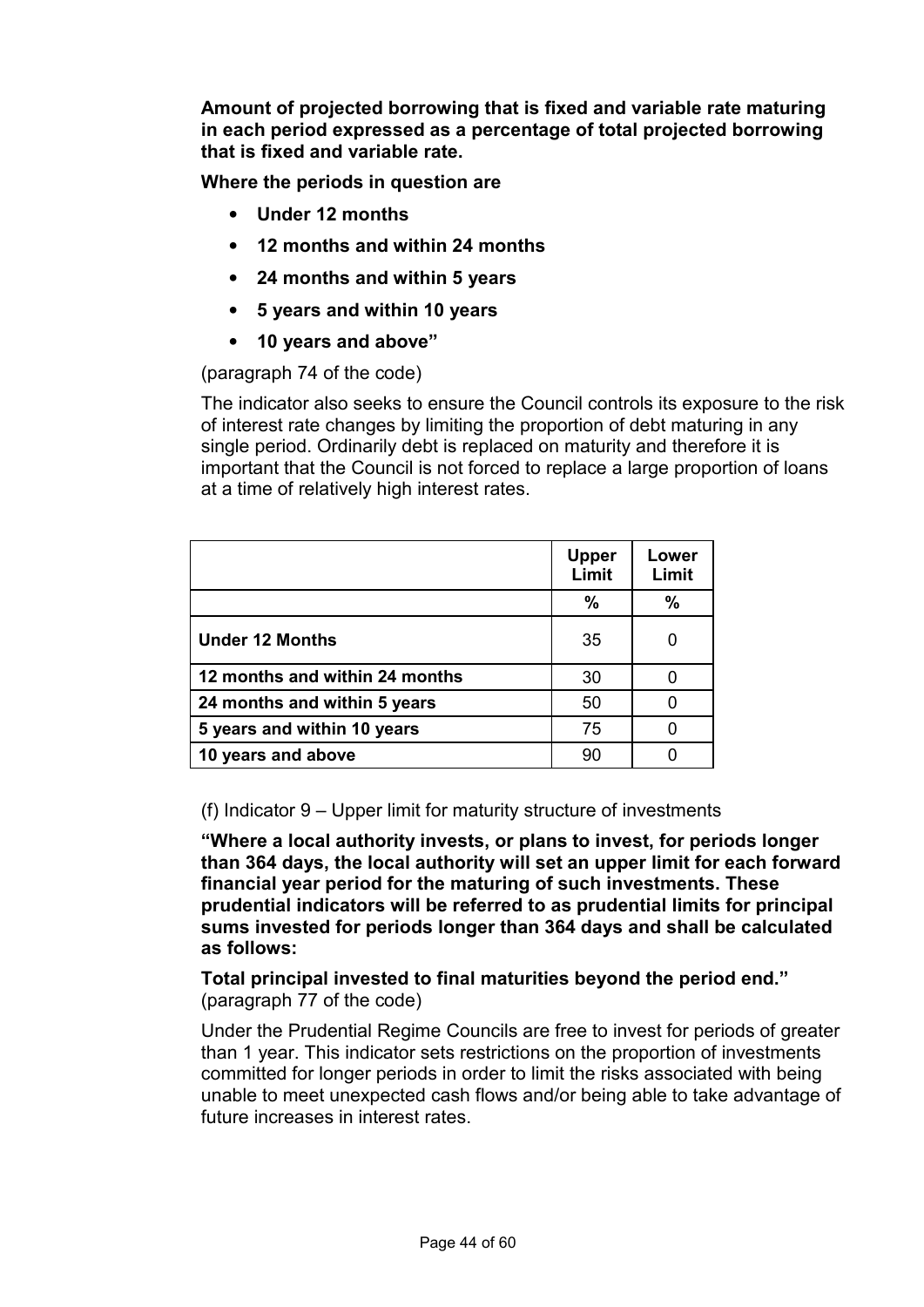|                                | <b>Upper</b><br>Limit |
|--------------------------------|-----------------------|
|                                | %                     |
| <b>Under 12 Months</b>         | 100                   |
| 12 months and within 24 months | 25                    |
| 24 months and within 3 years   | 20                    |
| 3 years and within 4 years     | 15                    |
| 4 years and within 5 years     | 10                    |
| 5 years and above              | 10                    |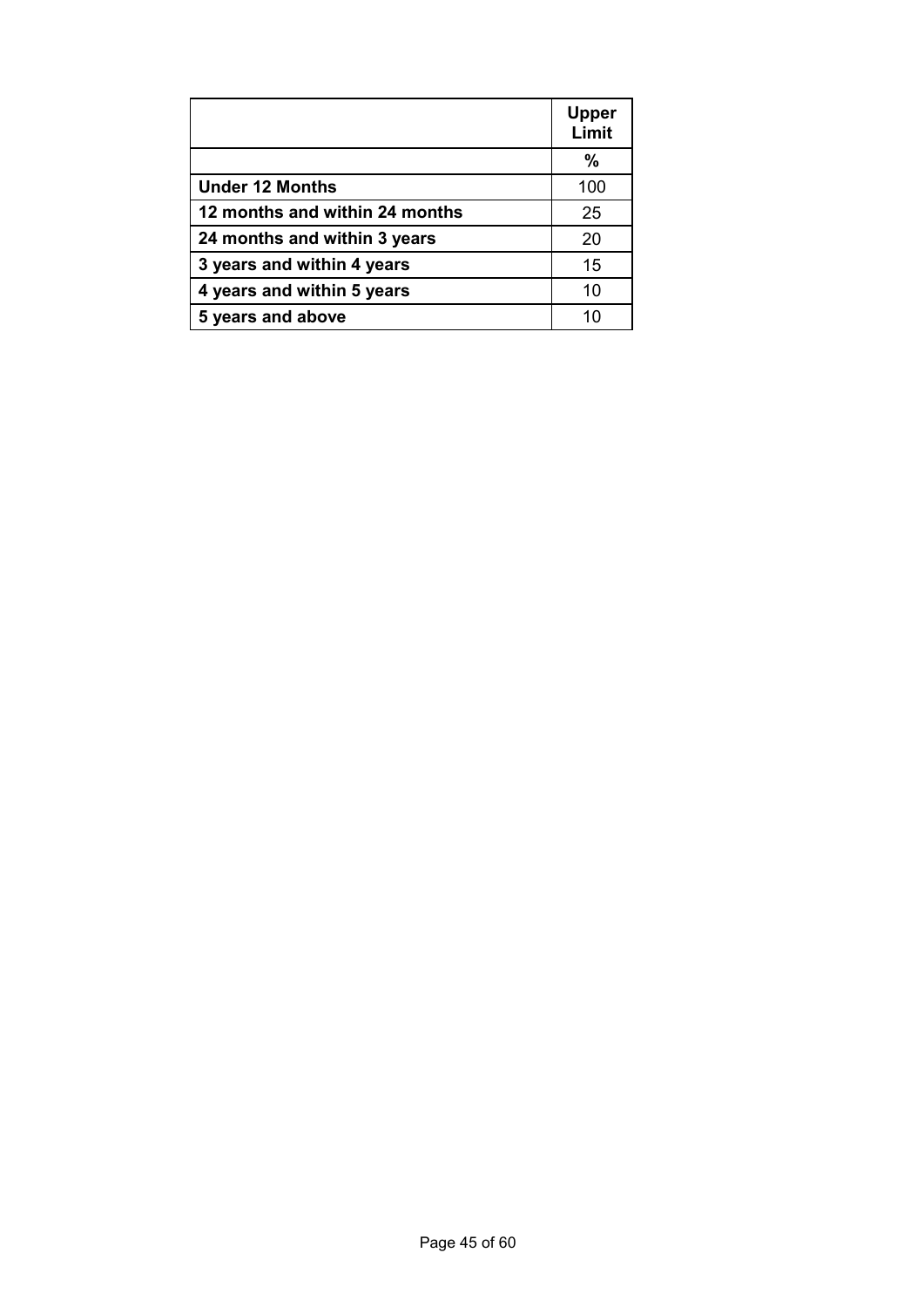## **Credit and Counterparty Risk Management – Specified and Non-Specified Investments and Limits (Treasury Management Practice (TMP1))**

# **1. Specified and Non-Specified Investments**

- 1.1 Specified investments are investments denominated in sterling, do not exceed 364 days in term, do not involve the acquisition of share or loan capital, are made with the UK Government or a local authority, or with a body or investment scheme meeting the minimum 'high' credit quality criteria where applicable. Non-specified investments are anything that does not satisfy the specified investment criteria, i.e. investments with a maturity of greater than 1 year.
- 1.2 Importantly the acquisition of share capital or loan capital in any body corporate is defined as capital expenditure under Section 16(2) of the Local Government Act 2003. Such investments will have to be funded out of capital or revenue resources and will be classified as 'non-specified investments'. As a result no such investment instruments, such as equities, are included within this Appendix.

## **Specified Investments**

|                                                                   | Minimum 'High' Credit<br><b>Criteria</b> | <b>Use</b> |
|-------------------------------------------------------------------|------------------------------------------|------------|
| Term deposits – banks                                             | Short-term F1, Long-term A-              | In-house   |
| Term deposits - building societies                                | Short-term F1, Long-term A-              | In-house   |
| Term deposits - local authorities                                 |                                          | In-house   |
| Term deposits - UK part<br>nationalised banks                     | Short-term F1, Long-term A-              | In-house   |
| Debt Management Agency Deposit<br>Facility (DMADF)- UK Government | <b>UK Sovereign Rating</b>               | In-house   |
| <b>Money Market Funds</b>                                         | AAA                                      | In-house   |

1.3 Accounting treatment of investments – the accounting treatment may differ from the underlying cash transactions arising from investment decisions made by the Council. To ensure that the Council is protected from any adverse revenue impact, which may arise from these differences, Treasury Officers in consultation with Link Asset Services will review the accounting implications of any new transactions before they are undertaken.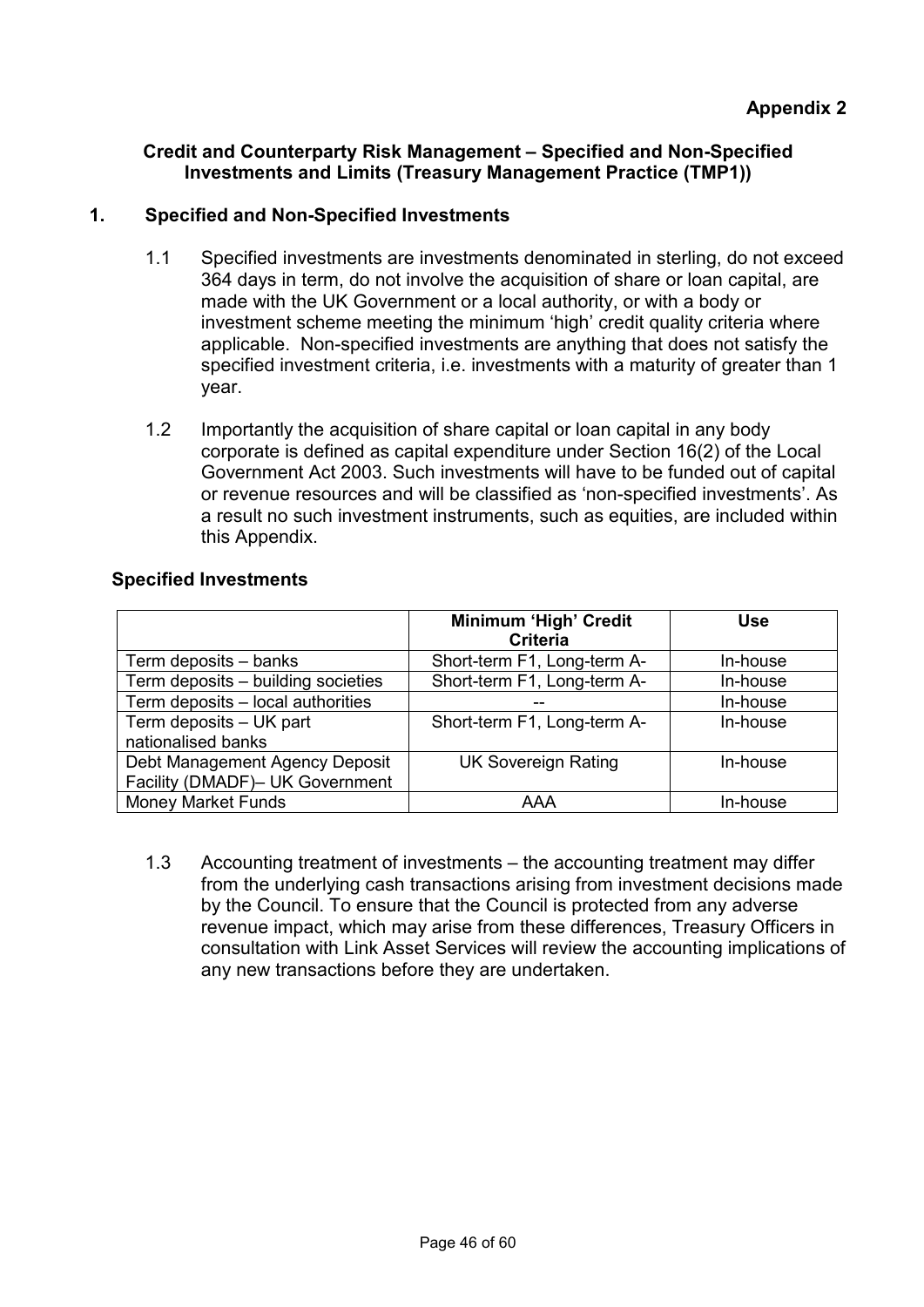## **Non-specified Investments**

|                            | <b>Minimum Credit</b><br><b>Criteria</b> | <b>Use</b> | Max % of<br>total<br>investments | Max.<br>maturity<br>period |
|----------------------------|------------------------------------------|------------|----------------------------------|----------------------------|
| Term deposits with unrated | Market                                   | In-house   | Nil - no longer                  | $Nil - no$                 |
| counterparties             | Capitalisation                           |            | applicable                       | longer                     |
|                            | above £500 million                       |            |                                  | applicable                 |

# **Maturities of ANY period** (not applicable for 2021-22 Investment Strategy)

## **Maturities in excess of 1 year** (not applicable for 2021-22 Investment Strategy)

|                                      | <b>Minimum Credit</b><br>Criteria | <b>Use</b> | Max % of<br>total<br>investments | Max.<br>maturity<br>period       |
|--------------------------------------|-----------------------------------|------------|----------------------------------|----------------------------------|
| Term deposits - banks                | Short-term F1,<br>Long-term A+    | In-house   | Nil - no longer<br>applicable    | Nil - no<br>longer<br>applicable |
| Term deposits - local<br>authorities |                                   | In-house   | Nil - no longer<br>applicable    | Nil - no<br>longer<br>applicable |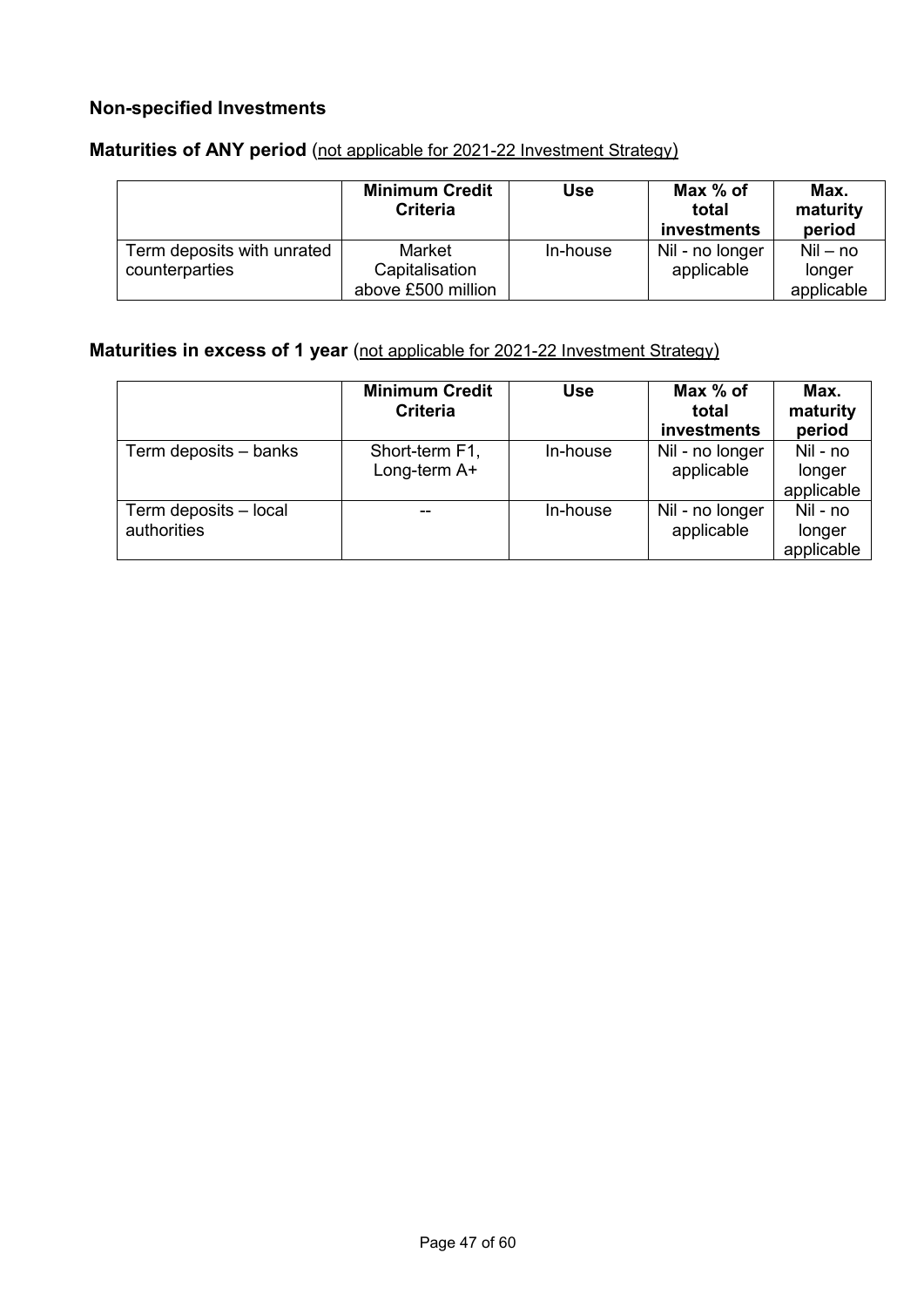# **Approved Organisations for on-lending of Surplus Funds**

Note – the organisations listed below currently meet the specified criteria as per the Investment Policy of the above report, section 26.29 refers.

### **UK Banks (Maximum Investment Period of up to 1 year)**

|                                                                                                             | <b>Approved</b><br><b>Investment</b><br>Limit (max) | <b>Proposed</b><br><b>Investment</b><br>Limit (max) | <b>Current</b><br><b>Investment</b><br>Limit ** |
|-------------------------------------------------------------------------------------------------------------|-----------------------------------------------------|-----------------------------------------------------|-------------------------------------------------|
| Santander UK plc                                                                                            | £15 million                                         | £15 million                                         | Nil                                             |
| Barclays Bank plc                                                                                           | £15 million                                         | £15 million                                         | £7.5 million                                    |
| Clydesdale Bank (trading as Yorkshire<br>Bank)                                                              | £15 million                                         | £15 million                                         | Nil                                             |
| <b>HSBC Bank plc</b>                                                                                        | £15 million                                         | £15 million                                         | £15 million                                     |
| Lloyds Banking Group inc: *<br>Lloyds TSB Bank plc<br>Bank of Scotland plc                                  | £20 million                                         | £20 million                                         | £10 million                                     |
| Royal Bank of Scotland Group inc: *<br>Royal Bank of Scotland<br>NatWest Bank plc<br><b>Ulster Bank Ltd</b> | £20 million                                         | £20 million                                         | £2.5 million                                    |

Note \* - The higher limits are based on Lloyds and RBS being part-nationalised therefore carrying additional UK Government security (section 26.31 refers).

Note \*\*: The current investment limits above reflect the action taken as per the creditworthiness criteria included in the Investment Policy stated at paragraph 26.31 in the above report. Current investment limits have been reduced due the previous wholescale downgrade of ratings of some of the above organisations.

### **UK Building Societies (Maximum Investment Period of up to 1 year)**

|                                    | Approved    | Proposed    | Current      |
|------------------------------------|-------------|-------------|--------------|
|                                    | Investment  | Investment  | Investment   |
|                                    | Limit (max) | Limit (max) | Limit **     |
| <b>Nationwide Building Society</b> | £15 million | £15 million | £7.5 million |
| <b>Coventry Building Society</b>   | £15 million | £15 million | £7.5 million |
| <b>Leeds Building Society</b>      | £15 million | £15 million | £5 million   |
| <b>Skipton Building Society</b>    | £15 million | £15 million | £5 million   |
| <b>Yorkshire Building Society</b>  | £15 million | £15 million | £5 million   |

### **Other (Maximum Investment Period of up to 1 year)**

|                                | Approved    | Proposed    | Current     |
|--------------------------------|-------------|-------------|-------------|
|                                | Investment  | Investment  | Investment  |
|                                | Limit (max) | Limit (max) | Limit       |
| Any Local Authority            | £15 million | £15 million | £15 million |
|                                | (each)      | (each)      | (each)      |
| Debt Management Agency Deposit | Unlimited   | Unlimited   | Unlimited   |
| $***$<br>Facility (DMADF)      |             |             |             |
| <b>Money Market Funds</b>      | £15 million | £15 million | £15 million |
|                                | (each)      | (each)      | (each)      |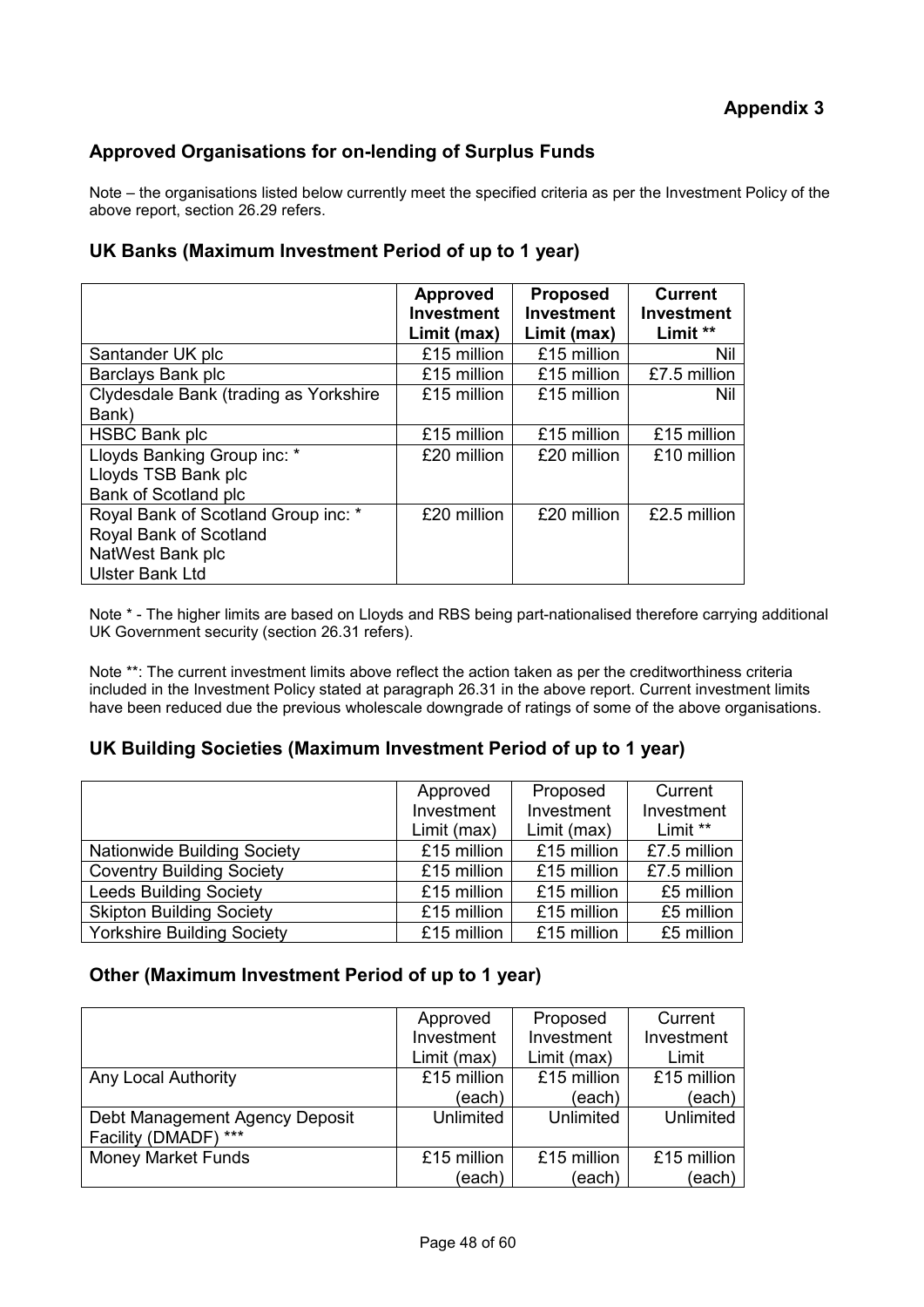Note \*\*\* - The unlimited investment limit for the DMADF is based on the current uncertainties within the banking sector, and if further bank failures occur, this account would provide for the security of the Council's cash surpluses.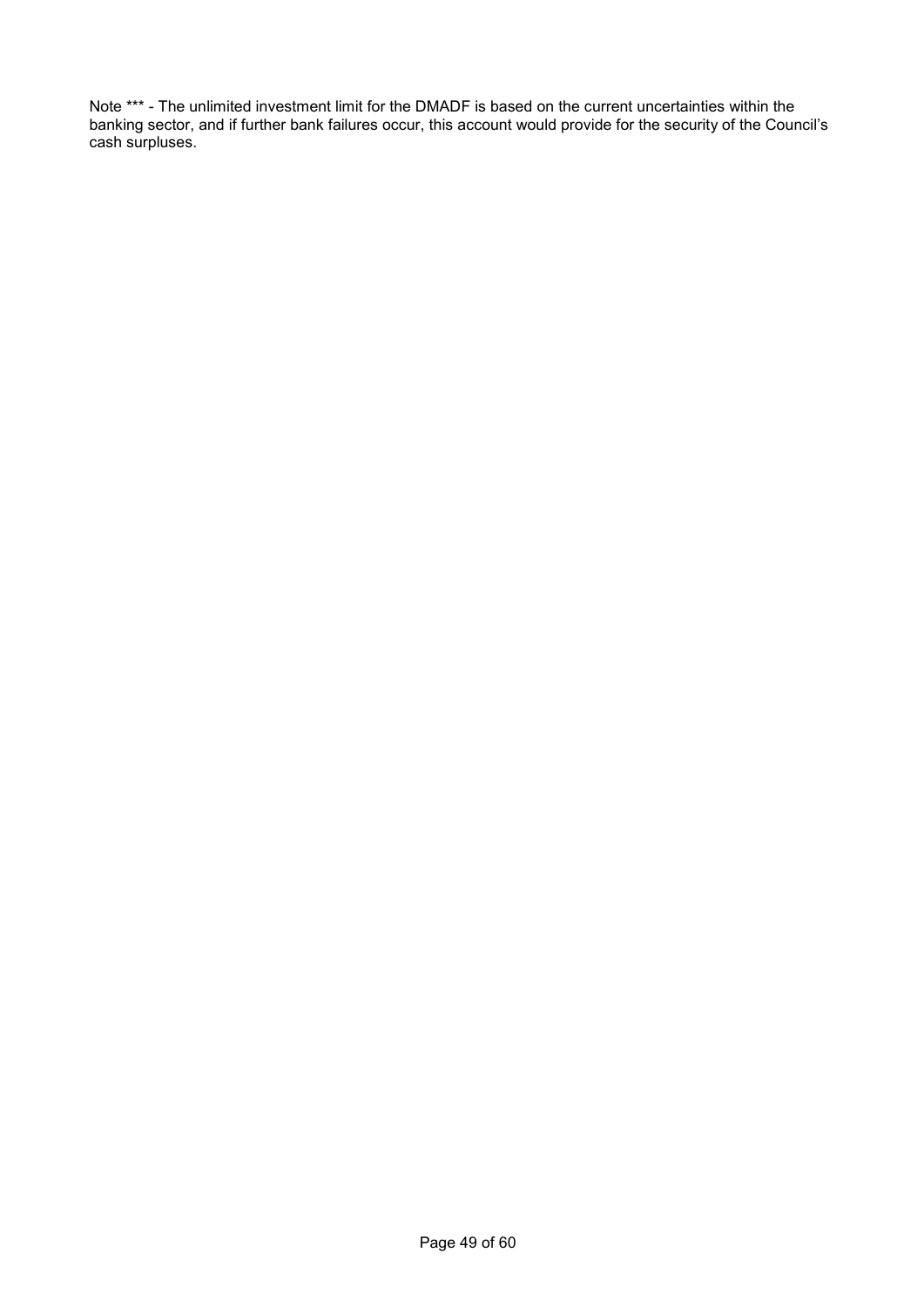# **Minimum Revenue Provision (Repayment of Debt) Policy Statement 2021-22**

## **1. What is Minimum Revenue Provision?**

1.1 Capital expenditure is generally expenditure on assets which have a life expectancy of more than one year e.g. buildings, vehicles, machinery etc. In accordance with proper practice, the financing of such expenditure is spread over several years in order to try to match the years over which such assets benefit the local community through their useful life. The manner of spreading these costs is through an annual charge known as Minimum Revenue Provision (MRP), which is determined by the Council under guidance.

## **2. Statutory duty**

2.1 The Local Authorities (Capital Finance and Accounting) (England) Regulations 2003 (as amended by Statutory Instrument 2008 no. 414 s4) lay down that:

"A local authority shall determine for the current financial year an amount of minimum revenue provision that it considers to be prudent."

## **3. Government guidance**

- 3.1 Along with the above duty, the Government issued guidance which came into force on 31 March 2008 which requires that a Statement on the Council's policy for its annual MRP should be submitted to the full Council for approval before the start of the financial year to which the provision will relate.
- 3.2 The Council is legally obliged to "have regard" to the guidance, which is intended to enable a more flexible approach to assessing the amount of annual provision than was required under the previous statutory requirements. Although it is up to each Council to determine for itself how to calculate its MRP, the guidance suggests four methodologies, with an overriding recommendation that the Council should make prudent provision to redeem its debt liability over a period which is reasonably commensurate with that over which the capital expenditure is estimated to provide benefits. The requirement to 'have regard' to the guidance therefore means that:
	- Although four main options are recommended in the guidance, there is no intention to be prescriptive by making these the only methods of charge under which a local authority may consider its MRP to be prudent.
	- It is the responsibility of each authority to decide upon the most appropriate method of making a prudent provision, after having had regard to the guidance.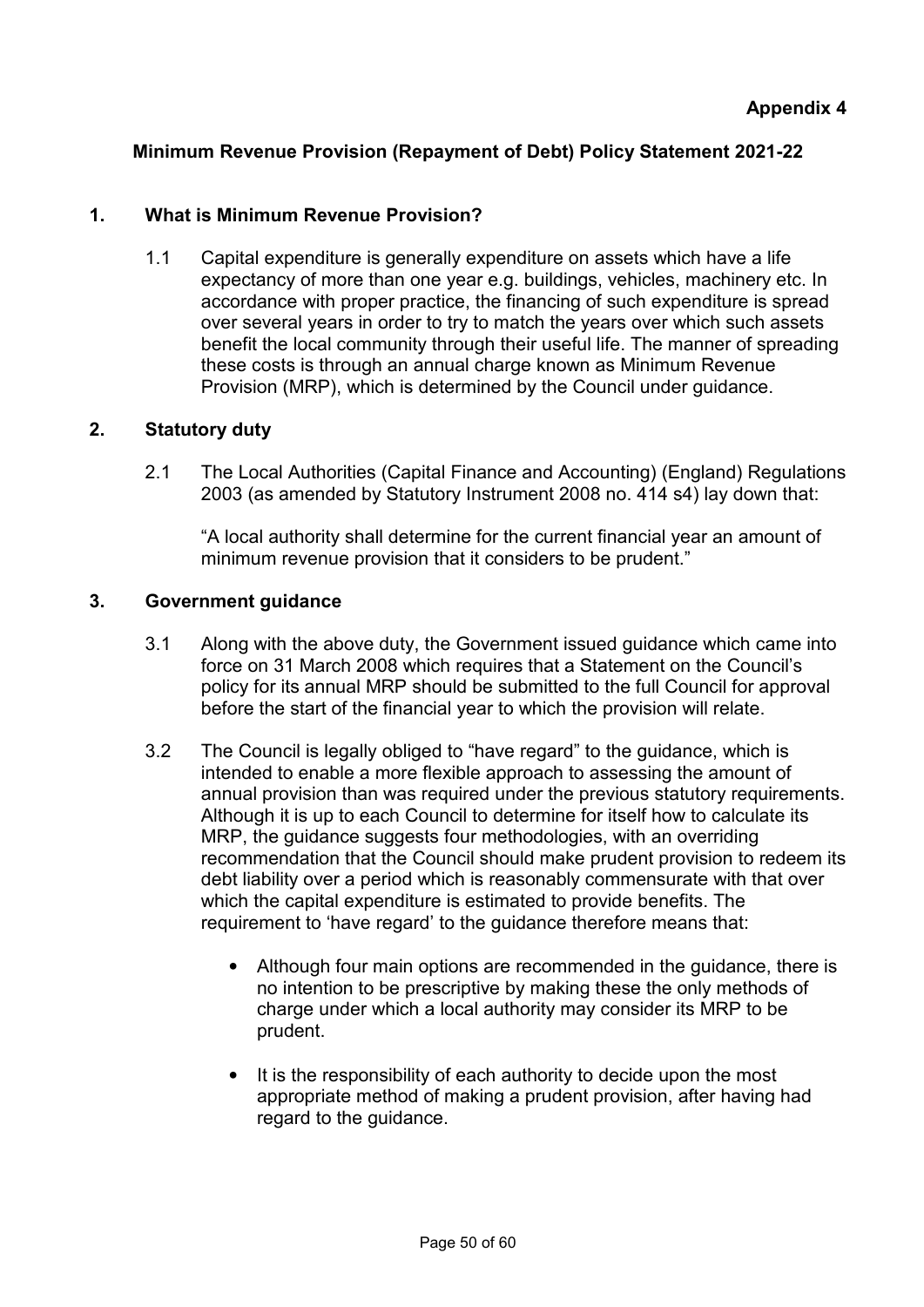## **4. Method**

- 4.1 The Policy to be adopted for 2021/22 incorporates the following methods;
	- 4.1.1 For capital expenditure incurred before 1 April 2008 or which in the future will be Supported Capital Expenditure, the MRP Policy will be:

Calculating MRP in accordance with the annuity method over 60 years. The 60 year repayment period is considered a reasonable average assumption for the lives of the assets funded by capital expenditure. This method will ensure the debt is fully repaid after 60 years, which was not the case under the existing method.

4.1.2 For capital expenditure incurred from 1 April 2008 for all unsupported borrowing (excluding PFI and finance leases) the MRP Policy will be:

Asset Life Method – MRP will be calculated in accordance with the annuity method based on the estimated life of the asset, in accordance with the proposed regulations (this option must be applied for any expenditure capitalised under a Capitalisation Direction), using the annuity method. This method also ensures that the debt is fully repaid at the end of the estimated useful lives of each asset.

4.1.3 For PFI and Finance Lease Assets the MRP Policy will be:

Asset Life Method – MRP will be calculated in accordance with the annuity method based on the estimated life of the asset, in accordance with the proposed regulations. This method also ensures that the debt is fully repaid at the end of the estimated useful lives of each asset.

4.1.4 The specified rate of interest will be the average interest rate of the Council's debt as at the end of the year in which the annuity rate is to be applied.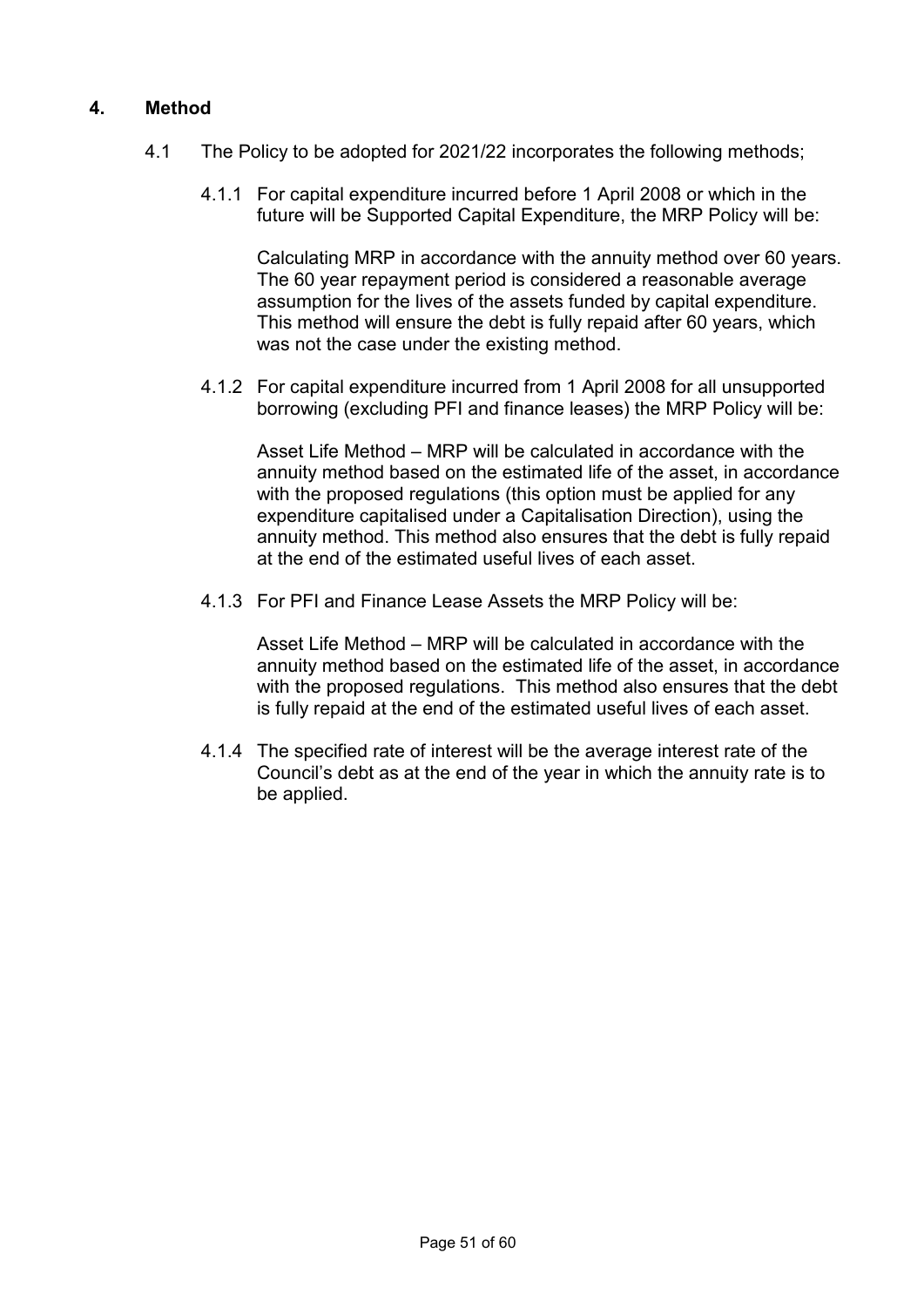| <b>Minimum Revenue Provision - Current and Forecast Charges</b> |               |                       | <b>APPENDIX 5</b> |                 |
|-----------------------------------------------------------------|---------------|-----------------------|-------------------|-----------------|
|                                                                 |               |                       |                   |                 |
|                                                                 |               | <b>Current Charge</b> | <b>Forecast</b>   | <b>Total</b>    |
| Year                                                            | Pre 2008 Debt | Post 2008 Debt        | Charge            | Charge<br>£'000 |
|                                                                 | £'000         | £'000                 | £'000             |                 |
| 2021/22                                                         | 490           | 7,884                 | 433               | 8,807           |
| 2022/23                                                         | 516           | 8,261                 | 1,111             | 9,888           |
| 2023/24                                                         | 543           | 8,615                 | 1,658             | 10,816          |
| 2024/25                                                         | 572           | 8,900                 | 1,852             | 11,324          |
| 2025/26                                                         | 602           | 9,081                 | 1,924             | 11,607          |
| 2026/27                                                         | 634           | 9,471                 | 1,998             | 12,103          |
| 2027/28                                                         | 668           | 9,804                 | 2,075             | 12,547          |
| 2028/29                                                         | 703           | 10,225                | 2,155             | 13,084          |
| 2029/30                                                         | 740           | 9,625                 | 2,238             | 12,603          |
| 2030/31                                                         | 779           | 8,562                 | 2,325             | 11,666          |
| 2031/32                                                         | 820           | 7,481                 | 2,415             | 10,716          |
| 2032/33                                                         | 864           | 7,148                 | 2,508             | 10,520          |
| 2033/34                                                         | 910           | 7,082                 | 2,605             | 10,596          |
| 2034/35                                                         | 958           | 6,813                 | 2,705             | 10,476          |
| 2035/36                                                         | 1,008         | 6,583                 | 2,810             | 10,401          |
| 2036/37                                                         | 1,062         | 5,875                 | 2,919             | 9,856           |
| 2037/38                                                         | 1,118         | 4,822                 | 3,031             | 8,972           |
| 2038/39                                                         | 1,177         | 4,640                 | 3,149             | 8,965           |
| 2039/40                                                         | 1,240         | 4,221                 | 3,270             | 8,731           |
| 2040/41                                                         | 1,305         | 3,847                 | 3,397             | 8,549           |
| 2041/42                                                         | 1,374         | 3,844                 | 3,058             | 8,277           |
| 2042/43                                                         | 1,447         | 3,925                 | 2,060             | 7,432           |
| 2043/44                                                         | 1,524         | 4,002                 | 1,338             | 6,863           |
| 2044/45                                                         | 1,605         | 4,082                 | 1,315             | 7,002           |
| 2045/46                                                         | 1,689         | 4,036                 | 1,365             | 7,090           |
| 2046/47                                                         | 1,779         | 4,174                 | 1,368             | 7,321           |
| 2047/48                                                         | 1,873         | 4,197                 | 1,421             | 7,491           |
| 2048/49                                                         | 1,972         | 4,343                 | 1,429             | 7,745           |
| 2049/50                                                         | 2,077         | 4,328                 | 1,439             | 7,843           |
| 2050/51                                                         | 2,187         | 4,483                 | 1,494             | 8,164           |
| 2051/52                                                         | 2,303         | 4,567                 | 1,551             | 8,421           |
| 2052/53                                                         | 2,425         | 4,706                 | 1,611             | 8,742           |
| 2053/54                                                         | 2,553         | 4,872                 | 1,673             | 9,098           |
| 2054/55                                                         | 2,689         | 4,962                 | 1,737             | 9,388           |
| 2055/56                                                         | 2,831         | 4,668                 | 1,804             | 9,303           |
| 2056/57                                                         | 2,981         | 4,839                 | 1,873             | 9,693           |
| 2057/58                                                         | 3,139         | 4,909                 | 1,945             | 9,993           |
| 2058/59                                                         | 3,306         | 4,657                 | 2,020             | 9,982           |
| 2059/60                                                         | 3,481         | 4,774                 | 2,097             | 10,352          |
| 2060/61                                                         | 3,666         | 4,930                 | 2,178             | 10,773          |
| 2061/62                                                         | 3,860         | 5,112                 | 2,157             | 11,129          |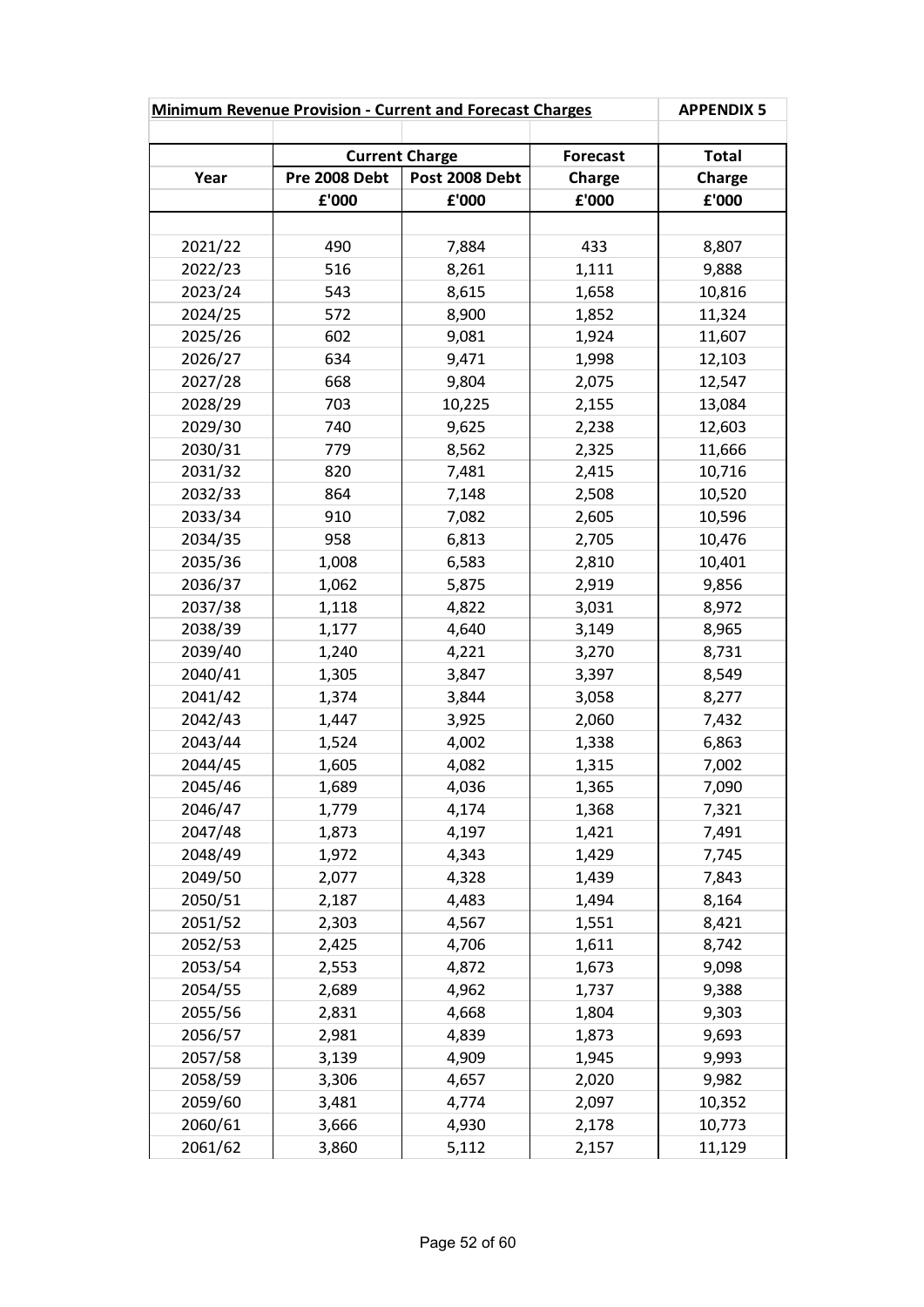|              | <b>Current Charge</b> |                | <b>Forecast</b> | <b>Total</b> |
|--------------|-----------------------|----------------|-----------------|--------------|
| Year         | Pre 2008 Debt         | Post 2008 Debt | <b>Charge</b>   | Charge       |
|              | £'000                 | £'000          | £'000           | £'000        |
|              |                       |                |                 |              |
| 2062/63      | 4,065                 | 5,301          | 1,915           | 11,281       |
| 2063/64      | 4,280                 | 5,497          | 1,964           | 11,740       |
| 2064/65      | 4,507                 | 5,689          | 1,977           | 12,174       |
| 2065/66      | 4,746                 | 5,850          | 2,053           | 12,649       |
| 2066/67      | 4,998                 | 6,059          | 2,132           | 13,189       |
| 2067/68      | 5,263                 | 6,283          | 2,214           | 13,759       |
| 2068/69      | 674                   | 6,515          | 2,299           | 9,488        |
| 2069/70      | 290                   | 6,694          | 2,387           | 9,371        |
| 2070/71      | $\mathbf 0$           | 6,874          | 2,478           | 9,352        |
| 2071/72      | $\mathbf 0$           | 6,718          | 2,573           | 9,291        |
| 2072/73      | $\mathbf 0$           | 6,859          | 2,672           | 9,531        |
| 2073/74      | $\mathbf 0$           | 7,041          | 2,775           | 9,815        |
| 2074/75      | $\mathbf 0$           | 5,362          | 2,881           | 8,243        |
| 2075/76      | $\mathbf 0$           | 4,801          | 2,992           | 7,792        |
| 2076/77      | $\mathbf 0$           | 4,465          | 3,107           | 7,571        |
| 2077/78      | $\mathbf 0$           | 3,578          | 3,226           | 6,804        |
| 2078/79      | $\mathbf 0$           | 1,982          | 3,350           | 5,332        |
| 2079/80      | $\mathbf 0$           | 1,261          | 3,478           | 4,740        |
| 2080/81      | $\mathbf 0$           | 517            | 3,612           | 4,129        |
| 2081/82      | 0                     | 504            | 2,567           | 3,071        |
| 2082/83      | $\mathbf 0$           | 0              | 1,780           | 1,780        |
| 2083/84      | $\mathbf 0$           | 0              | 649             | 649          |
|              |                       |                |                 |              |
| <b>TOTAL</b> | 96,294                | 341,200        | 138,591         | 576,084      |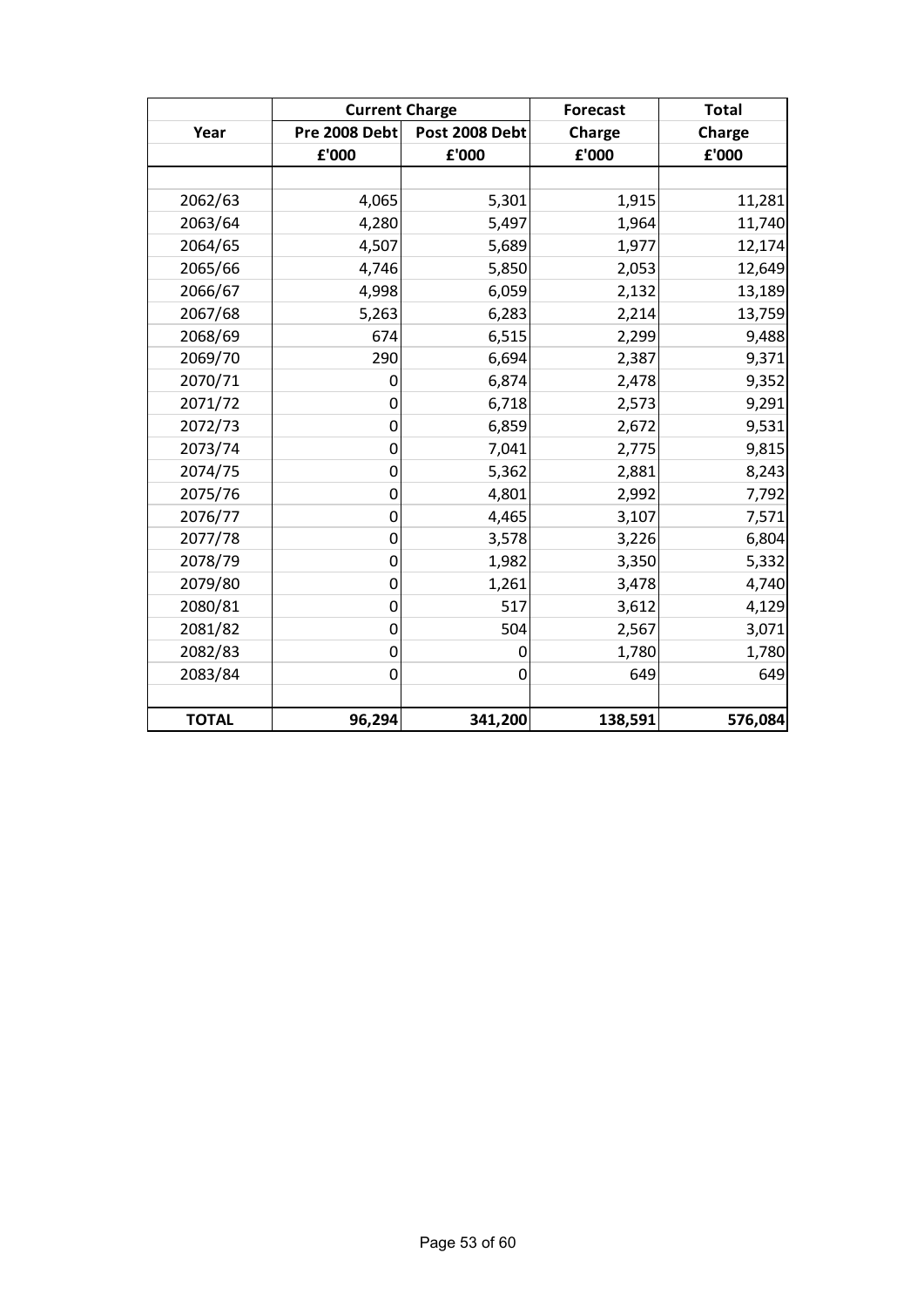## **Summary of the Report Content**

### **1. Background**

- 1.1 The scope and content of the Treasury Management Strategy Statement report are in line with the requirements of the Treasury Management Code of Practice and the Prudential Code for Capital Finance, and therefore the report is more detailed than standard committee reports.
- 1.2 The scope and content of the Treasury Management Strategy Statement report is also consistent with previous reports submitted to Members, in line with the reporting requirements stated within the Strategy Statement, and is consistent with the Treasury Management reports of other Local Authorities.
- 1.3 Members are provided with 3 reports on an annual basis as follows:
	- Treasury Strategy Statement (this report)
	- A Mid-Year Treasury Management Report update on progress of capital position and Prudential Indicators
	- An Annual Treasury Management Report actual Prudential Indicators and actual treasury operations as compared to estimates.

#### **2. Main Content of Report and Key Areas for Consideration**

- 2.1 The report covers the following key areas of Treasury Management:
	- Investment Strategy
	- Prudential and Treasury Indicators
	- Minimum Revenue Provision Policy Statement

### **3. Investment Strategy**

- 3.1 The Investment Strategy provides clear criteria as to creation of the Council's approved lending list and selection of counterparties to be included.
- 3.2 The criterion covers investment limits and duration of investment.
- 3.3 The Strategy covers the Council's creditworthiness policy, stating how the Council monitors the approved list of counterparties.

### **4. Prudential and Treasury Indicators**

4.1 These indicators cover an assessment of the affordability of the Council's capital plans and the impact of these plans on the General Fund and HRA revenue budgets. They also set limits on the amount of borrowing the Council can undertake and the structure of the Council's debt portfolio in terms of type of debt held and maturity periods.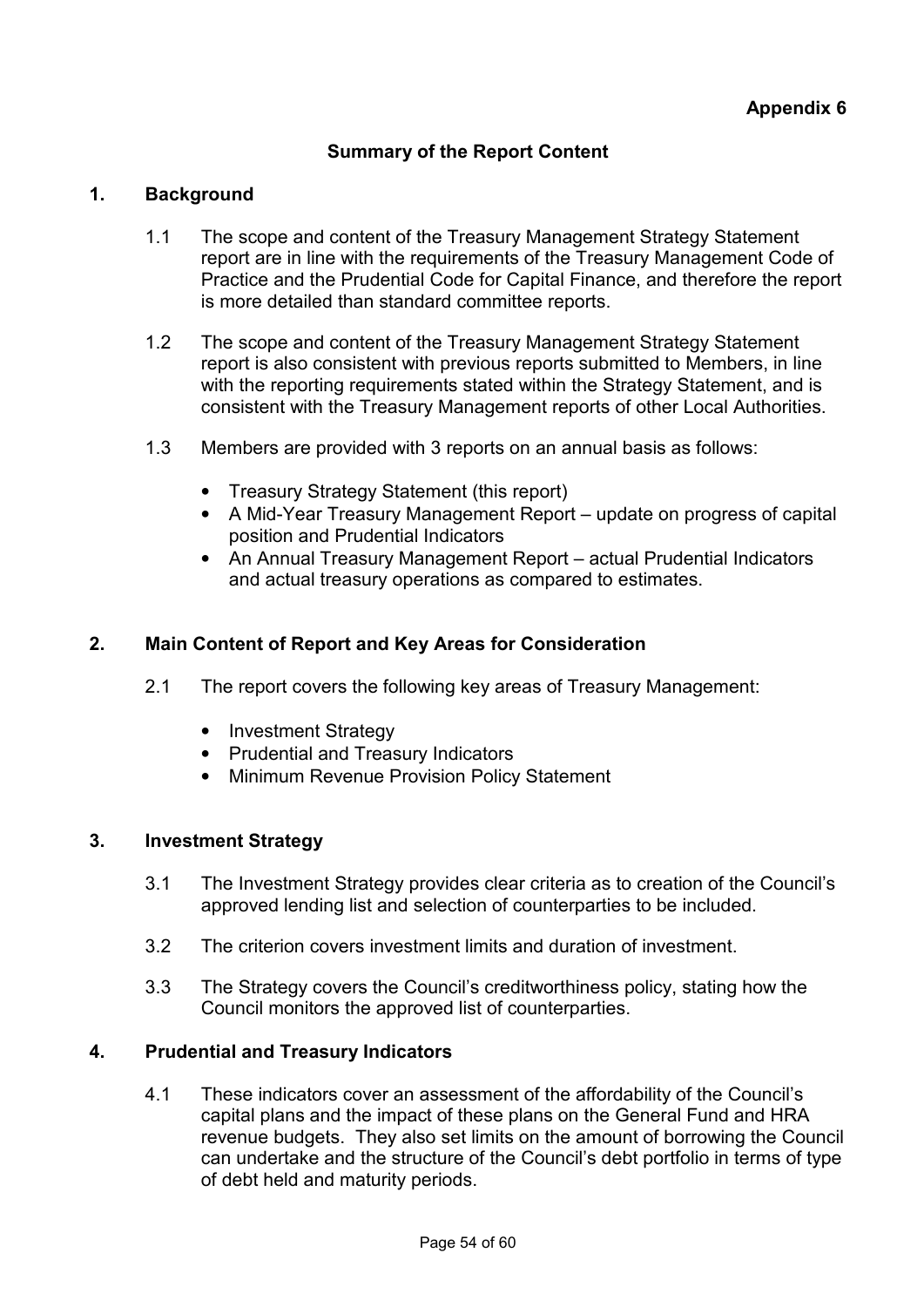4.2 These indicators are set for the forthcoming financial year and subsequent 2 years, and are in line with the Council's Budget Report and Medium Term Financial Plan.

## **5. Minimum Revenue Provision Policy Statement**

- 5.1 The Council is required to pay off an element of the accumulated General Fund capital spend each year through a revenue charge – the minimum revenue provision (MRP). The provision (revenue charge) is in respect of capital expenditure financed from borrowing. The MRP statement provides the basis in which this is done.
- 5.2 There are options available to the Council in how the revenue charge is derived, so long as the there is a prudent provision. The options recommended for approval are based on the ones which have the least impact on the revenue budget in each year.

## **6. Options Available**

- 6.1 Although the content and criteria stated in the Treasury Management Strategy are statutory requirements, there are some options available to the Council in how this is managed, in terms of the following:
	- Investment Options alternative investment products, counterparties, limits and durations.
	- Prudential Indicators alternative limits for certain indicators, i.e. debt maturity profile, interest rate exposure.
	- Minimum Revenue Provision alternative options for the revenue charge.
- 6.2 The options proposed are based on the Council investing surplus monies with low risk counterparties in line with the Council's low risk appetite. This provides the Council with adequate liquidity and security of funds before considering investment return.

## **7. Member Training**

- 7.1 It is a requirement of the Code that all officers and members with the responsibility for treasury management receive adequate training. Members last attended a Treasury Management update session in November 2017.
- 7.2 The Council's Treasury advisors, Link Asset Services, Treasury Solutions, are also able to provide the required training as part of their advisory contract with the Council.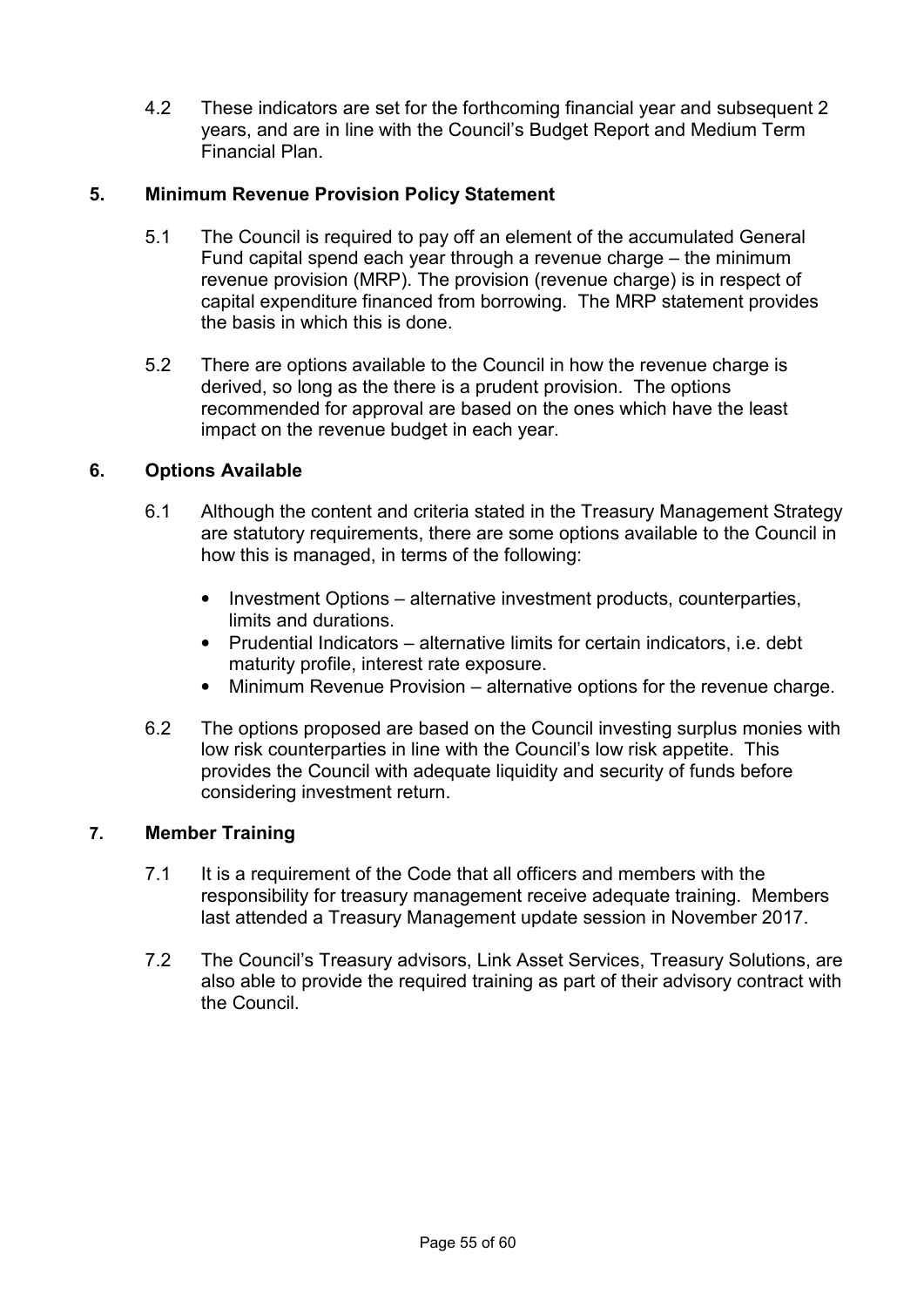## **8. Conclusion**

- 8.1 The Treasury Management Strategy Statement (including Prudential Indicators) is linked to and underpins the annual General Fund and HRA Revenue Budget Setting Report and Capital Strategy, and is therefore not subjective.
- 8.2 The other important element of the Treasury Management Strategy Statement is in relation to the borrowing and investment objectives which must be robust and satisfy the Council's priorities and risk appetite.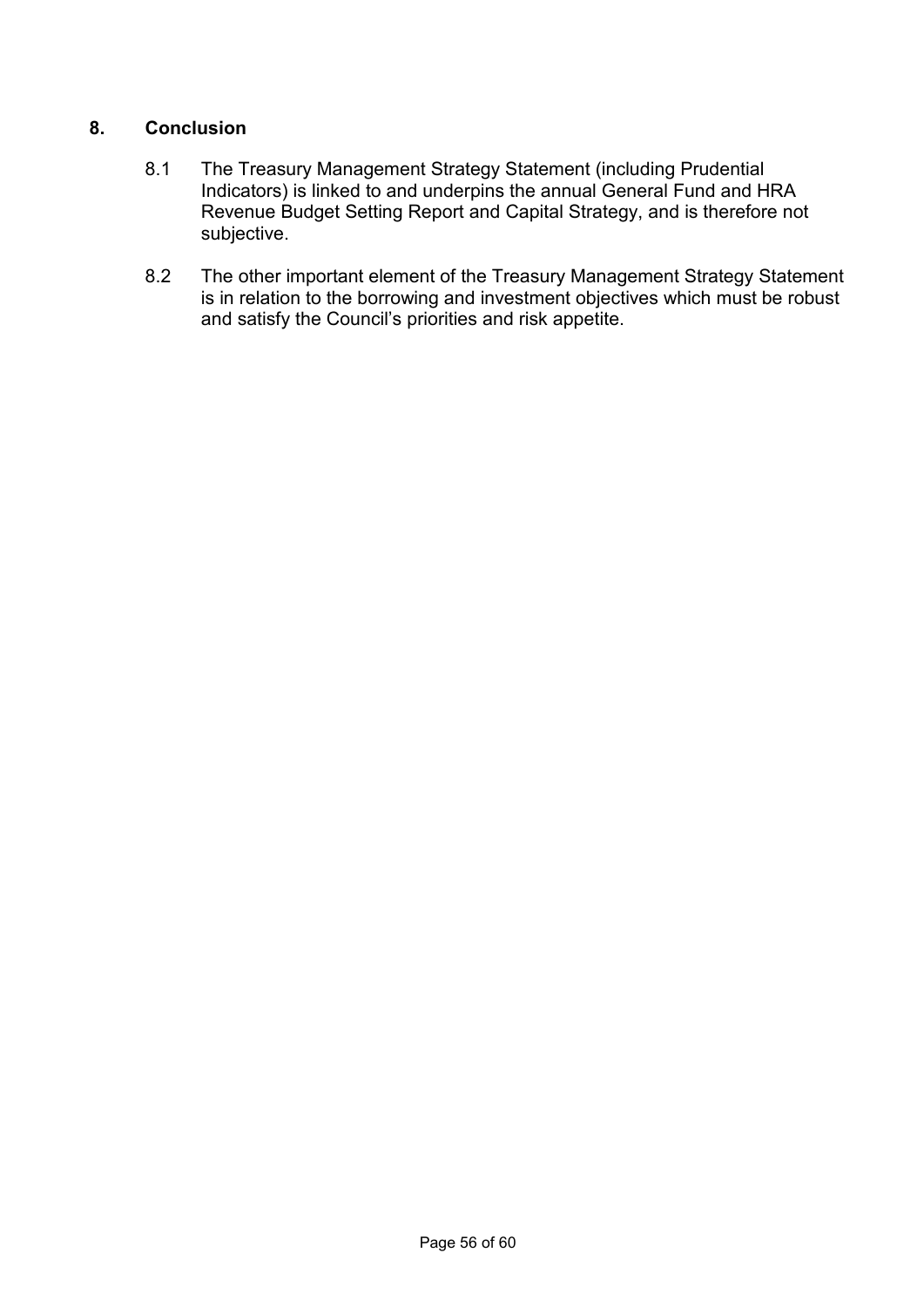| <b>Base Rate</b>                                     | Minimum lending rate of a bank or financial institution in the<br>UK determined by the Bank of England.                                                                                                                                                   |
|------------------------------------------------------|-----------------------------------------------------------------------------------------------------------------------------------------------------------------------------------------------------------------------------------------------------------|
| <b>Basis Point</b>                                   | $1/100^{th}$ of 1%, i.e. 0.01%.                                                                                                                                                                                                                           |
| <b>Call Account</b>                                  | Deposits/investments placed with a bank or other financial<br>institutions which are available immediately, i.e. no advance<br>notice is required.                                                                                                        |
| <b>Capital Expenditure</b>                           | Expenditure on the acquisition of fixed assets which has a long<br>term value to the Council (e.g. the purchase of land, erection of<br>buildings), or expenditure that adds to the value of these<br>assets and not just maintains their existing value. |
| <b>Capital Financing</b><br><b>Requirement (CFR)</b> | The total historic outstanding capital expenditure which has not<br>yet been paid for from either revenue or capital resources. This<br>is the cumulative total of the Council's borrowing need.                                                          |
| <b>Capital Grants</b>                                | Monies provided to local authorities, usually from Government<br>departments, for capital expenditure only.                                                                                                                                               |
| <b>Capital Receipts</b>                              | These are proceeds from the sale of capital assets such as<br>land or property. These receipts can be used to fund the<br>capital programme but are not available to support the<br>Revenue Budget.                                                       |
| <b>Counterparty</b>                                  | Another (or the other) party to an agreement or other market<br>contract (e.g. lender or borrower). In the Council's case this<br>generally relates to a bank or building society.                                                                        |
| <b>Credit Default Swap</b>                           | This provides protection (insurance) to a financial institution<br>following a loan or investment against any potential default, i.e.<br>protection against non-repayment of loan or investment.                                                          |
| <b>Credit Outlook</b>                                | A formal indication by a credit rating agency that it anticipates<br>a change in a particular credit rating of a bank or other<br>financial institution at some time in the foreseeable future.                                                           |
| <b>Credit Rating</b>                                 | An assessment of the creditworthiness of a bank or other<br>financial institution, made by a credit rating agency, i.e. Fitch,<br>Moody's and Standard & Poor's.                                                                                          |
| <b>Credit Rating Agency</b>                          | Independent organisations that assess the credit quality of<br>corporate and government debt. The main agencies are<br>Moody's, Standard & Poor's and Fitch.                                                                                              |
| <b>Credit Watch</b>                                  | Attached to a bank or other financial institution in which a<br>downgrading or upgrading of the credit rating could be<br>imminent.                                                                                                                       |
| <b>Creditworthiness</b>                              | A measure of the ability and the willingness of a bank or other<br>financial institution to honour their financial obligations.                                                                                                                           |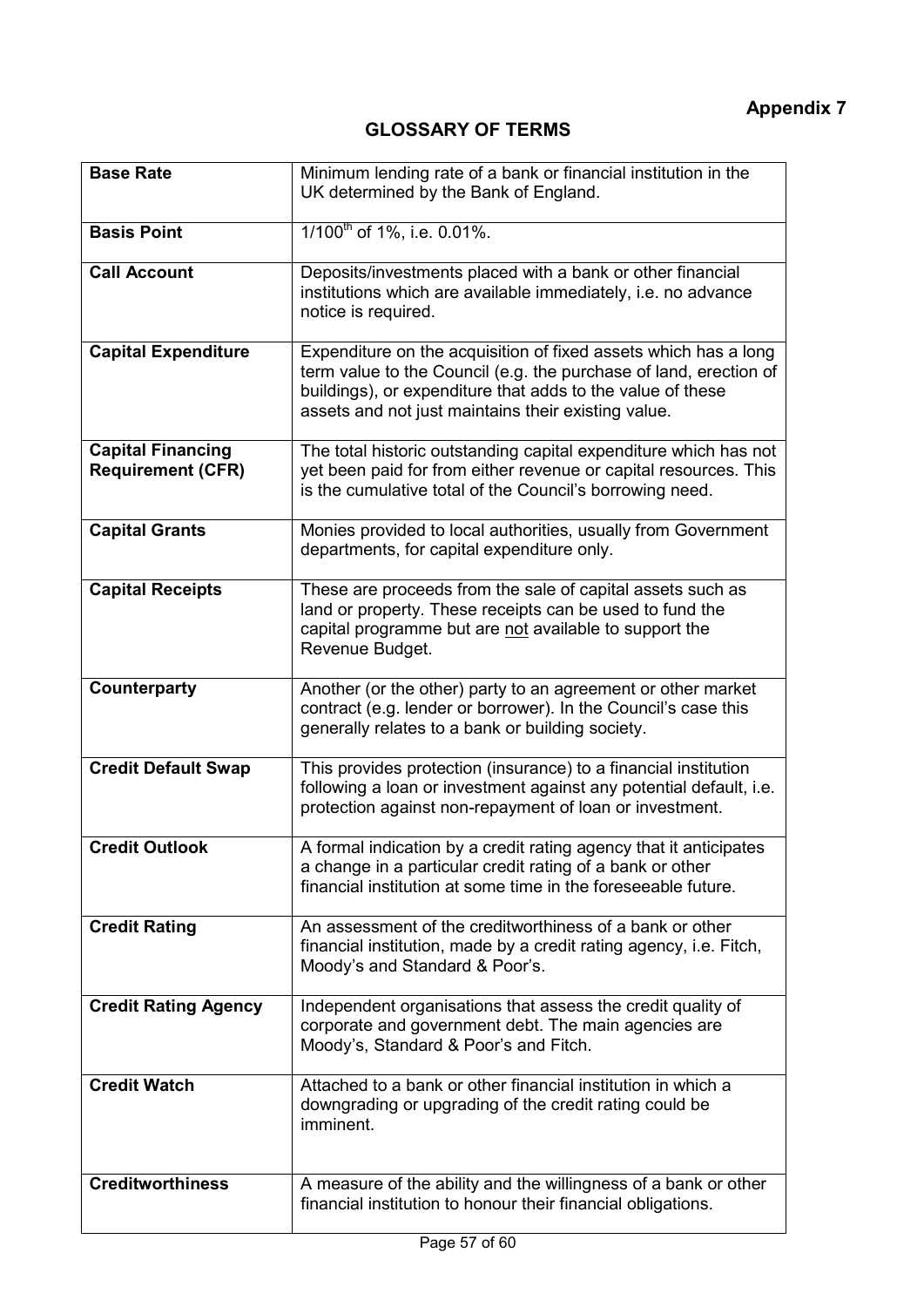| Debt Cap                                                                                                | A limit set on the council housing borrowing requirement for<br>each local authority.                                                                                                                                                                                                                                                                                                                                                                     |
|---------------------------------------------------------------------------------------------------------|-----------------------------------------------------------------------------------------------------------------------------------------------------------------------------------------------------------------------------------------------------------------------------------------------------------------------------------------------------------------------------------------------------------------------------------------------------------|
| <b>Debt Rescheduling</b>                                                                                | Refinancing of current debt/loans to generate revenue savings<br>if rates are favourable.                                                                                                                                                                                                                                                                                                                                                                 |
| <b>Investment Instrument</b>                                                                            | Investment options available to local authorities, i.e. fixed term<br>deposits, notice accounts.                                                                                                                                                                                                                                                                                                                                                          |
| Liquidity                                                                                               | The ability to convert an asset (investment) easily into cash<br>quickly without affecting the asset's price or value.                                                                                                                                                                                                                                                                                                                                    |
| <b>Maturity</b>                                                                                         | The end date of a loan, borrowing, investment or other form of<br>capital financing.                                                                                                                                                                                                                                                                                                                                                                      |
| <b>Minimum Revenue</b><br><b>Provision (MRP)</b>                                                        | Local authorities are required each year to set aside some of<br>their revenues as provision for debt repayment. The provision<br>(revenue charge) is in respect of capital expenditure financed<br>by borrowing.                                                                                                                                                                                                                                         |
| <b>Money Market</b>                                                                                     | Consists of financial institutions (e.g. banks and building<br>societies) and dealers in money and credit.                                                                                                                                                                                                                                                                                                                                                |
| <b>Money Market Fund</b>                                                                                | A well rated, highly diversified pooled investment vehicle<br>whose assets mainly comprise of short term instruments.                                                                                                                                                                                                                                                                                                                                     |
| <b>Non-Specified</b><br><b>Investments</b>                                                              | Anything that does not satisfy the specific investment criteria,<br>i.e. investments with a term of greater than 1 year.                                                                                                                                                                                                                                                                                                                                  |
| <b>Notice Account</b>                                                                                   | Deposits/investments placed with a bank or other financial<br>institutions which are available at notice, i.e. 15/30 day notice<br>to withdraw is required.                                                                                                                                                                                                                                                                                               |
| <b>PFI</b>                                                                                              | Private Finance Initiative - a Government initiative in which<br>private sector companies usually design, build and operate a<br>public facility for a set period of time, often 25 years.                                                                                                                                                                                                                                                                |
| <b>Prudential and</b><br><b>Treasury Indicators</b><br>(see below for description<br>of each indicator) | As required by The Prudential Code, requires local authorities<br>to self-regulate the affordability, prudence and sustainability of<br>their capital plans, buy setting estimates and limits, and<br>publishing actuals, for a range of indicators.                                                                                                                                                                                                      |
| <b>Prudential Borrowing</b>                                                                             | Permissible borrowing within defined affordable limits.                                                                                                                                                                                                                                                                                                                                                                                                   |
| <b>Prudential Code</b><br>(CIPFA)                                                                       | Local Authorities determine their own programmes of capital<br>investment in fixed assets that are central to the delivery of<br>quality local public services. The Prudential Code has been<br>developed as a professional code of practice to support them<br>in taking these decisions. The Prudential Code underpins the<br>overall system of capital finance. The objectives of the<br>Prudential Code are to ensure, within a clear framework, that |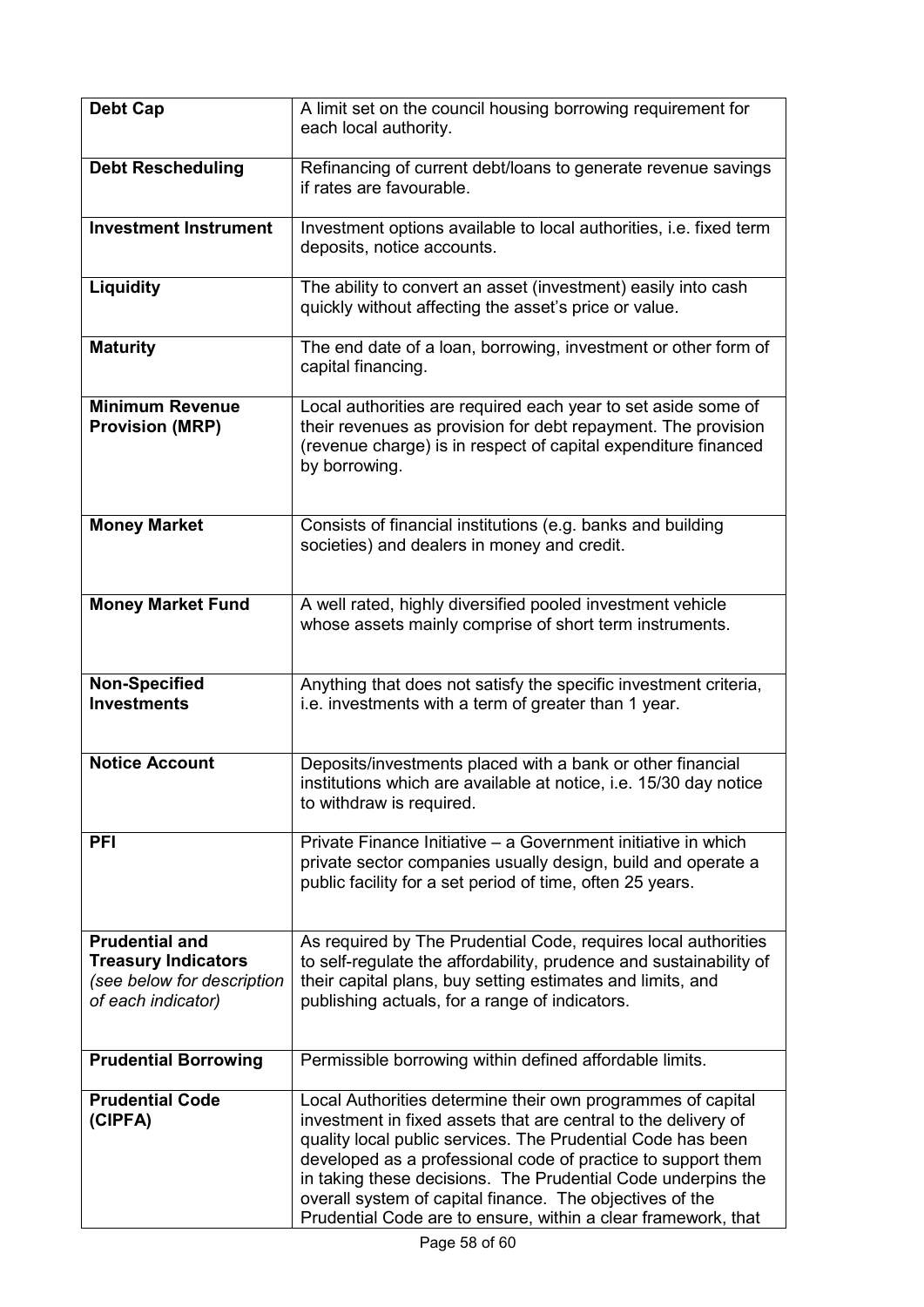|                                                                  | the capital investment plans of local authorities are affordable,<br>prudent and sustainable.                                                                                                                                                                            |
|------------------------------------------------------------------|--------------------------------------------------------------------------------------------------------------------------------------------------------------------------------------------------------------------------------------------------------------------------|
| <b>PWLB</b>                                                      | Public Works Loans Board - a statutory body operating within<br>the Debt Management Office of the HM Treasury and is<br>responsible for lending money to local authorities and other<br>prescribed bodies.                                                               |
| <b>Risk Appetite</b>                                             | The level of risk Local Authorities wish to take in the lending of<br>surplus monies. The Council operates a low risk appetite, i.e.<br>only investing with low risk counterparties, where the security<br>and liquidity of cash are more important than yield (return). |
| <b>Specified Investments</b>                                     | Investments that are made in sterling, do not exceed 364 days<br>in term, do not involve the acquisition of share or loan capital,<br>are made with the UK Government or a local authority, or with<br>a financial institution and meet the minimum credit criteria.     |
| <b>Treasury Management</b><br><b>Code of Practice</b><br>(CIPFA) | Provides Local Authorities with standards and guidance to<br>support and underpin their overall Treasury Management<br>activities.                                                                                                                                       |
| <b>Yield (Return)</b>                                            | The return on an investor's capital investment. The higher the<br>yield the higher the risk of the capital invested.                                                                                                                                                     |

| <b>Prudential and Treasury Indicators</b>                                                                                          |                                                                                                                                                                                                                                                                                                                                                                 |  |
|------------------------------------------------------------------------------------------------------------------------------------|-----------------------------------------------------------------------------------------------------------------------------------------------------------------------------------------------------------------------------------------------------------------------------------------------------------------------------------------------------------------|--|
| <b>Affordability of Capital Plans:</b>                                                                                             |                                                                                                                                                                                                                                                                                                                                                                 |  |
| <b>Indicator 1 – Capital</b><br><b>Expenditure</b>                                                                                 | This details the Council's approved capital spending plans for<br>the next 3 years and reports on the outturn from the previous<br>financial year. These estimates are reporting decisions agreed<br>previously in the Capital Programme report, and therefore<br>there is no subjectivity to this indicator.                                                   |  |
| Indicator 2 - Ratio of<br><b>Financing Costs to Net</b><br><b>Review Stream</b>                                                    | This shows the revenue costs (the capital financing costs less<br>investment income earned) as a percentage of the total<br>revenue budget. There is a separate calculation for the<br>General Fund and the HRA. Again, these estimates have<br>been agreed by Committee through the Revenue Budget<br>setting report or in the Medium Term Financial Strategy. |  |
| <b>Indicator 3 - Capital</b><br><b>Financing Requirement</b><br>(CFR)                                                              | The CFR measures the Council's overall borrowing<br>requirement for capital purposes, i.e. that element of previous<br>and proposed capital spending which has been/will be funded<br>from borrowing. The Prudential Code requires that net external<br>borrowing does not exceed the CFR.                                                                      |  |
| Indicator 4 -<br>Incremental Impact of<br><b>Capital Investment</b><br><b>Decisions on Council</b><br><b>Tax and Housing Rents</b> | This indicator seeks to demonstrate the additional costs, to be<br>funded from the Council Tax and Housing Rent of the<br>Council's capital spending plans, i.e. the capital plans to be<br>funded from borrowing. These estimates are in line with the<br>General Fund and HRA Revenue Budget setting reports.                                                 |  |